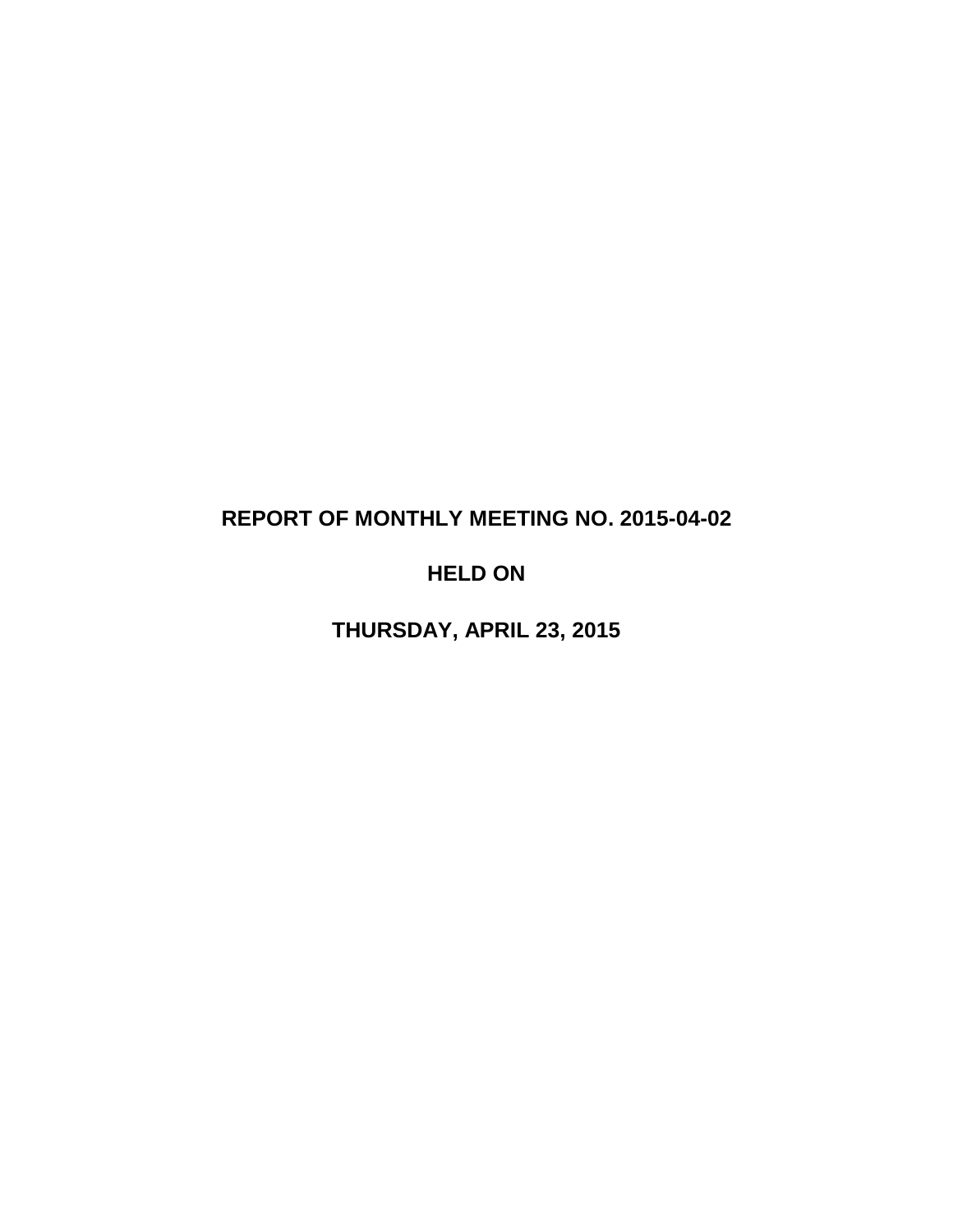Report of Monthly Meeting No. 2015-04-02 held on Thursday, April 23, 2015

| <u>ITEMS</u>                             | <b>CLASSIFICATION</b>                                                                                                                                                                                                                                                                                                                                              | <b>PAGES</b> |
|------------------------------------------|--------------------------------------------------------------------------------------------------------------------------------------------------------------------------------------------------------------------------------------------------------------------------------------------------------------------------------------------------------------------|--------------|
| <b>Call to Order</b><br><b>Roll Call</b> |                                                                                                                                                                                                                                                                                                                                                                    |              |
| <b>Secretary's Report</b>                | Recording Secretary presents minutes of previous meetings for approval.                                                                                                                                                                                                                                                                                            |              |
| <b>Refunds</b>                           | Errors in deduction and non-members<br>Full refunds to employees due to separation from service<br>Refund in accordance with Section 8-170 of the law governing the Fund<br>Refund Reissued to New Payee<br>Refund elections in lieu of annuity<br><b>Refund of Spousal Contributions</b><br>1/ <sub>2</sub> % refunds to new annuitants<br><b>Adjusted Refund</b> | $3 - 8$      |
| <b>Invoices</b>                          | Administrative and Investment Fees                                                                                                                                                                                                                                                                                                                                 | $9 - 11$     |
| <b>Annuities</b>                         | Annuities for Employees<br>Annuities for Widows, Widowers and Minor Children, Reversionary Annuities<br><b>Adjusted Annuities</b>                                                                                                                                                                                                                                  | $12 - 18$    |
| <b>Disability</b>                        | Applications for Duty and Ordinary Disability benefits<br>Applications for Extensions of Duty and Ordinary Disability benefits<br>Adjusted Duty and Ordinary Disability benefits                                                                                                                                                                                   | $19 - 27$    |
| <b>Membership</b>                        | Applications<br>Change in Dates of Birth<br><b>Administrative Review</b>                                                                                                                                                                                                                                                                                           | 28           |
| <b>Treasurer's Report</b>                | City Treasurer's Statement of Account As of 03/31/2015                                                                                                                                                                                                                                                                                                             | 29           |
| <b>MISCELLANEOUS</b>                     |                                                                                                                                                                                                                                                                                                                                                                    | $30 - 32$    |

**Other** 

| <b>Public Comment</b>                                        | - Request approval of Signature Resolution<br>- Request Consideration of Proposed Language Relating to the IRS |
|--------------------------------------------------------------|----------------------------------------------------------------------------------------------------------------|
| Legislation<br>- Legislative Update                          | - Staff Travel Approval - GFOA Annual Conference<br>- FOIA Update<br>- Old Business                            |
| Investments                                                  | - Legal Update                                                                                                 |
| - First Quarter M/W/DBE Utilization Report<br>$\blacksquare$ |                                                                                                                |

- Monthly Portfolio Review
- Watchlist

.

- Liquidity Needs
- First Analysis Fund Extension
- Hernden Presentation

| A  | Less than 60 years of age         |     | Female: No Post 9/74 Spouse Contributions | <b>RW</b> | <b>Returned to Work</b>        |
|----|-----------------------------------|-----|-------------------------------------------|-----------|--------------------------------|
| B  | Reversionary                      |     | <b>MED</b> Updated Medical Records        |           | Less than 10 years of Service  |
|    | Calculated upon death of Employee | MMI | Maximum Medical Update                    | SPE.      | <b>Specialist Doctor Visit</b> |
| СX | <b>Credit Expires</b>             | N   | See Notes in File                         |           | <b>Term Annuity</b>            |
|    | Death                             |     | NTE Note for Mercy Works Update           | W         | Withdraw/Waiting to apply      |
| DU | Duty Disability                   | OR. | <b>Ordinary Disability</b>                | WC.       | Workmens' Compensation         |
|    | DIS Discharged                    | R   | <b>Reciprocal Annuity</b>                 | х         | Married @ Resignation,         |
|    | EID Errors in Deduction           |     | RES Resigned                              |           | Not Married @ Effective Date   |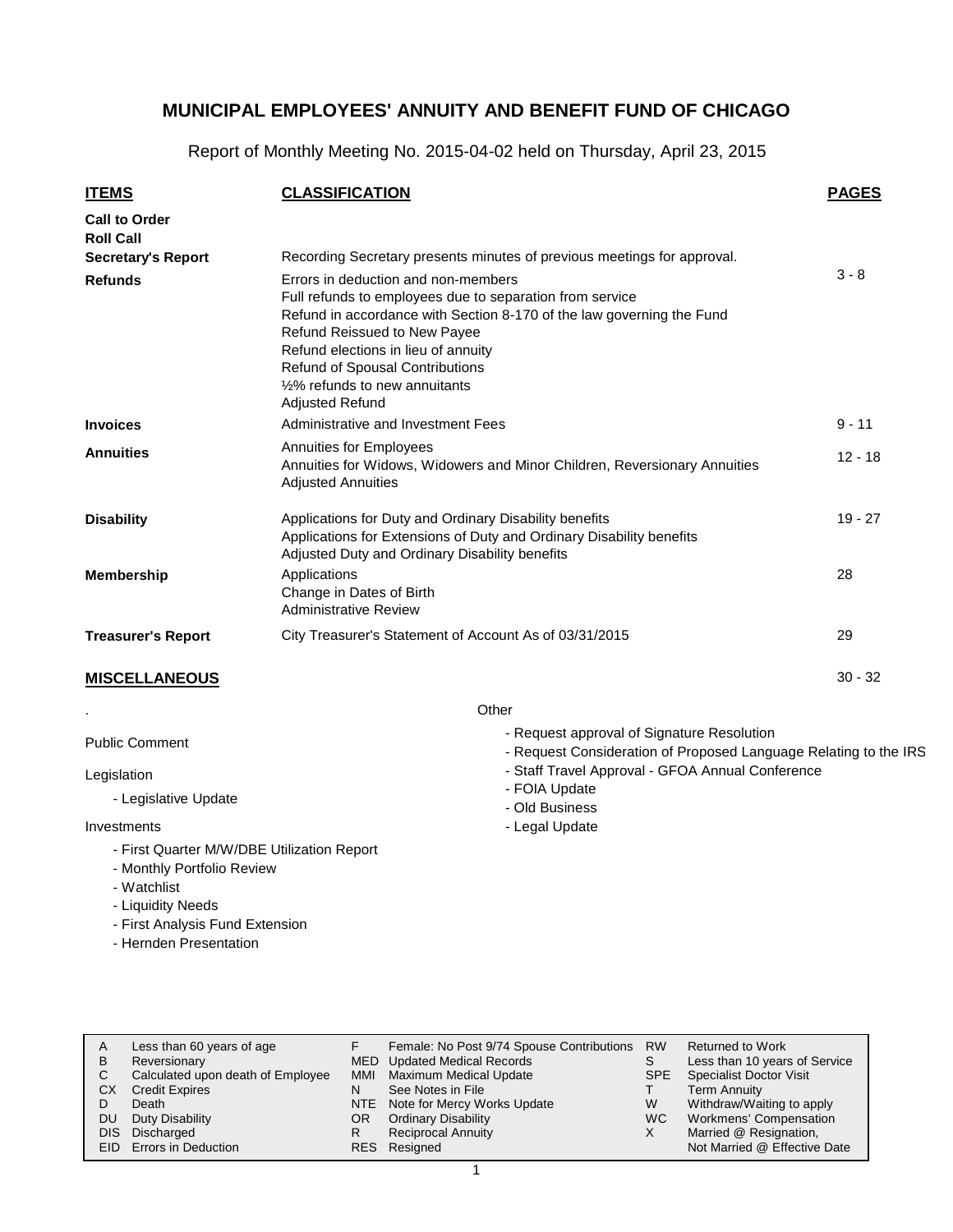Report of Monthly Meeting No. 2015-04-02 held on Thursday, April 23, 2015

The Monthly Meeting of the Retirement Board was called to order by the Trustee, Timothy G. Guest, at 8:33 a.m. in the offices of the Fund, 321 N Clark Street, Suite 700, on Thursday, April 23, 2015. Trustee Clancy was absent, family emergency

The following were present:

| Dan Widawsky         | Vice President                |
|----------------------|-------------------------------|
| Kurt A. Summers, Jr. | Treasurer (arrived 9:50 a.m.) |
| Thomas J. McMahon    | <b>Recording Secretary</b>    |
| Timothy G. Guest     | Trustee                       |

Also Present:

| James E. Mohler     | <b>Executive Director</b>                       |
|---------------------|-------------------------------------------------|
| Mary Patricia Burns | Attorney at Law                                 |
| Tess Toledo James   | Comptroller                                     |
| Jane Tessaro        | <b>Benefits Manager</b>                         |
| Kathy Schanding     | <b>Staff Actuary</b>                            |
| Stacey Ruffolo      | <b>Project Coordinator</b>                      |
| Nadia Oumata        | <b>Financial Analyst</b>                        |
| Jeremy Fine         | Deputy Comptroller (Proxy for City Comptroller) |
| Terence P. Sullivan | M.D.                                            |
| Brian Wrubel        | Marquette Associates                            |
| Jamie Wesner        | Marquette Associates                            |
| Neil Capps          | Marquette Associates                            |
| Tim McPhillips      | Trustee, FABF of Chicago                        |
| Jason Parks         | Loop Capital                                    |
| Randy Kane          | Herndon Capital                                 |
| Mark Sydnor         | Herndon Capital                                 |
|                     |                                                 |

Absent:

Anthony C. Clancy **President** 

#### **SECRETARY'S REPORT**

Trustee McMahon motioned that the Minutes of Meetings 2015-03-01, 2015-03-02 be approved as submitted. Seconded Trustee Widawsky. Carried: Ayes- Trustee Guest, Trustee McMahon and Trustee Widawsky. Nays-None.

Trustee McMahon motioned that the Executive Session Minutes of Meeting(s) No. 2015-03-02 (1) be approved as submitted. Seconded Trustee Widawsky. Carried: Ayes- Trustee Guest,Trustee McMahon and Trustee Widawsky. Nays-None.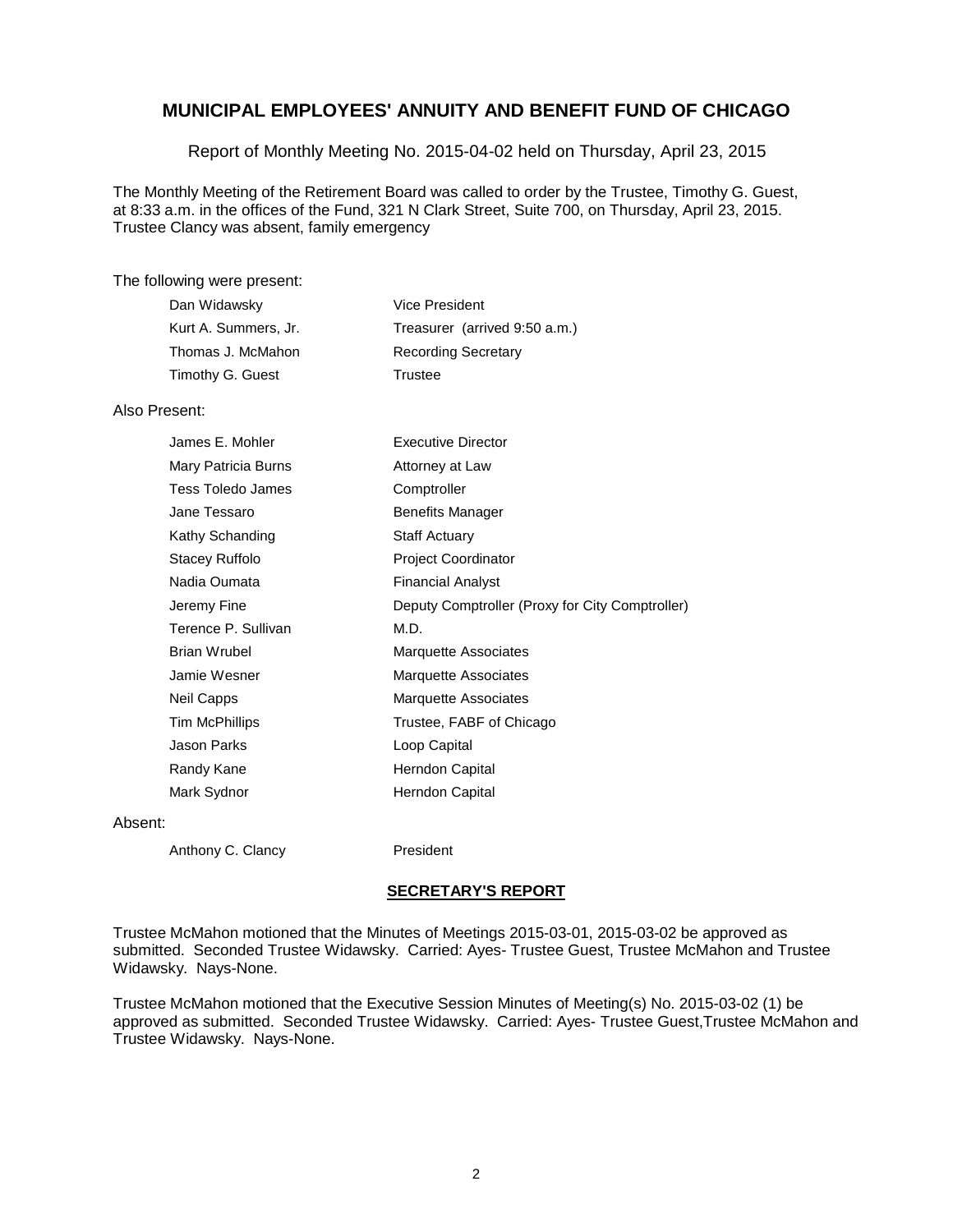Report of Monthly Meeting No. 2015-04-02 held on Thursday, April 23, 2015

### **REFUND DUE TO ERRORS IN DEDUCTION AND NON-MEMBERS**

#### **Refund a/c errors in deduction**

| <b>Name</b>                                  | <u>Dept</u>       | Reason                   | Amount        |
|----------------------------------------------|-------------------|--------------------------|---------------|
| BOLAND, BRIAN                                | <b>WATER</b>      | <b>NEW ANNUITANT</b>     | \$216.05      |
| CARROLL, JOAN                                | <b>OEMC</b>       | <b>NEW ANNUITANT</b>     | \$17.34       |
| HAYES, BRIAN                                 | <b>TRANS</b>      | <b>NEW ANNUITANT</b>     | \$41.10       |
| JEFFERSON, MARC                              | <b>GEN SERV</b>   | <b>NEW ANNUITANT</b>     | \$32.33       |
| LUNA, DANIEL                                 | <b>TRANS</b>      | <b>NEW ANNUITANT</b>     | \$20.68       |
| MORGAN, VIRGIL                               | <b>WATER</b>      | <b>NEW ANNUITANT</b>     | \$19.10       |
| MOY, JOHN                                    | STS & SAN         | <b>NEW ANNUITANT</b>     | \$61.92       |
| MUNOZ, JOSE                                  | STS & SAN         | <b>NEW ANNUITANT</b>     | \$64.91       |
| OSHEA, CATHERINE                             | BE                | <b>NEW ANNUITANT</b>     | \$18.40       |
| RIVERA, ANA                                  | STS & SAN         | PAYROLL ADJUSTMENT       | \$54.62       |
| ROBINSON, LARRY                              | BE                | <b>NEW ANNUITANT</b>     | \$6.23        |
| SENTENO, ISIDRO                              | <b>GEN SERV</b>   | <b>NEW ANNUITANT</b>     | \$47.46       |
| SZADO, JOHN                                  | <b>WATER</b>      | <b>NEW ANNUITANT</b>     | \$17.61       |
| ZIELINSKI, JOHN                              | <b>FLEET MANA</b> | PAYROLL ADJUSTMENT       | \$29.26       |
| Total Refund a/c errors in deduction         |                   | 14 Case(s)               | \$647.01      |
| <b>Refund to Laborers a/c non-members</b>    |                   |                          |               |
| <u>Name</u>                                  | <u>Dept</u>       | <u>Period</u>            | <u>Amount</u> |
| DE VITO, LOUISE                              |                   | 08/15/1998 TO 08/15/1998 | \$42.90       |
| Total Refund to Laborers a/c non-<br>members |                   | Case(s)<br>1             | \$42.90       |

#### **TOTAL REFUND DUE TO ERRORS IN DEDUCTION AND NON-MEMBERS**

**15 Case(s) \$689.91**

| A         | Less than 60 years of age                                    |     | Female: No Post 9/74 Spouse Contributions |    | REL Released to Return to Work        |
|-----------|--------------------------------------------------------------|-----|-------------------------------------------|----|---------------------------------------|
| B.        | Reversionary                                                 |     | MED Updated Medical Records               |    | RW Returned to Work                   |
|           | Calculated upon death of Employee MMI Maximum Medical Update |     |                                           | S. | Less than 10 years of Service         |
| CX.       | <b>Credit Expires</b>                                        |     | See Notes in File                         |    | <b>SPE</b> Specialist Doctor Visit    |
|           | Death                                                        |     | NTE Note for Mercy Works Update           |    | <b>Term Annuity</b>                   |
| <b>DU</b> | Duty Disability                                              | OR. | <b>Ordinary Disability</b>                | W  | Withdraw/Waiting to apply             |
|           | DIS Discharged                                               |     | <b>Reciprocal Annuity</b>                 |    | WC Workmens' Compensation             |
|           | EID Errors in Deduction                                      |     | RES Resigned                              |    | Married @ Res, Not Married @ Eff Date |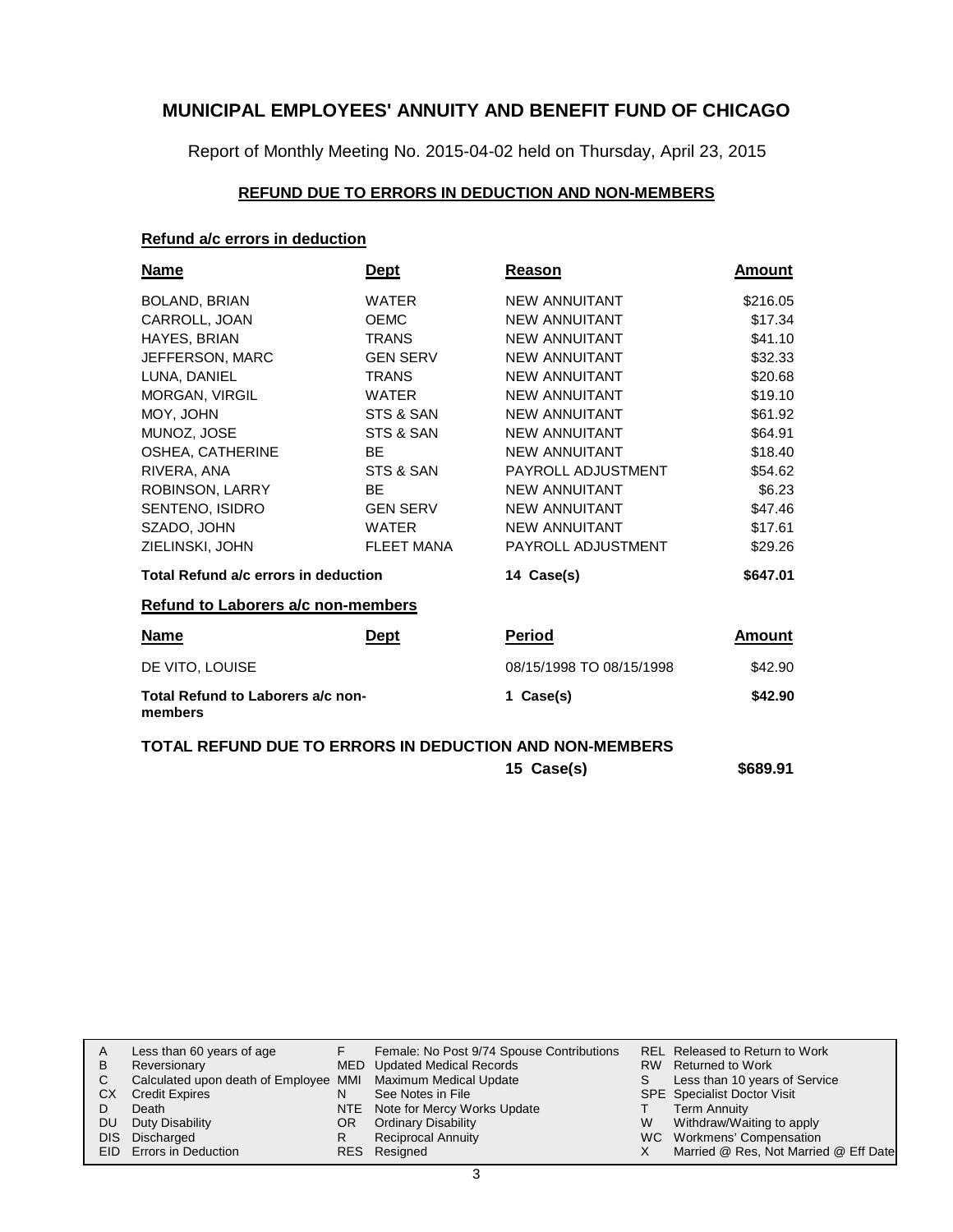Report of Monthly Meeting No. 2015-04-02 held on Thursday, April 23, 2015

### **REFUND TO EMPLOYEES DUE TO SEPARATION FROM SERVICE**

| <b>Name</b>                                                                                                                                    | <u>Dept</u>                                                                                                                                                                                                                    | <b>Resignation Date</b> | <u>Amount</u>                                                                                                                                                                                                     | <b>Note</b> |
|------------------------------------------------------------------------------------------------------------------------------------------------|--------------------------------------------------------------------------------------------------------------------------------------------------------------------------------------------------------------------------------|-------------------------|-------------------------------------------------------------------------------------------------------------------------------------------------------------------------------------------------------------------|-------------|
| ALFARO, MARGARITA                                                                                                                              | <b>HOUSING</b>                                                                                                                                                                                                                 | 01/27/2006              | \$12,790.74                                                                                                                                                                                                       |             |
| ANDERSON-ROBINSON, MOSELL&PL                                                                                                                   |                                                                                                                                                                                                                                | 12/01/2014              | \$3,282.79                                                                                                                                                                                                        |             |
| ARCEO, MATTHEW                                                                                                                                 | <b>WATER</b>                                                                                                                                                                                                                   | 01/24/2014              | \$95.12                                                                                                                                                                                                           |             |
| BAJWA, SUKHNANDAN                                                                                                                              | <b>BUDGET &amp; MGMT</b>                                                                                                                                                                                                       | 02/20/2015              | \$7,729.04                                                                                                                                                                                                        |             |
| BANDA, ELVIRA                                                                                                                                  | BE                                                                                                                                                                                                                             | 12/18/2014              | \$28,565.98                                                                                                                                                                                                       |             |
| <b>BENSON, LADARIEN</b>                                                                                                                        | BE                                                                                                                                                                                                                             | 04/25/2014              | \$2,493.62                                                                                                                                                                                                        |             |
| BERNARD, TAMARA                                                                                                                                | BE                                                                                                                                                                                                                             | 08/28/2002              | \$552.35                                                                                                                                                                                                          |             |
| BETTS, JAMES                                                                                                                                   | <b>POLICE</b>                                                                                                                                                                                                                  | 07/01/2014              | \$213.97                                                                                                                                                                                                          |             |
| <b>BINION, STEVIE</b>                                                                                                                          | OEMC                                                                                                                                                                                                                           | 03/03/2015              | \$4,248.99                                                                                                                                                                                                        |             |
| <b>BROWN, CHAPPELL</b>                                                                                                                         | BE                                                                                                                                                                                                                             | 02/06/2015              | \$15,637.53                                                                                                                                                                                                       |             |
| DESAI, KANT                                                                                                                                    | <b>TREASURER</b>                                                                                                                                                                                                               | 02/13/2015              | \$21,239.17                                                                                                                                                                                                       |             |
| DROCA, BILJANA                                                                                                                                 | <b>MAYOR'S OFFICE</b>                                                                                                                                                                                                          | 08/22/2014              | \$1,216.01                                                                                                                                                                                                        |             |
| ELMORE, CAMILLE                                                                                                                                | BE                                                                                                                                                                                                                             | 01/21/2015              | \$8,047.14                                                                                                                                                                                                        |             |
| FITZGERALD, COLIN                                                                                                                              | BE                                                                                                                                                                                                                             | 02/05/2015              | \$4,415.38                                                                                                                                                                                                        |             |
| GOMEZ, NORMA                                                                                                                                   | BE                                                                                                                                                                                                                             | 03/05/2014              | \$1,807.79                                                                                                                                                                                                        |             |
| <b>GREENLEE, MARIAN</b>                                                                                                                        | BE                                                                                                                                                                                                                             | 02/27/2014              | \$86,363.59                                                                                                                                                                                                       | A:48, S:20  |
| HARDNICK, TERRY                                                                                                                                | BE                                                                                                                                                                                                                             | 09/01/2014              | \$22,574.38                                                                                                                                                                                                       |             |
| HARRIES, SIMON                                                                                                                                 | <b>ANIMAL CONTRL</b>                                                                                                                                                                                                           | 03/09/2015              | \$7,107.22                                                                                                                                                                                                        |             |
| <b>HEARD, ROBERT</b>                                                                                                                           | BE                                                                                                                                                                                                                             | 12/01/2014              | \$17,242.98                                                                                                                                                                                                       |             |
| HOPP, MARK                                                                                                                                     | BE                                                                                                                                                                                                                             | 12/01/2014              | \$74,946.12                                                                                                                                                                                                       | A:52, S:16  |
| HUBBARD, JANET                                                                                                                                 | BE                                                                                                                                                                                                                             | 01/21/2015              | \$1,751.84                                                                                                                                                                                                        |             |
| JEFFRIES, SEAN                                                                                                                                 | WATER                                                                                                                                                                                                                          | 02/19/2015              | \$35,586.64                                                                                                                                                                                                       |             |
| JENKINS, LAURA                                                                                                                                 | <b>OEMC</b>                                                                                                                                                                                                                    | 02/13/2012              | \$482.40                                                                                                                                                                                                          |             |
| JOHNSON, BETH                                                                                                                                  | <b>COMMUNITY DEVEL</b>                                                                                                                                                                                                         | 03/15/2015              | \$49,042.36                                                                                                                                                                                                       |             |
| JONES, NICHOLAS                                                                                                                                | BE                                                                                                                                                                                                                             | 08/14/2014              | \$17,903.98                                                                                                                                                                                                       |             |
| KARBEL, TRACY                                                                                                                                  | <b>CPL</b>                                                                                                                                                                                                                     | 02/04/2015              | \$38,777.19                                                                                                                                                                                                       |             |
| KINSEY, TIERRA                                                                                                                                 | <b>CPL</b>                                                                                                                                                                                                                     | 10/13/2014              | \$892.35                                                                                                                                                                                                          |             |
| KUKLINSKI RAPPE, GRACE                                                                                                                         | BE                                                                                                                                                                                                                             | 03/05/2015              | \$23,796.21                                                                                                                                                                                                       |             |
| LECLERCQ, ROBERT                                                                                                                               | <b>BE</b>                                                                                                                                                                                                                      | 02/25/2015              | \$16,956.75                                                                                                                                                                                                       |             |
| LEWIS, DAVID                                                                                                                                   | BE                                                                                                                                                                                                                             | 02/27/2015              | \$11,584.79                                                                                                                                                                                                       |             |
| LEWIS, TASHA                                                                                                                                   | OEMC                                                                                                                                                                                                                           | 08/01/2014              | \$7,567.72                                                                                                                                                                                                        |             |
| MAYSONET, FELIX                                                                                                                                |                                                                                                                                                                                                                                | 04/24/2001              | \$27,379.65                                                                                                                                                                                                       |             |
| MCQUARTER, JOI                                                                                                                                 | BE                                                                                                                                                                                                                             | 02/10/2015              | \$5,714.87                                                                                                                                                                                                        |             |
| MINA, WASHINGTON                                                                                                                               | BE                                                                                                                                                                                                                             | 06/02/2012              | \$46,019.38                                                                                                                                                                                                       |             |
| NAVARRO, SYLVIA                                                                                                                                | BE                                                                                                                                                                                                                             | 02/17/2015              | \$52,256.25                                                                                                                                                                                                       | A:46, S:20  |
| OPELS, DANIEL                                                                                                                                  | BE                                                                                                                                                                                                                             | 08/08/2014              | \$10,487.49                                                                                                                                                                                                       |             |
| PATRICK, BRANDON                                                                                                                               | <b>POLICE</b>                                                                                                                                                                                                                  | 02/22/2015              | \$12,199.10                                                                                                                                                                                                       |             |
| PRAKEL, ELIZABETH                                                                                                                              | <b>CITY COUNCIL</b>                                                                                                                                                                                                            | 02/28/2014              | \$16,261.36                                                                                                                                                                                                       |             |
| RIVERA, KELVIN                                                                                                                                 | BE                                                                                                                                                                                                                             | 05/01/2013              | \$3,168.60                                                                                                                                                                                                        |             |
| RUSHING, LISA                                                                                                                                  | BE                                                                                                                                                                                                                             | 07/02/2011              | \$31,503.26                                                                                                                                                                                                       |             |
| SADEK, HISHAM                                                                                                                                  | <b>HEALTH</b>                                                                                                                                                                                                                  | 08/15/2006              | \$23,561.56                                                                                                                                                                                                       |             |
| Less than 60 years of age<br>Reversionary<br>Calculated upon death of Employee MMI<br><b>Credit Expires</b><br>Death<br><b>Duty Disability</b> | F.<br>Female: No Post 9/74 Spouse Contributions<br><b>MED</b><br><b>Updated Medical Records</b><br>Maximum Medical Update<br>See Notes in File<br>N<br>NTE<br>Note for Mercy Works Update<br><b>Ordinary Disability</b><br>OR. |                         | <b>REL Released to Return to Work</b><br>RW.<br><b>Returned to Work</b><br>S<br>Less than 10 years of Service<br><b>SPE</b> Specialist Doctor Visit<br><b>Term Annuity</b><br>Τ<br>Withdraw/Waiting to apply<br>W |             |
| Discharged                                                                                                                                     | R<br><b>Reciprocal Annuity</b>                                                                                                                                                                                                 |                         | WC Workmens' Compensation                                                                                                                                                                                         |             |

Resigned

RES

Married @ Res, Not Married @ Eff Date

X

EID Errors in Deduction

A B C CX  $\mathsf D$ DU DIS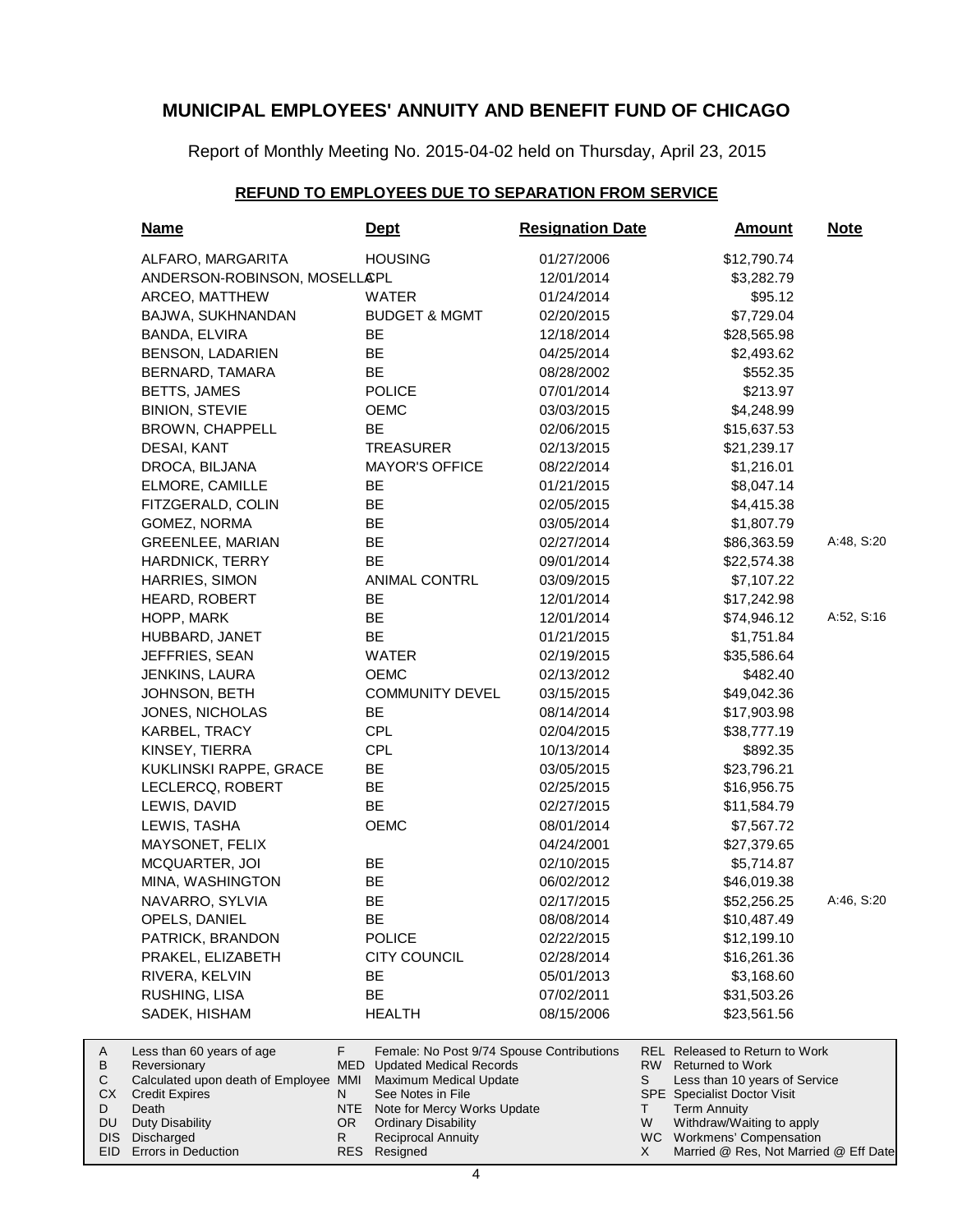Report of Monthly Meeting No. 2015-04-02 held on Thursday, April 23, 2015

### **REFUND TO EMPLOYEES DUE TO SEPARATION FROM SERVICE**

| <b>Name</b>                                              | <b>Dept</b>           | <b>Resignation Date</b> | <b>Amount</b> | <b>Note</b> |
|----------------------------------------------------------|-----------------------|-------------------------|---------------|-------------|
| SALDANA, JUAN                                            | <b>CITY COUNCIL</b>   | 11/03/2005              | \$12,382.42   |             |
| <b>SCHAFFER, CHARLES</b>                                 | BE                    | 05/10/2013              | \$23,879.07   |             |
| SOSA, ERIC                                               | STREETS & SANITA      | 08/15/2014              | \$3,291.18    |             |
| STAGG, KENDALL                                           | <b>HEALTH</b>         | 12/28/2014              | \$18,799.46   |             |
| TAYLOR, CAMELLIA                                         | <b>OEMC</b>           | 03/01/2015              | \$5,680.03    |             |
| <b>TERRONES, VERNA</b>                                   | <b>POLICE</b>         | 02/02/2015              | \$306.93      |             |
| VASQUEZ, JHON                                            | <b>AVIATION</b>       | 11/23/2014              | \$4,075.40    |             |
| <b>VERHAGE, KENT</b>                                     | BE.                   | 12/31/2012              | \$60,147.84   | A:52, S:6.5 |
| WADDY, CHARISSE                                          | <b>OEMC</b>           | 12/15/2014              | \$1,341.31    |             |
| <b>WASHINGTON, VICTORIA</b>                              | BE                    | 02/26/2015              | \$7,235.65    |             |
| WEISSER, CAROLINE                                        | <b>MAYOR'S OFFICE</b> | 07/05/2013              | \$9,597.17    |             |
| WHITE, ANDREW                                            | <b>AVIATION</b>       | 12/26/2014              | \$20,606.19   |             |
| WILLIAMS, TANYA                                          | BE.                   | 02/01/2015              | \$6,915.71    |             |
| WOODS, CANDACE                                           | BE.                   | 08/19/2014              | \$22,036.03   |             |
| TOTAL REFUND TO EMPLOYEES DUE TO SEPARATION FROM SERVICE |                       |                         |               |             |

**55 Case(s) \$949,758.05**

|    | Less than 60 years of age                                    |     | Female: No Post 9/74 Spouse Contributions |   | REL Released to Return to Work        |
|----|--------------------------------------------------------------|-----|-------------------------------------------|---|---------------------------------------|
| B  | Reversionary                                                 |     | MED Updated Medical Records               |   | RW Returned to Work                   |
|    | Calculated upon death of Employee MMI Maximum Medical Update |     |                                           | S | Less than 10 years of Service         |
| СX | <b>Credit Expires</b>                                        | N   | See Notes in File                         |   | <b>SPE</b> Specialist Doctor Visit    |
|    | Death                                                        |     | NTE Note for Mercy Works Update           |   | <b>Term Annuity</b>                   |
| DU | Duty Disability                                              | OR. | <b>Ordinary Disability</b>                | W | Withdraw/Waiting to apply             |
|    | DIS Discharged                                               | R   | <b>Reciprocal Annuity</b>                 |   | WC Workmens' Compensation             |
|    | EID Errors in Deduction                                      |     | RES Resigned                              |   | Married @ Res, Not Married @ Eff Date |
|    |                                                              |     |                                           |   |                                       |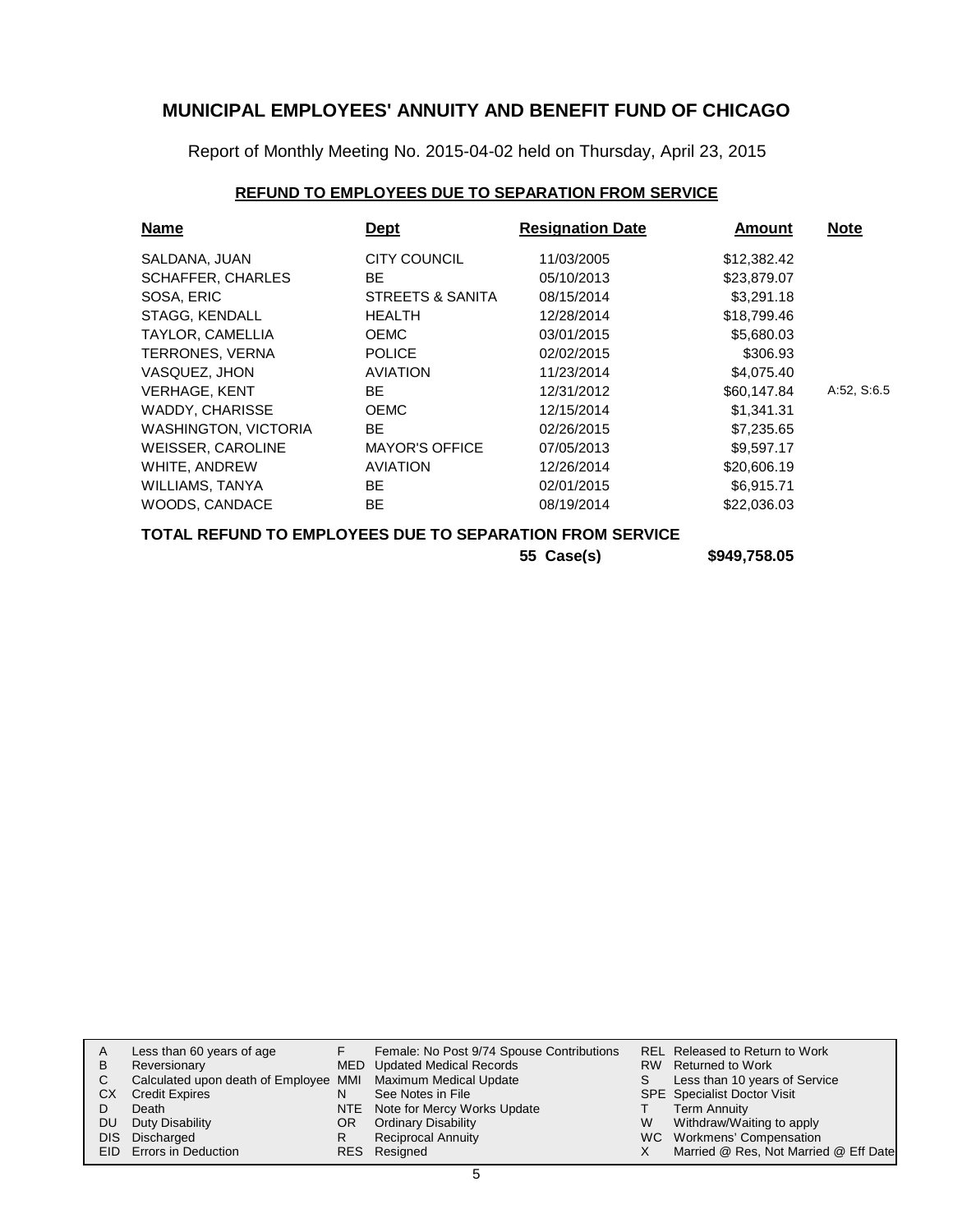Report of Monthly Meeting No. 2015-04-02 held on Thursday, April 23, 2015

#### **REFUND IN ACCORDANCE WITH SECTION 8-170 OF THE LAW GOVERNING THIS FUND**

| <b>Name</b>                                                                                                  | <b>Dept</b>               | Date of Death Pay to |                | <b>Amount</b> |  |  |
|--------------------------------------------------------------------------------------------------------------|---------------------------|----------------------|----------------|---------------|--|--|
| CLARK, CARRIE                                                                                                | <b>FAMILY &amp; SUPPO</b> | 02/22/2015           | DesBen (2/2)   | \$40,214.94   |  |  |
| KILLEN, SEAN                                                                                                 | STS & SAN                 | 08/25/2014           | <b>DesBen</b>  | \$63,184.68   |  |  |
| RIVERA, ANA                                                                                                  | STS & SAN                 | 01/19/2014           | DesBen $(2/3)$ | \$67.428.48   |  |  |
| STONE, EXERLENE                                                                                              | <b>DOIT</b>               | 03/02/2015           | DesBen (1/4)   | \$22,050.68   |  |  |
| SULLIVAN, CHARLES                                                                                            | <b>BE</b>                 | 12/16/2014           | DesBen (1/4)   | \$21,359.67   |  |  |
| THOMPSON, JOANN                                                                                              | CITY COUNCIL              | 02/09/2015           | Child (3/3)    | \$105,525.24  |  |  |
| ZIELINSKI, JOHN                                                                                              | <b>FLEET MANAGEM</b>      | 12/12/2013           | DesBen (1/2)   | \$39,767.29   |  |  |
| Total REFUND IN ACCORDANCE WITH SECTION 8-170 OF<br>\$359,530.98<br>7 Case(s)<br>THE LAW GOVERNING THIS FUND |                           |                      |                |               |  |  |

#### **REFUND OF DIFFERENCE IN ACCORDANCE WITH SECTION 8-170 OF THE LAW GOVERNING THIS FUND**

| <b>Name</b>                                                                                   | <b>Dept</b>  | Date of Death Pay to |                | Amount      |
|-----------------------------------------------------------------------------------------------|--------------|----------------------|----------------|-------------|
| ALEXANDER, HENRY                                                                              | <b>WATER</b> | 01/20/2015           | DesBen         | \$43,953.00 |
| BOBO, ANN JOYCE                                                                               | BE.          | 02/24/2015           | DesBen         | \$6.589.13  |
| JINKINS, WILLIE                                                                               | <b>WATER</b> | 11/15/2014           | DesBen $(1/3)$ | \$21,980.60 |
| Total REFUND OF DIFFERENCE IN ACCORDANCE WITH<br>SECTION 8-170 OF THE LAW GOVERNING THIS FUND |              |                      | 3 Case(s)      | \$72,522.73 |

#### **REFUND ELECTIONS IN LIEU OF EMPLOYEE ANNUITY 40 ILCS 5/8-171**

| <b>Name</b>                                               | <u>Dept</u> | <b>Resignation Date</b>  |           | Amount                     |
|-----------------------------------------------------------|-------------|--------------------------|-----------|----------------------------|
| BUNCH, PAMELA<br>COWEN, VICTOR                            | ВE<br>BЕ    | 06/27/2014<br>03/03/2015 |           | \$47.276.68<br>\$27.108.32 |
| <b>Total REFUND ELECTIONS IN LIEU OF EMPLOYEE ANNUITY</b> |             |                          | 2 Case(s) | \$74,385.00                |

#### **REFUND OF SPOUSAL CONTRIBUTIONS (To New Annuitants with No Spouse at the Time of Retirement)**

|              | <b>Name</b>                       | <u>Dept</u> | <b>Effective Date</b>                     |           | Amount                                |
|--------------|-----------------------------------|-------------|-------------------------------------------|-----------|---------------------------------------|
|              | ALLEN, VENITA                     | <b>BE</b>   | 09/01/2014                                |           | \$12,145.92                           |
|              | BERRY, CARRIE                     | <b>CPL</b>  | 02/28/2015                                |           | \$23,408.01                           |
|              | <b>BOOKER, ERNESTINE</b>          | BE          | 02/11/2015                                |           | \$5,121.32                            |
|              | <b>BUOL, CAROL</b>                | <b>BE</b>   | 01/07/2015                                |           | \$11,614.34                           |
|              | CECH, MARY ANN                    | BE          | 08/01/2014                                |           | \$4,900.94                            |
|              | DAVIS, MARIA                      | BE          | 09/01/2014                                |           | \$5,740.93                            |
|              | DE LEON, JESUS                    | <b>BE</b>   | 09/18/2014                                |           | \$13,562.20                           |
|              | ELLIS, WILLIAM                    | <b>BE</b>   | 03/01/2015                                |           | \$19,519.99                           |
|              | FINCH, DEBORAH                    | <b>BE</b>   | 08/20/2014                                |           | \$7,037.52                            |
| A            | Less than 60 years of age         | F.          | Female: No Post 9/74 Spouse Contributions |           | <b>REL Released to Return to Work</b> |
| B            | Reversionary                      | <b>MED</b>  | <b>Updated Medical Records</b>            | <b>RW</b> | <b>Returned to Work</b>               |
| $\mathsf{C}$ | Calculated upon death of Employee | MMI         | Maximum Medical Update                    | S         | Less than 10 years of Service         |
| CX.          | <b>Credit Expires</b>             | N.          | See Notes in File                         |           | <b>SPE</b> Specialist Doctor Visit    |
| D            | Death                             | <b>NTE</b>  | Note for Mercy Works Update               |           | <b>Term Annuity</b>                   |
| <b>DU</b>    | Duty Disability                   | OR.         | <b>Ordinary Disability</b>                | W         | Withdraw/Waiting to apply             |
| <b>DIS</b>   | Discharged                        | R.          | <b>Reciprocal Annuity</b>                 | WC.       | Workmens' Compensation                |
| EID.         | Errors in Deduction               | <b>RES</b>  | Resigned                                  | X         | Married @ Res, Not Married @ Eff Date |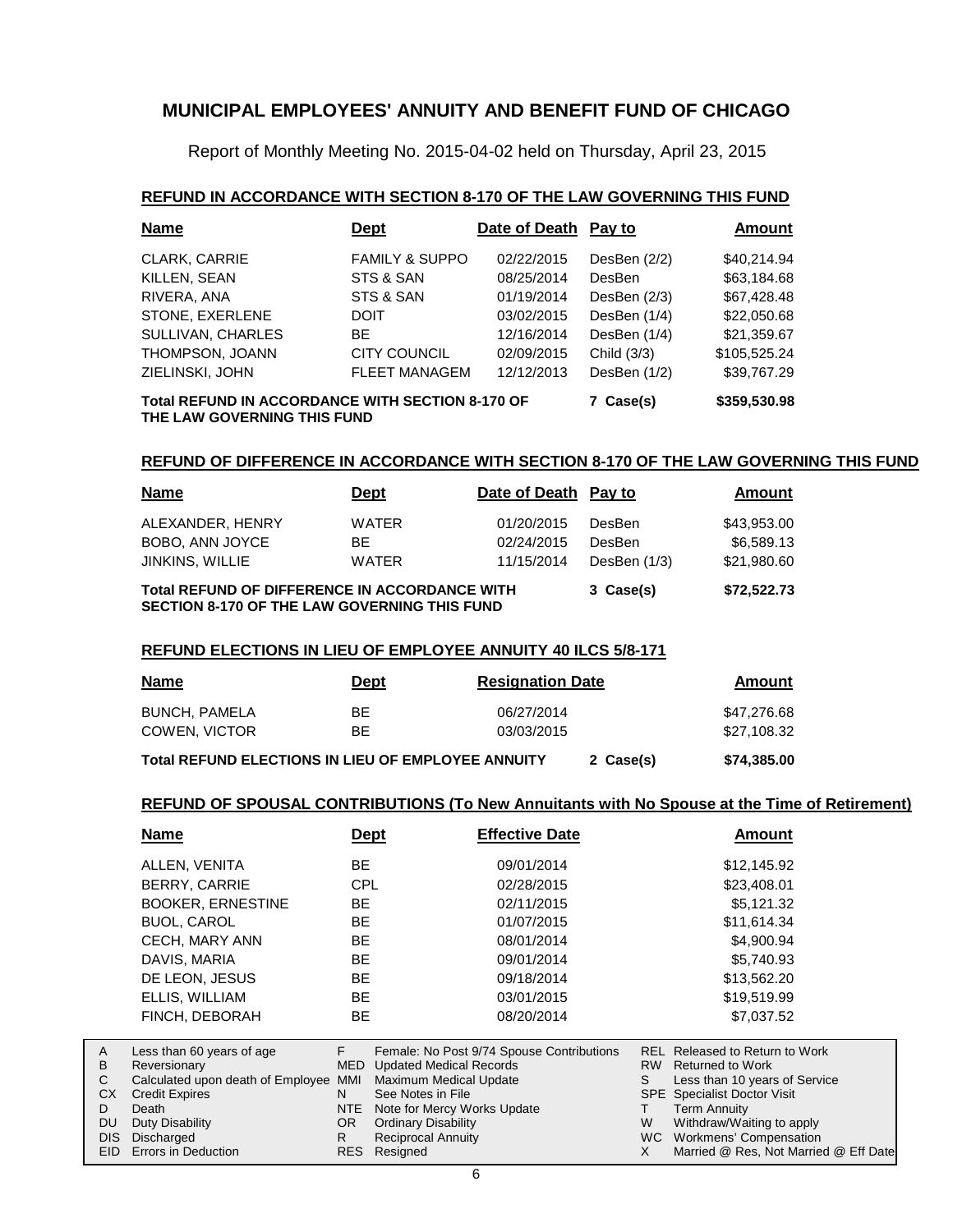Report of Monthly Meeting No. 2015-04-02 held on Thursday, April 23, 2015

## **REFUND OF SPOUSAL CONTRIBUTIONS (To New Annuitants with No Spouse at the Time of Retirement)**

| Name                                         | <b>Dept</b>      | <b>Effective Date</b> |            | Amount       |
|----------------------------------------------|------------------|-----------------------|------------|--------------|
| FITZPATRICK, THOMAS                          | <b>BE</b>        | 10/31/2014            |            | \$33,819.32  |
| HAWKINS - HAYES, BARBARA BE                  |                  | 08/20/2014            |            | \$7,881.89   |
| HENNING, PAMELA                              | <b>BE</b>        | 02/08/2015            |            | \$19,810.70  |
| HINES, TERRY                                 | BOARD OF ELECT   | 03/05/2015            |            | \$7,258.50   |
| JACKSON, DINAH                               | <b>BE</b>        | 12/12/2014            |            | \$5,041.03   |
| JACKSON, LEONARD                             | <b>BE</b>        | 03/01/2015            |            | \$6,868.57   |
| JEFFERSON, MAE                               | <b>BE</b>        | 02/28/2015            |            | \$12,020.73  |
| <b>KELLY, CAROLYN</b>                        | <b>HEALTH</b>    | 02/28/2015            |            | \$22,007.09  |
| <b>KENNELL, CHARLES</b>                      | <b>WATER</b>     | 03/01/2015            |            | \$43,998.08  |
| KLEBBA, MARY BETH                            | <b>BE</b>        | 02/28/2015            |            | \$5,852.52   |
| LOVE, BRENDA                                 | <b>BE</b>        | 08/10/2013            |            | \$12,158.16  |
| <b>MORTON, DORIS</b>                         | <b>BE</b>        | 03/01/2015            |            | \$12,477.83  |
| NORIN, MAXINE                                | <b>BUILDINGS</b> | 03/01/2015            |            | \$16,512.34  |
| PRICE, JOHN                                  | <b>OEMC</b>      | 01/27/2015            |            | \$19,323.36  |
| ROBINSON, DOROTHY                            | <b>POLICE</b>    | 03/01/2015            |            | \$14,063.44  |
| STONE, CAROLYN                               | <b>BE</b>        | 02/13/2015            |            | \$3,210.31   |
| <b>WILLIAMS, PAULETTE</b>                    | <b>BE</b>        | 09/01/2014            |            | \$4,230.17   |
| <b>Total REFUND OF SPOUSAL CONTRIBUTIONS</b> |                  |                       | 26 Case(s) | \$349,585.21 |

#### **TOTAL REFUNDS \$1,806,471.88**

| A    | Less than 60 years of age                                    |     | Female: No Post 9/74 Spouse Contributions |   | REL Released to Return to Work        |
|------|--------------------------------------------------------------|-----|-------------------------------------------|---|---------------------------------------|
| B    | Reversionary                                                 |     | MED Updated Medical Records               |   | RW Returned to Work                   |
|      | Calculated upon death of Employee MMI Maximum Medical Update |     |                                           |   | Less than 10 years of Service         |
| СX   | <b>Credit Expires</b>                                        | N   | See Notes in File                         |   | <b>SPE</b> Specialist Doctor Visit    |
|      | Death                                                        |     | NTE Note for Mercy Works Update           |   | <b>Term Annuity</b>                   |
| DU   | Duty Disability                                              | OR. | <b>Ordinary Disability</b>                | W | Withdraw/Waiting to apply             |
| DIS. | Discharged                                                   | R   | Reciprocal Annuity                        |   | WC Workmens' Compensation             |
|      | EID Errors in Deduction                                      |     | RES Resigned                              |   | Married @ Res, Not Married @ Eff Date |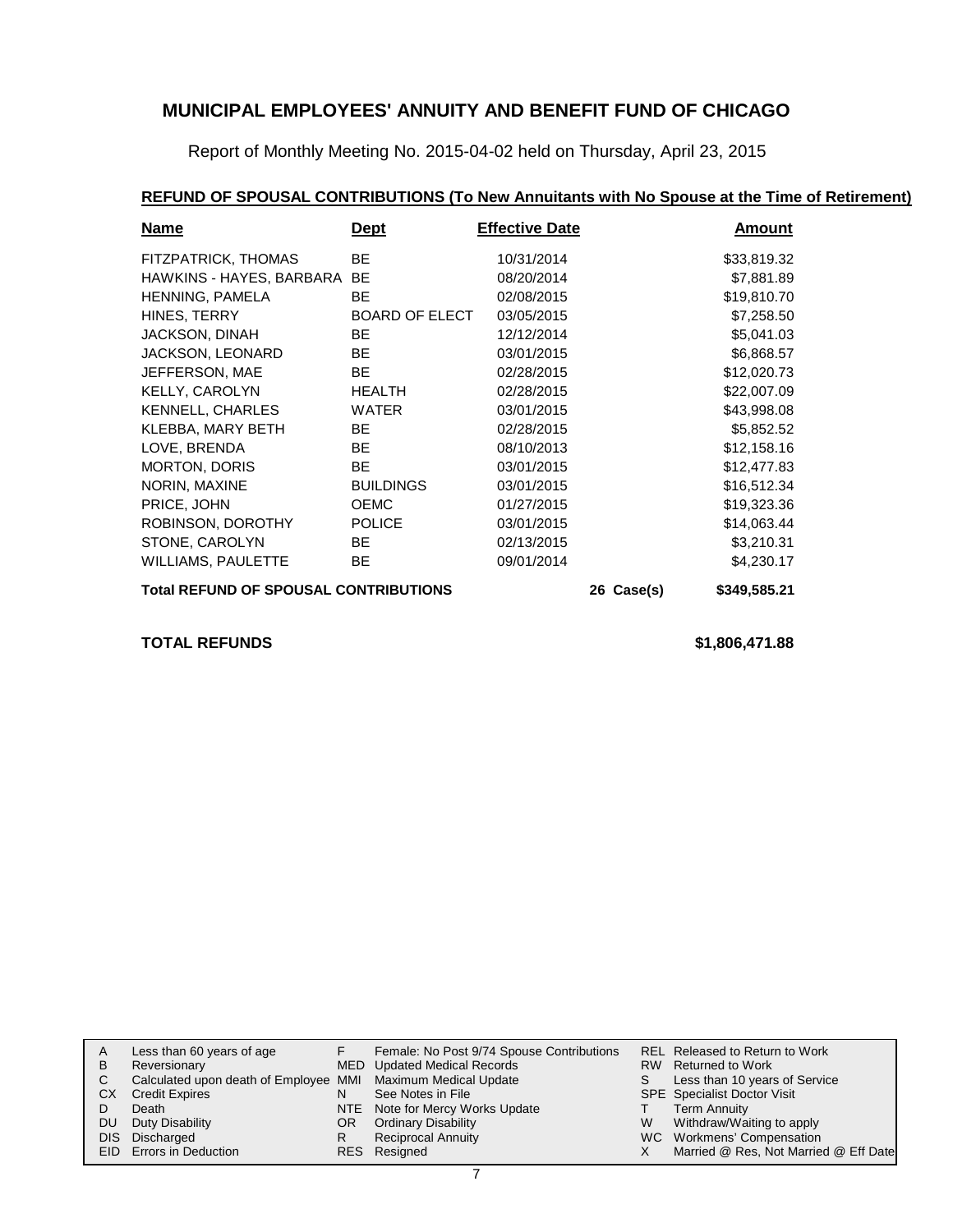Report of Monthly Meeting No. 2015-04-02 held on Thursday, April 23, 2015

#### **ADJUSTED REFUND**

| <b>Name</b> | Refund Type Reason | <b>Resignation Date</b> | Amount |            |
|-------------|--------------------|-------------------------|--------|------------|
| <b>NONE</b> |                    |                         |        | ORG<br>ADJ |

Trustee McMahon moved that the various amounts shown for refunds be approved for payment in the amount shown opposite their respective names. Seconded Mr. Widawsky. Carried: Ayes- Trustee Guest, Trustee McMahon and Trustee Widawsky. Nays-None.

|     | Less than 60 years of age                                    |    | Female: No Post 9/74 Spouse Contributions |    | REL Released to Return to Work        |
|-----|--------------------------------------------------------------|----|-------------------------------------------|----|---------------------------------------|
| в   | Reversionary                                                 |    | MED Updated Medical Records               |    | RW Returned to Work                   |
| C   | Calculated upon death of Employee MMI Maximum Medical Update |    |                                           | S. | Less than 10 years of Service         |
| CХ  | <b>Credit Expires</b>                                        | N  | See Notes in File                         |    | <b>SPE</b> Specialist Doctor Visit    |
|     | Death                                                        |    | NTE Note for Mercy Works Update           |    | <b>Term Annuity</b>                   |
| DU. | Duty Disability                                              | OR | <b>Ordinary Disability</b>                | W  | Withdraw/Waiting to apply             |
|     | DIS Discharged                                               | R  | <b>Reciprocal Annuity</b>                 |    | WC Workmens' Compensation             |
|     | EID Errors in Deduction                                      |    | RES Resigned                              |    | Married @ Res, Not Married @ Eff Date |
|     |                                                              |    |                                           |    |                                       |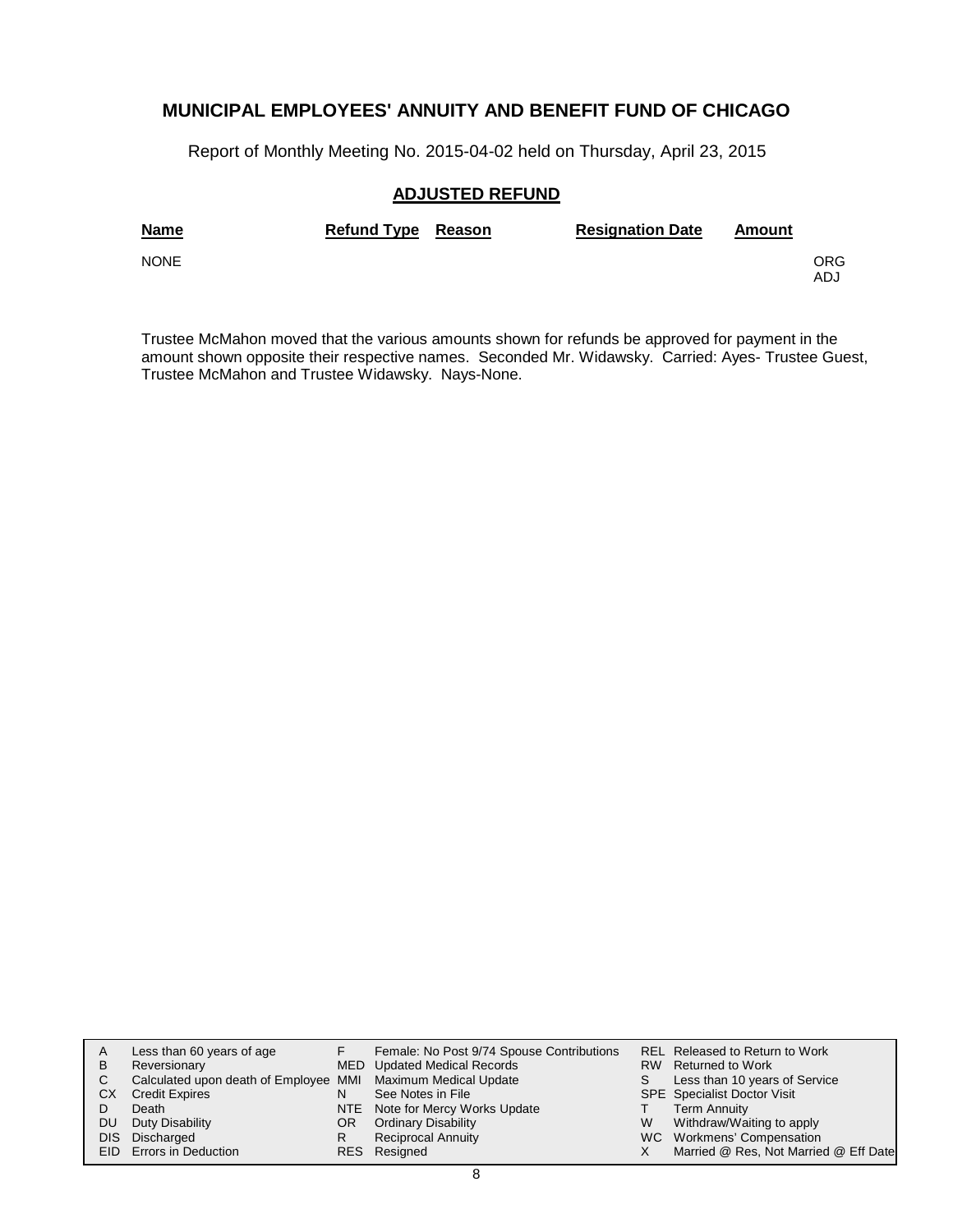# **MUNICIPAL EMPLOYEES' ANNUITY AND BENEFIT FUND OF CHICAGO Report for Monthly Meeting No. 2015-04 to be held on Thursday, April 23, 2015 ADMINISTRATIVE & OPERATING DISBURSEMENTS**

|                                                                                                                                                                                                                                                                 | <b>JAN - MARCH 2015</b> |                  |                  |    | <b>FOR</b>                             |
|-----------------------------------------------------------------------------------------------------------------------------------------------------------------------------------------------------------------------------------------------------------------|-------------------------|------------------|------------------|----|----------------------------------------|
|                                                                                                                                                                                                                                                                 | <b>BUDGET</b>           | <b>ACTUAL</b>    | <b>VARIANCE</b>  |    | <b>APPROVAL</b>                        |
| <b>PERSONNEL</b>                                                                                                                                                                                                                                                | \$<br>832,385.00        | \$<br>691,055.13 | \$<br>141,329.87 | \$ | 229,610.32                             |
| Salaries & Wages - Regular<br>Salaries & Wages - Part-Time                                                                                                                                                                                                      |                         |                  |                  |    | 226,268.83<br>3,341.49                 |
| <b>Employee Insurance &amp; Benefits</b>                                                                                                                                                                                                                        | 317,461.00              | 297,913.83       | 19,547.17        |    | 106,187.74                             |
| Healthcare-Actives, net of EE premium contributions<br>Healthcare-MEABF retirees, net of premium contributions                                                                                                                                                  |                         |                  |                  |    | 97,744.36<br>8,443.38                  |
| <b>PROFESSIONAL SERVICES</b>                                                                                                                                                                                                                                    |                         |                  |                  |    |                                        |
| <b>Actuarial Services</b>                                                                                                                                                                                                                                       | 42,253.50               |                  | 42,253.50        |    |                                        |
| <b>Legal Advisory Services</b>                                                                                                                                                                                                                                  | 50,000.00               |                  | 50,000.00        |    | 15,779.66                              |
| Burke Burns & Pinelli, Ltd.: Legal services<br>03/06/15, Inv#19765, 02/03/15 - 02/27/15                                                                                                                                                                         |                         |                  |                  |    | 15,779.66                              |
| <b>Other Consulting Services</b>                                                                                                                                                                                                                                |                         |                  |                  |    |                                        |
| <b>Medical Services - T Sullivan</b>                                                                                                                                                                                                                            | 13,196.50               | 12,181.44        | 1,015.06         |    | 4,060.48                               |
| <b>Audit Services</b>                                                                                                                                                                                                                                           | 9,000.00                |                  | 9,000.00         |    |                                        |
| Legislative Liason - Robert S. Molaro                                                                                                                                                                                                                           | 4,300.25                | 2,866.82         | 1,433.43         |    | 1,433.41                               |
| <b>Tax Consulting</b>                                                                                                                                                                                                                                           | 250.00                  |                  | 250.00           |    |                                        |
| <b>IT Consulting</b>                                                                                                                                                                                                                                            | 8,437.50                | 1,040.00         | 7,397.50         |    | 520.00                                 |
| Xerillion Corporation, Inv#43424, Network support - onsite                                                                                                                                                                                                      |                         |                  |                  |    | 520.00                                 |
| <b>Benefit Payment &amp; Payroll Services</b>                                                                                                                                                                                                                   | 110,092.50              | 1,784.80         | 108,307.70       |    | 88,701.27                              |
| <b>TNT Benefit Payments</b><br>ADP, Inc. - Payroll processing                                                                                                                                                                                                   |                         |                  |                  |    | 87,703.19<br>998.08                    |
| <b>COMMUNICATIONS EXPENSES</b>                                                                                                                                                                                                                                  |                         |                  |                  |    |                                        |
| <b>Printing &amp; Publications</b>                                                                                                                                                                                                                              | 35,735.00               | 9,364.69         | 26,370.31        |    | 20,003.38                              |
| W. H. Marketing, Inc, Inv#16413 (5) Business cards<br>Postmaster, Mailing of Pension Verifications<br>Estimated Postage for mailing Contribution Statements                                                                                                     |                         |                  |                  |    | 205.00<br>9,298.38<br>10,500.00        |
| <b>Postage</b>                                                                                                                                                                                                                                                  | 6,250.00                | 5,267.82         | 982.18           |    | 1,867.82                               |
| United States Postal Service, 03/15, Regular Postage<br>Purchase Power, 02/09/15, Postage meter refill<br>US Messenger & Logistics, Inc.:<br>Inv#3234-27167 services from 01/02/15 - 01/30/15<br>Inv#3234-27534 services from 02/06/15 - 02/27/15               |                         |                  |                  |    | 1,700.00<br>38.00<br>70.26<br>59.56    |
| <b>Telephone &amp; Communications</b>                                                                                                                                                                                                                           | 11,675.00               | 10,071.03        | 1,603.97         |    | 3,883.35                               |
| Access Point, Inc., Inv#3782850, VOIP Telefax services, 02/15<br>ShoreTel, 03/01/15, Inv#0441546, Phone system, 04/15<br>Cook Co. Pension: 02/28/15, Inv#IV423 - DR Site<br>Verizon Financial Services LLC, Data Connection - DR Site<br>02/10/15, Inv#64369357 |                         |                  |                  |    | 143.78<br>1,974.98<br>391.09<br>324.25 |
| 03/10/15, Inv#67352060                                                                                                                                                                                                                                          |                         |                  |                  |    | 324.25                                 |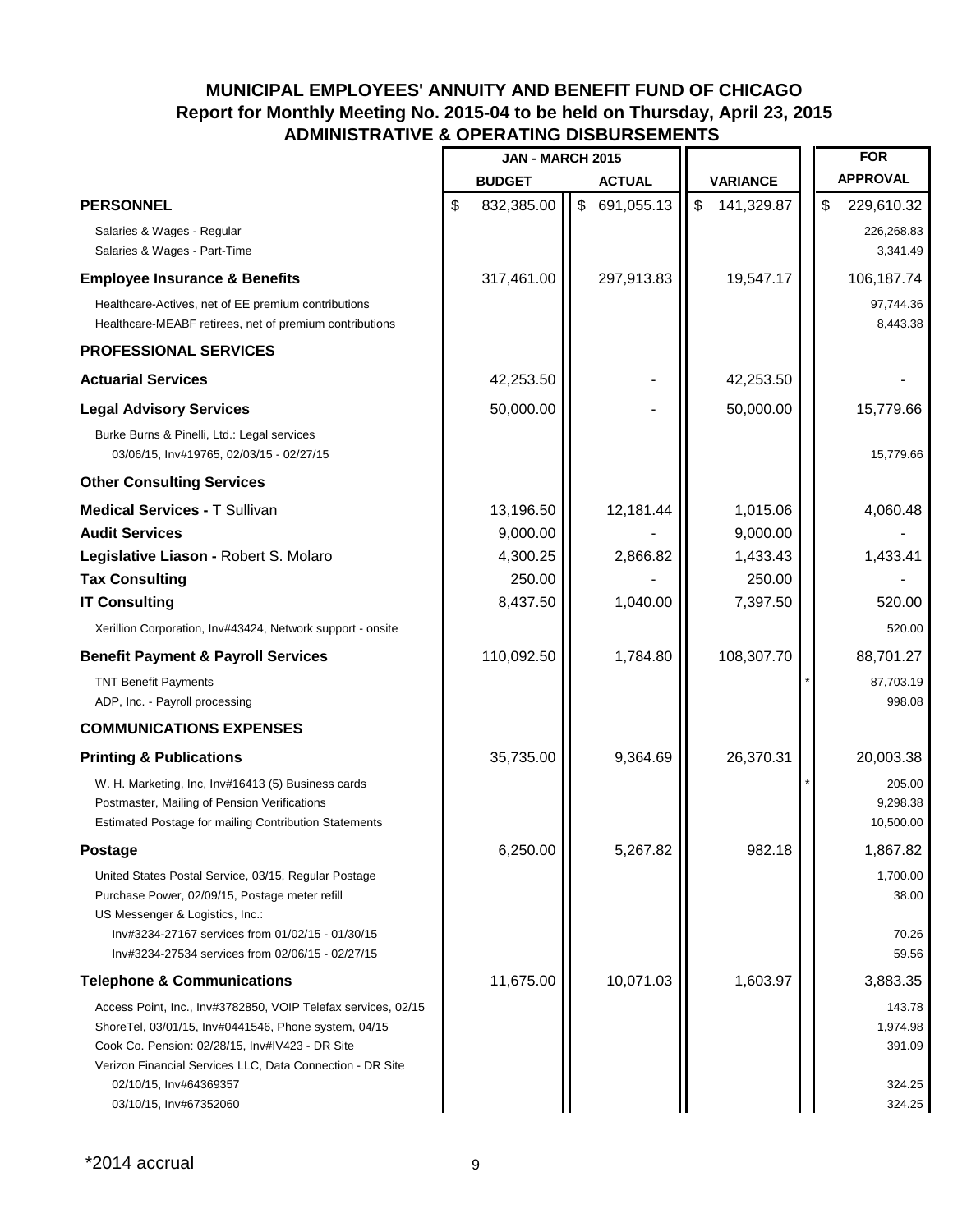# **MUNICIPAL EMPLOYEES' ANNUITY AND BENEFIT FUND OF CHICAGO Report for Monthly Meeting No. 2015-04 to be held on Thursday, April 23, 2015 ADMINISTRATIVE & OPERATING DISBURSEMENTS**

|                                                                                                                                                                                                         | <b>JAN - MARCH 2015</b> |               |            |                         |                 | <b>FOR</b>                                  |
|---------------------------------------------------------------------------------------------------------------------------------------------------------------------------------------------------------|-------------------------|---------------|------------|-------------------------|-----------------|---------------------------------------------|
|                                                                                                                                                                                                         | <b>BUDGET</b>           | <b>ACTUAL</b> |            |                         | <b>VARIANCE</b> | <b>APPROVAL</b>                             |
|                                                                                                                                                                                                         |                         |               |            |                         |                 |                                             |
| Cogent Comm, 03/01/15, Internet - Onsite<br>Business Continuity - Managers Cell Phone Reimbursement<br>for March                                                                                        |                         |               |            |                         |                 | \$<br>400.00<br>325.00                      |
| <b>OTHER OPERATING EXPENSES</b>                                                                                                                                                                         |                         |               |            |                         |                 |                                             |
| <b>Rental &amp; Utilities</b>                                                                                                                                                                           | \$<br>141,709.50        | \$            | 138,708.95 | $\sqrt[6]{\frac{1}{2}}$ | 3,000.55        | 47,248.81                                   |
| Hines REIT 321 N. Clark St. LLC, 03/15 rent<br>Cook Co. Pension: 02/28/15, Inv#IV423 - DR Site<br>ComEd, 03/10/15, Services from 02/04/15 - 03/09/15<br>Cook Co. Pension: 02/28/15, Inv#IV423 - DR Site |                         |               |            |                         |                 | 44,962.79<br>1,097.93<br>1,026.99<br>161.10 |
| <b>Contractual Services</b>                                                                                                                                                                             |                         |               |            |                         |                 |                                             |
| <b>Trustee Elections</b>                                                                                                                                                                                | 3,415.00                |               |            |                         | 3,415.00        |                                             |
| <b>Death Service</b>                                                                                                                                                                                    | 1,000.00                |               |            |                         | 1,000.00        |                                             |
| <b>Shredding &amp; Storage Charges</b>                                                                                                                                                                  | 4,860.00                |               | 4,412.96   |                         | 447.04          | 1,453.48                                    |
| Iron Mountain, Inv#LFE7271, 03/15 Storage charges<br>Federal Companies, Inv#862717, 03/15 Storage charges<br>File retrieval                                                                             |                         |               |            |                         |                 | 648.07<br>802.11<br>3.30                    |
| <b>Dues &amp; Subscriptions</b>                                                                                                                                                                         | 4,713.75                |               | 280.00     |                         | 4,433.75        |                                             |
| <b>Equipment Rental and Maintenance</b>                                                                                                                                                                 | 2,600.00                |               | 2,950.24   |                         | (350.24)        | 2,265.82                                    |
| Purchase Power:                                                                                                                                                                                         |                         |               |            |                         |                 |                                             |
| Quarterly billing for postage meter rental 03/16/15 - 06/15/15                                                                                                                                          |                         |               |            |                         |                 | 392.00                                      |
| Impact Networking Inc., Maintenance Agreement for copier                                                                                                                                                |                         |               |            |                         |                 | 1,873.82                                    |
| <b>Repairs and Maintenance Office</b>                                                                                                                                                                   | 625.00                  |               | 281.77     |                         | 343.23          | 198.03                                      |
| Corporate MasterCard, Filters for water & ice<br>Hines @ 321 North Clark:<br>02/15, Inv#69534<br>02/15, Inv#69534                                                                                       |                         |               |            |                         |                 | 48.31<br>30.00<br>119.72                    |
| <b>Insurance-Fiduciary, Fidelity Bond, Property, Employmt Practices</b>                                                                                                                                 | 46,490.50               |               | 4,773.78   |                         | 41,716.72       |                                             |
| <b>Travel Expenses - Conferences &amp; Others</b>                                                                                                                                                       | 5,750.00                |               | 527.00     |                         | 5,223.00        | 527.00                                      |
| Corporate MasterCard:<br>Registration fee for Timothy Guest to attend IPPFA in NY<br>Registration fee for James Mohler to attend GFOA in PA                                                             |                         |               |            |                         |                 | 147.00<br>380.00                            |
| <b>Office and Computer Supplies</b>                                                                                                                                                                     | 18,212.00               |               | 3,233.93   |                         | 14,978.07       | 4,357.63                                    |
| <b>Office Supplies</b>                                                                                                                                                                                  |                         |               |            |                         |                 |                                             |
| <b>Materials &amp; Supplies - Equipment</b>                                                                                                                                                             |                         |               |            |                         |                 |                                             |
| <b>Computer/Technical Supplies</b>                                                                                                                                                                      |                         |               |            |                         |                 |                                             |
| Cook Co. Pension: 02/28/15, Inv#IV423 - DR Site<br>Network Equipment - Firewall                                                                                                                         |                         |               |            |                         |                 | 4,357.63                                    |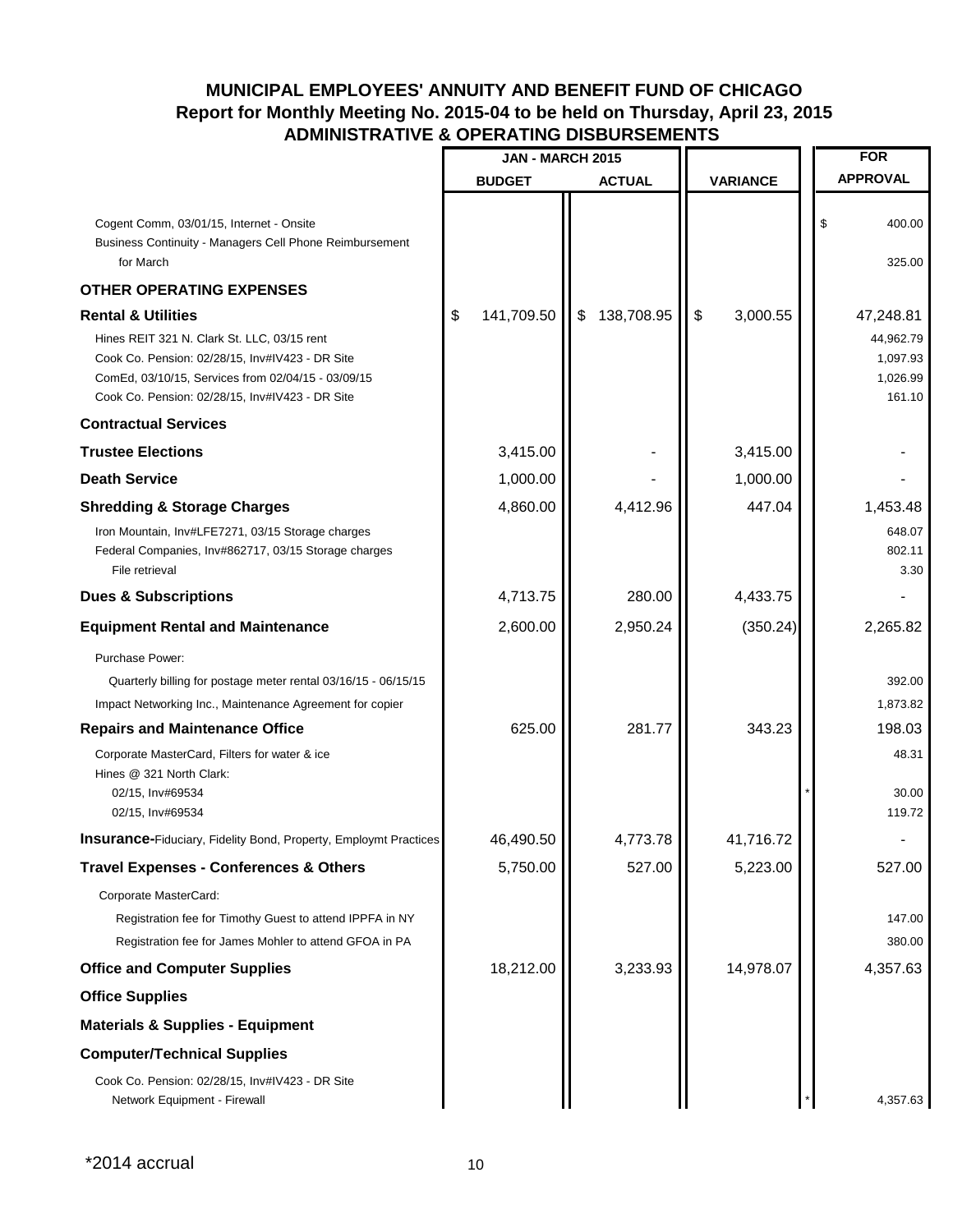# **MUNICIPAL EMPLOYEES' ANNUITY AND BENEFIT FUND OF CHICAGO Report for Monthly Meeting No. 2015-04 to be held on Thursday, April 23, 2015 ADMINISTRATIVE & OPERATING DISBURSEMENTS**

| <b>VARIANCE</b><br><b>BUDGET</b><br><b>ACTUAL</b><br>1,750.00<br>$\sqrt{3}$<br>\$<br>611.52<br>\$<br>\$<br>1,138.48<br><b>Miscellaneous Expense</b><br>03/15, Qildro & Subpoena Fees:<br>Alonti Café & Catering:<br>03/05/15, Board Room Supplies<br>03/05/15, Board Room Supplies<br>Corporate MasterCard:<br>CFA Society of Chicago, Job posting re: CIO<br>5,000.00<br>5,000.00<br><b>Reserve for Contingencies</b><br>TOTAL ADMINISTRATIVE OPERATING EXPENSES<br>1,677,162.00<br>1,187,325.71<br>489,836.29<br>Before Special Projects and Investments<br><b>SPECIAL PROJECTS</b><br><b>Information Systems</b><br>Imaging and Pension Benefit System (PBS)<br>2,250.00<br>Consulting: Website Redesign<br>2,250.00<br>8,750.00<br>Document Mgmt. System: Insite<br>8,750.00<br>Development Costs: PBS<br>75,000.00<br>75,000.00<br><b>TOTAL ADMINISTRATIVE OPERATING EXPENSES</b><br>1,763,162.00<br>1,187,325.71<br>575,836.29<br><b>Before Investments</b><br><b>INVESTMENT EXPENSES</b><br>3,125,000.00<br>3,125,000.00<br><b>Investment Management Fees *</b><br>*Management Fees paid through operating cash account<br>Earnest Partners, LLC:<br>Service period 01/1/15 - 03/06/15 (Final)<br>118,750.00<br>118,750.00<br><b>Custody Management</b><br>Northern Trust Company, Service period 01/01/15 - 03/31/15<br>Custody<br>Custody - Bank Loans<br>72,500.00<br><b>Investment Advisory Services</b><br>72,500.00<br>Marquette Associates, Service period 01/01/15 - 03/31/15<br>50,000.00<br>169.53<br>49,830.47<br><b>Investment Legal Services</b><br>Seitz Ross Aronstam & Moritz LLP:<br>03/13/15, Inv#4966, 02/02/15 - 02/20/15 | <b>JAN - MARCH 2015</b> |  | <b>FOR</b>      |
|------------------------------------------------------------------------------------------------------------------------------------------------------------------------------------------------------------------------------------------------------------------------------------------------------------------------------------------------------------------------------------------------------------------------------------------------------------------------------------------------------------------------------------------------------------------------------------------------------------------------------------------------------------------------------------------------------------------------------------------------------------------------------------------------------------------------------------------------------------------------------------------------------------------------------------------------------------------------------------------------------------------------------------------------------------------------------------------------------------------------------------------------------------------------------------------------------------------------------------------------------------------------------------------------------------------------------------------------------------------------------------------------------------------------------------------------------------------------------------------------------------------------------------------------------------------------------------------------------------------------------------------------------|-------------------------|--|-----------------|
|                                                                                                                                                                                                                                                                                                                                                                                                                                                                                                                                                                                                                                                                                                                                                                                                                                                                                                                                                                                                                                                                                                                                                                                                                                                                                                                                                                                                                                                                                                                                                                                                                                                      |                         |  | <b>APPROVAL</b> |
|                                                                                                                                                                                                                                                                                                                                                                                                                                                                                                                                                                                                                                                                                                                                                                                                                                                                                                                                                                                                                                                                                                                                                                                                                                                                                                                                                                                                                                                                                                                                                                                                                                                      |                         |  |                 |
|                                                                                                                                                                                                                                                                                                                                                                                                                                                                                                                                                                                                                                                                                                                                                                                                                                                                                                                                                                                                                                                                                                                                                                                                                                                                                                                                                                                                                                                                                                                                                                                                                                                      |                         |  | 19.73           |
|                                                                                                                                                                                                                                                                                                                                                                                                                                                                                                                                                                                                                                                                                                                                                                                                                                                                                                                                                                                                                                                                                                                                                                                                                                                                                                                                                                                                                                                                                                                                                                                                                                                      |                         |  | (450.00)        |
|                                                                                                                                                                                                                                                                                                                                                                                                                                                                                                                                                                                                                                                                                                                                                                                                                                                                                                                                                                                                                                                                                                                                                                                                                                                                                                                                                                                                                                                                                                                                                                                                                                                      |                         |  | 89.00           |
|                                                                                                                                                                                                                                                                                                                                                                                                                                                                                                                                                                                                                                                                                                                                                                                                                                                                                                                                                                                                                                                                                                                                                                                                                                                                                                                                                                                                                                                                                                                                                                                                                                                      |                         |  | 180.73          |
|                                                                                                                                                                                                                                                                                                                                                                                                                                                                                                                                                                                                                                                                                                                                                                                                                                                                                                                                                                                                                                                                                                                                                                                                                                                                                                                                                                                                                                                                                                                                                                                                                                                      |                         |  |                 |
|                                                                                                                                                                                                                                                                                                                                                                                                                                                                                                                                                                                                                                                                                                                                                                                                                                                                                                                                                                                                                                                                                                                                                                                                                                                                                                                                                                                                                                                                                                                                                                                                                                                      |                         |  | 200.00          |
|                                                                                                                                                                                                                                                                                                                                                                                                                                                                                                                                                                                                                                                                                                                                                                                                                                                                                                                                                                                                                                                                                                                                                                                                                                                                                                                                                                                                                                                                                                                                                                                                                                                      |                         |  |                 |
|                                                                                                                                                                                                                                                                                                                                                                                                                                                                                                                                                                                                                                                                                                                                                                                                                                                                                                                                                                                                                                                                                                                                                                                                                                                                                                                                                                                                                                                                                                                                                                                                                                                      |                         |  | 528,117.93      |
|                                                                                                                                                                                                                                                                                                                                                                                                                                                                                                                                                                                                                                                                                                                                                                                                                                                                                                                                                                                                                                                                                                                                                                                                                                                                                                                                                                                                                                                                                                                                                                                                                                                      |                         |  |                 |
|                                                                                                                                                                                                                                                                                                                                                                                                                                                                                                                                                                                                                                                                                                                                                                                                                                                                                                                                                                                                                                                                                                                                                                                                                                                                                                                                                                                                                                                                                                                                                                                                                                                      |                         |  |                 |
|                                                                                                                                                                                                                                                                                                                                                                                                                                                                                                                                                                                                                                                                                                                                                                                                                                                                                                                                                                                                                                                                                                                                                                                                                                                                                                                                                                                                                                                                                                                                                                                                                                                      |                         |  |                 |
|                                                                                                                                                                                                                                                                                                                                                                                                                                                                                                                                                                                                                                                                                                                                                                                                                                                                                                                                                                                                                                                                                                                                                                                                                                                                                                                                                                                                                                                                                                                                                                                                                                                      |                         |  |                 |
|                                                                                                                                                                                                                                                                                                                                                                                                                                                                                                                                                                                                                                                                                                                                                                                                                                                                                                                                                                                                                                                                                                                                                                                                                                                                                                                                                                                                                                                                                                                                                                                                                                                      |                         |  |                 |
|                                                                                                                                                                                                                                                                                                                                                                                                                                                                                                                                                                                                                                                                                                                                                                                                                                                                                                                                                                                                                                                                                                                                                                                                                                                                                                                                                                                                                                                                                                                                                                                                                                                      |                         |  |                 |
|                                                                                                                                                                                                                                                                                                                                                                                                                                                                                                                                                                                                                                                                                                                                                                                                                                                                                                                                                                                                                                                                                                                                                                                                                                                                                                                                                                                                                                                                                                                                                                                                                                                      |                         |  | 528,117.93      |
|                                                                                                                                                                                                                                                                                                                                                                                                                                                                                                                                                                                                                                                                                                                                                                                                                                                                                                                                                                                                                                                                                                                                                                                                                                                                                                                                                                                                                                                                                                                                                                                                                                                      |                         |  |                 |
|                                                                                                                                                                                                                                                                                                                                                                                                                                                                                                                                                                                                                                                                                                                                                                                                                                                                                                                                                                                                                                                                                                                                                                                                                                                                                                                                                                                                                                                                                                                                                                                                                                                      |                         |  | 90,046.80       |
|                                                                                                                                                                                                                                                                                                                                                                                                                                                                                                                                                                                                                                                                                                                                                                                                                                                                                                                                                                                                                                                                                                                                                                                                                                                                                                                                                                                                                                                                                                                                                                                                                                                      |                         |  | 90,046.80       |
|                                                                                                                                                                                                                                                                                                                                                                                                                                                                                                                                                                                                                                                                                                                                                                                                                                                                                                                                                                                                                                                                                                                                                                                                                                                                                                                                                                                                                                                                                                                                                                                                                                                      |                         |  | 111,315.77      |
|                                                                                                                                                                                                                                                                                                                                                                                                                                                                                                                                                                                                                                                                                                                                                                                                                                                                                                                                                                                                                                                                                                                                                                                                                                                                                                                                                                                                                                                                                                                                                                                                                                                      |                         |  |                 |
|                                                                                                                                                                                                                                                                                                                                                                                                                                                                                                                                                                                                                                                                                                                                                                                                                                                                                                                                                                                                                                                                                                                                                                                                                                                                                                                                                                                                                                                                                                                                                                                                                                                      |                         |  | 93,750.00       |
|                                                                                                                                                                                                                                                                                                                                                                                                                                                                                                                                                                                                                                                                                                                                                                                                                                                                                                                                                                                                                                                                                                                                                                                                                                                                                                                                                                                                                                                                                                                                                                                                                                                      |                         |  | 17,565.77       |
|                                                                                                                                                                                                                                                                                                                                                                                                                                                                                                                                                                                                                                                                                                                                                                                                                                                                                                                                                                                                                                                                                                                                                                                                                                                                                                                                                                                                                                                                                                                                                                                                                                                      |                         |  | 72,500.00       |
|                                                                                                                                                                                                                                                                                                                                                                                                                                                                                                                                                                                                                                                                                                                                                                                                                                                                                                                                                                                                                                                                                                                                                                                                                                                                                                                                                                                                                                                                                                                                                                                                                                                      |                         |  | 72,500.00       |
|                                                                                                                                                                                                                                                                                                                                                                                                                                                                                                                                                                                                                                                                                                                                                                                                                                                                                                                                                                                                                                                                                                                                                                                                                                                                                                                                                                                                                                                                                                                                                                                                                                                      |                         |  | 318.55          |
|                                                                                                                                                                                                                                                                                                                                                                                                                                                                                                                                                                                                                                                                                                                                                                                                                                                                                                                                                                                                                                                                                                                                                                                                                                                                                                                                                                                                                                                                                                                                                                                                                                                      |                         |  |                 |
|                                                                                                                                                                                                                                                                                                                                                                                                                                                                                                                                                                                                                                                                                                                                                                                                                                                                                                                                                                                                                                                                                                                                                                                                                                                                                                                                                                                                                                                                                                                                                                                                                                                      |                         |  | 318.55          |
| 3,366,250.00<br>169.53<br>3,366,080.47<br>\$<br><b>TOTAL INVESTMENT EXPENSES</b>                                                                                                                                                                                                                                                                                                                                                                                                                                                                                                                                                                                                                                                                                                                                                                                                                                                                                                                                                                                                                                                                                                                                                                                                                                                                                                                                                                                                                                                                                                                                                                     |                         |  | 274,181.12      |

### TOTAL ADMINISTRATIVE OPERATING AND INVESTMENT EXPENSES **802,299.05** \$ 802,299.05

Trustee McMahon moved to approve disbursements as reflected above, to persons or firms in the amounts shown opposite their respective names. Second by Trustee Widawsky.

Carried: Ayes - Trustee Guest, Trustee McMahon and Trustee Widawsky. Nays - None.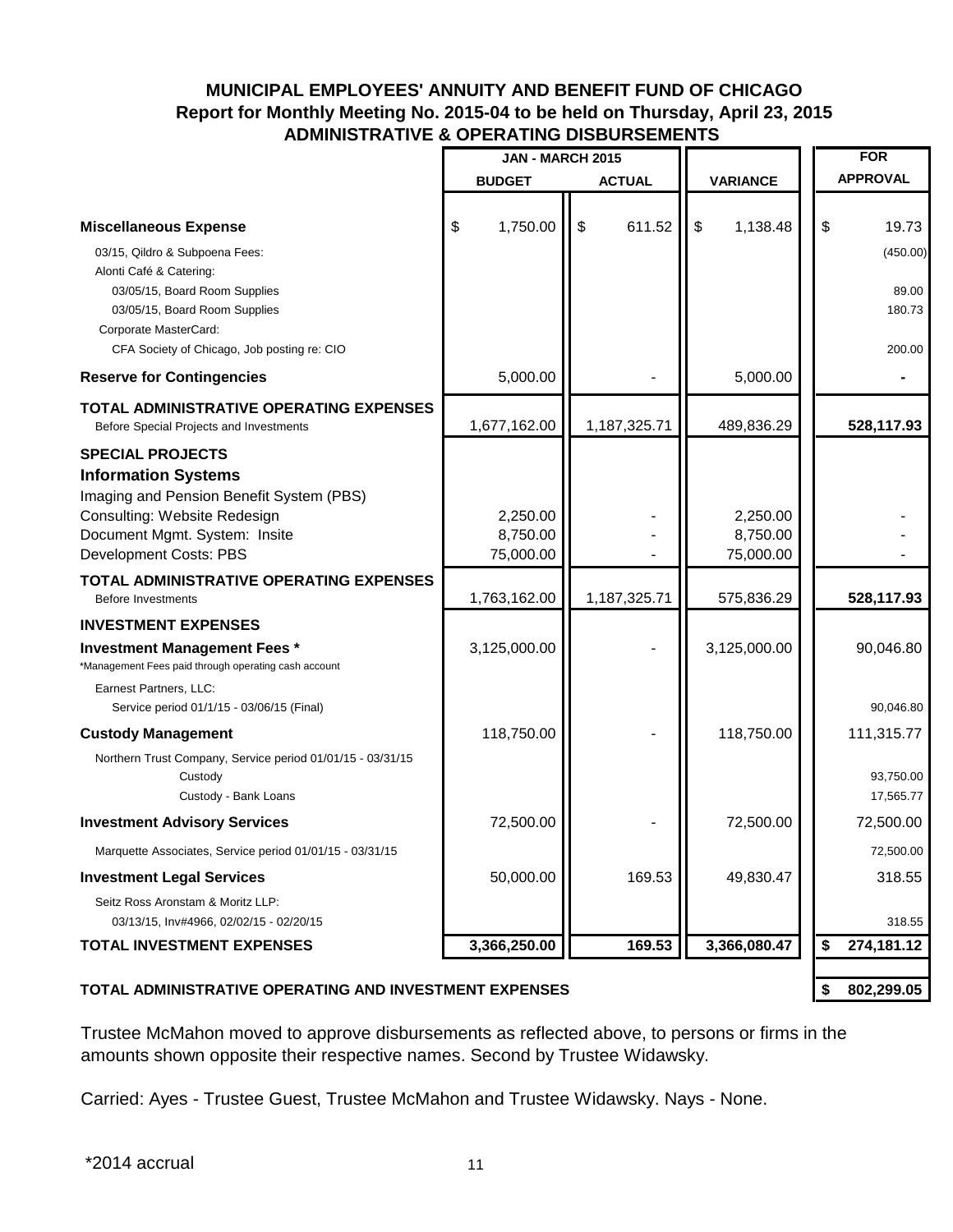Report of Monthly Meeting No. 2015-04-02 held on Thursday, April 23, 2015

Resolved, that each of the following named members of the Fund be granted an annuity of the amount stated, and to continue for life, unless otherwise stated in the notes, provided that separation from the service of the City of Chicago shall have become effective as of such date:

# **EMPLOYEE ANNUITIES**<br> **EMPLOYEE ANNUITIES**

| <b>Name</b>                | Dept - Title                                                                                                                                    | <b>Eff Date</b> | <b>Employee</b> | <b>Spouse</b> | <b>Notes</b> |
|----------------------------|-------------------------------------------------------------------------------------------------------------------------------------------------|-----------------|-----------------|---------------|--------------|
| ALIKHAN, MUJEEB U          | BE - LRA                                                                                                                                        | 03/17/2015      | \$209.26        | \$402.56      |              |
| ALLEN, VENITA              | <b>BE - TEACHER ASST</b>                                                                                                                        | 09/01/2014      | \$1,757.59      | N/A           |              |
| <b>BECK, THOMAS P</b>      | <b>GEN SERV - GEN FOREMAN GEN</b><br>TRADES                                                                                                     | 03/01/2015      | \$4,716.22      | \$2,358.11    |              |
| BERRY, CARRIE L            | <b>CPL - HEAD LIBRARY CLERK</b>                                                                                                                 | 02/28/2015      | \$3,623.50      | N/A           |              |
| <b>BHATT, SUBHASH J</b>    | <b>FINANCE - ENG TECH IV</b>                                                                                                                    | 01/04/2014      | \$2,528.29      | \$1,099.80    |              |
| <b>BOLAND, BRIAN M</b>     | WATER - WATCHMAN                                                                                                                                | 03/01/2015      | \$4,007.46      | \$2,504.67    | B            |
| <b>BOOKER, ERNESTINE</b>   | BE - COOK II                                                                                                                                    | 02/11/2015      | \$850.00        | N/A           |              |
| <b>BUOL, CAROL A</b>       | <b>BE - TEACHER ASST</b>                                                                                                                        | 01/07/2015      | \$1,665.22      | N/A           | B.           |
| CARROLL, JOAN M            | OEMC - POLICE COMM OPER I                                                                                                                       | 03/01/2015      | \$2,401.25      | \$1,210.18    |              |
| CECH, MARY ANN             | <b>BE - TEACHER ASST</b>                                                                                                                        | 08/01/2014      | \$781.21        | N/A           | R.           |
| <b>COKELEY, MARGARET T</b> | <b>BE - SPEC SCH TYPIST</b>                                                                                                                     | 03/01/2015      | \$2,409.66      | \$1,483.00    |              |
| DAVIS, DENISE D            | BE - CWA                                                                                                                                        | 03/02/2015      | \$1,274.42      | N/A           | X            |
| DAVIS, MARIA               | BE - CWA                                                                                                                                        | 09/01/2014      | \$851.51        | N/A           |              |
| DE LEON, JESUS             | <b>BE - CUSTODIAN</b>                                                                                                                           | 09/18/2014      | \$1,244.83      | N/A           |              |
|                            | Effective 12/1/2014, employee annuity amount increased from \$1,244.83 to \$1,548.45 due to<br>payment for past service after resignation date. |                 |                 |               |              |

| ELLIS. WILLIAM L         | <b>BE - FACTOR CUST WKR</b>      | 03/01/2015 | \$3.876.11 | N/A        |   |
|--------------------------|----------------------------------|------------|------------|------------|---|
| FINCH, DEBORAH F         | <b>BE - SCH CLERK I</b>          | 08/20/2014 | \$960.31   | N/A        | R |
| FITZPATRICK, THOMAS W    | BE - MTD                         | 10/31/2014 | \$4,679.13 | N/A        |   |
| FLORES, JOANNE P         | BE - LRA                         | 02/18/2015 | \$850.00   | \$674.90   |   |
| <b>GARCIA, MARILYN M</b> | <b>BE - SCH CLERK I</b>          | 03/01/2015 | \$3,253.30 | \$1,626.65 |   |
| <b>GREEN, DARLENE K</b>  | <b>BE - SCH BUS AIDE</b>         | 03/30/2015 | \$497.85   | \$662.08   |   |
| <b>GRUBBS, ZENOBIA</b>   | <b>BE - TEACHER ASST</b>         | 02/08/2015 | \$946.33   | \$473.16   | R |
| HAWKINS - HAYES.         | <b>BE - SCH CLERK I</b>          | 08/20/2014 | \$1,094.80 | N/A        |   |
| <b>BARBARA</b>           |                                  |            |            |            |   |
| HAYES, BRIAN A           | <b>TRANS - LINEMAN</b>           | 03/01/2015 | \$4,518.51 | \$2,419.86 |   |
| <b>HENNING, PAMELA B</b> | BE - SPEECH/LNG PATH PARAED      | 02/08/2015 | \$3,990.42 | N/A        | R |
| HINES, TERRY L           | <b>BOARD OF ELECTION - CLERK</b> | 03/05/2015 | \$465.60   | N/A        | A |
| <b>HORNSBY, SHARON D</b> | <b>BE - TEACHER ASST</b>         | 04/01/2014 | \$2,369.22 | \$1,184.61 | R |
| JACKSON, DINAH L         | <b>BE - NURSE</b>                | 12/12/2014 | \$284.84   | N/A        | A |
| JACKSON, LEONARD T       | <b>BE - SCH SECURITY OFFICER</b> | 03/01/2015 | \$951.63   | N/A        |   |
| JEFFERSON, MAE I         | <b>BE - PARTNERSHIPS DEV</b>     | 02/28/2015 | \$1,506.46 | N/A        |   |

| A  | Less than 60 years of age                                    |     | Female: No Post 9/74 Spouse Contributions |    | REL Released to Return to Work        |
|----|--------------------------------------------------------------|-----|-------------------------------------------|----|---------------------------------------|
| B  | Reversionary                                                 |     | MED Updated Medical Records               |    | RW Returned to Work                   |
|    | Calculated upon death of Employee MMI Maximum Medical Update |     |                                           | S. | Less than 10 years of Service         |
| CХ | <b>Credit Expires</b>                                        | N   | See Notes in File                         |    | <b>SPE</b> Specialist Doctor Visit    |
|    | Death                                                        |     | NTE Note for Mercy Works Update           |    | <b>Term Annuity</b>                   |
| DU | Duty Disability                                              | OR. | <b>Ordinary Disability</b>                | W  | Withdraw/Waiting to apply             |
|    | DIS Discharged                                               |     | <b>Reciprocal Annuity</b>                 |    | WC Workmens' Compensation             |
|    | <b>EID</b> Errors in Deduction                               |     | RES Resigned                              |    | Married @ Res, Not Married @ Eff Date |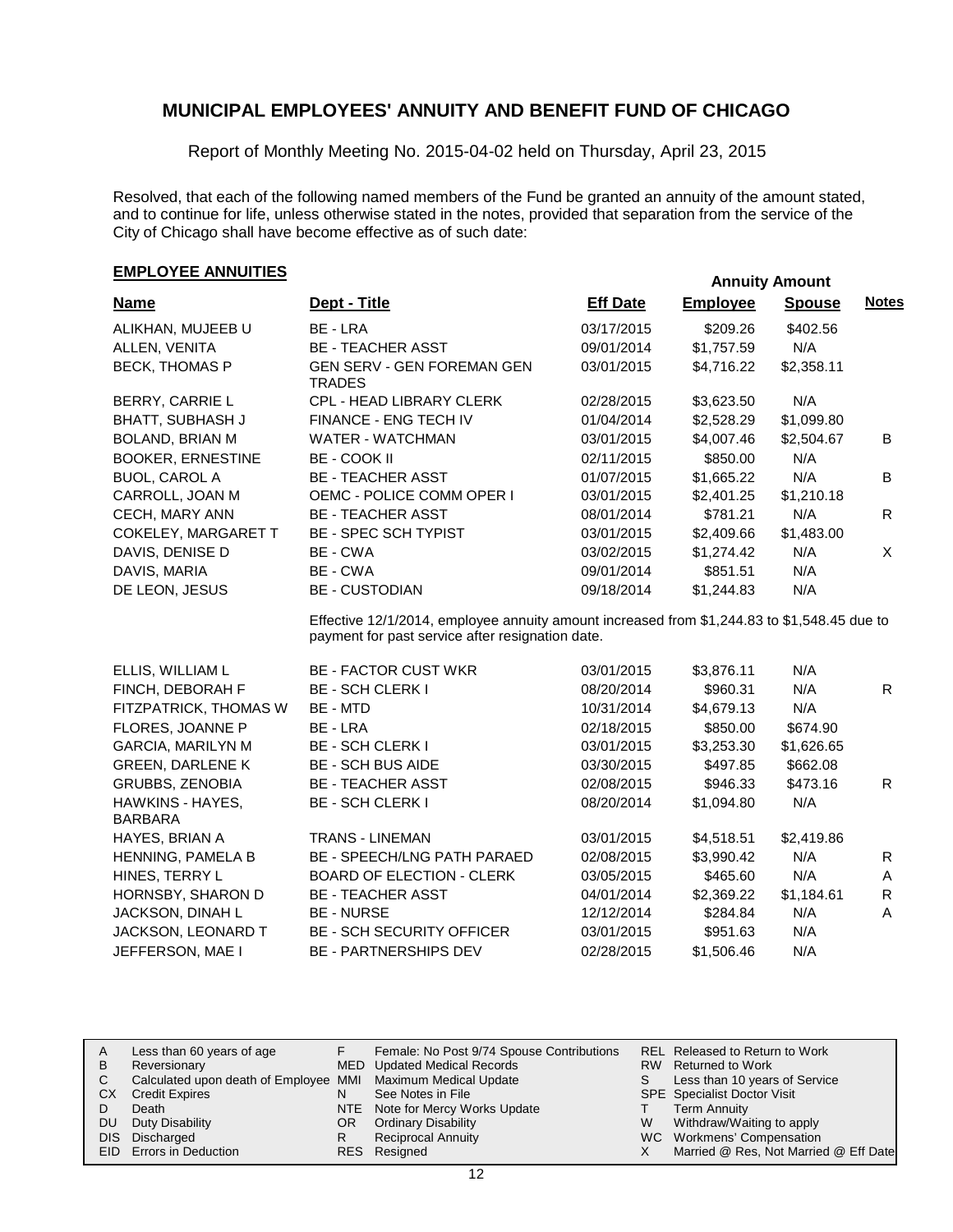Report of Monthly Meeting No. 2015-04-02 held on Thursday, April 23, 2015

Resolved, that each of the following named members of the Fund be granted an annuity of the amount stated, and to continue for life, unless otherwise stated in the notes, provided that separation from the service of the City of Chicago shall have become effective as of such date:

### **EMPLOYEE ANNUITIES**

A

|                           |                                                                                                                                                                                                    |                 |                                       | Annuny Amount |              |
|---------------------------|----------------------------------------------------------------------------------------------------------------------------------------------------------------------------------------------------|-----------------|---------------------------------------|---------------|--------------|
| <b>Name</b>               | Dept - Title                                                                                                                                                                                       | <b>Eff Date</b> | <b>Employee</b>                       | <b>Spouse</b> | <b>Notes</b> |
| JEFFERSON, MARC J         | <b>GEN SERV - SHEET METAL WKR</b>                                                                                                                                                                  | 02/28/2015      | \$2,824.45                            | \$1,248.12    |              |
|                           | Effective 4/1/2015, employee annuity amount increased from \$2,824.45 to \$3,594.75 and<br>spouse annuity from \$1,248.12 to \$1,554.75 due to payment for past service after resignation<br>date. |                 |                                       |               |              |
| KELLY, CAROLYN D          | <b>HEALTH - PUBLIC HEALTH ADMIN</b>                                                                                                                                                                | 02/28/2015      | \$3,979.21                            | N/A           |              |
| KELLY, CECELIA M          | <b>BE - SCH CLERK I</b>                                                                                                                                                                            | 02/28/2015      | \$2,726.90                            | \$1,516.74    |              |
| KENNELL, CHARLES          | WATER - CIVIL ENG IV                                                                                                                                                                               | 03/01/2015      | \$6,741.50                            | N/A           |              |
| KLEBBA, MARY BETH         | <b>BE - TEACHER ASST</b>                                                                                                                                                                           | 02/28/2015      | \$850.00                              | N/A           | $\mathsf{R}$ |
| LOMAX, KEVIN D            | STS & SAN - COORD SPEC PROJ                                                                                                                                                                        | 02/01/2015      | \$999.96                              | \$1,431.66    |              |
| LONG, DARLINE M           | GEN SERV - VEHICLE REG COORD                                                                                                                                                                       | 03/01/2015      | \$4,033.44                            | \$2,016.72    |              |
| LONQUIST, JACQUELINE M    | MAYOR'S OFFICE OF EMPLOYMENT &<br>TRAINING - PROG REVIEW<br><b>SPECIALIST</b>                                                                                                                      | 01/01/2015      | \$934.94                              | \$467.47      | R            |
| LOPEZ, JUANITA            | <b>BE - TEACHER ASST</b>                                                                                                                                                                           | 02/28/2015      | \$1,868.29                            | \$985.10      |              |
| LOURMAS, CATHERINE        | BE - COOK II                                                                                                                                                                                       | 12/20/2014      | \$876.80                              | \$800.00      |              |
| LOVE, BRENDA J            | <b>BE - TEACHER ASST</b>                                                                                                                                                                           | 08/10/2013      | \$1,767.08                            | N/A           | В            |
| LUNA, DANIEL              | <b>TRANS - LINEMAN</b>                                                                                                                                                                             | 03/01/2015      | \$3,043.07                            | \$1,730.18    | B            |
| MILLER, JAMES K           | STS & SAN - POOL MTD                                                                                                                                                                               | 03/01/2015      | \$1,762.80                            | \$902.15      |              |
| <b>MORGAN, VIRGIL J</b>   | WATER - ENG TECH VI                                                                                                                                                                                | 02/01/2015      | \$5,359.52                            | \$2,679.76    |              |
| MORTON, DORIS T           | <b>BE - TEACHER ASST</b>                                                                                                                                                                           | 03/01/2015      | \$1,717.84                            | N/A           |              |
| MOY, JOHN                 | STS & SAN - ASST GEN SUPT STR SAN 03/01/2015                                                                                                                                                       |                 | \$5,589.64                            | \$2,634.12    |              |
| MUFARREH, MARY M          | <b>BE - ASSOC LUNCHRM MGR I</b>                                                                                                                                                                    | 02/20/2015      | \$1,759.00                            | \$879.50      |              |
|                           | Effective 5/1/2015, employee annuity amount increased from \$1,759.00 to \$1,788.82 and<br>spouse annuity from \$879.50 to \$894.41 due to payment for past service after resignation date.        |                 |                                       |               |              |
| MUNOZ, JOSE A             | STS & SAN - MTD                                                                                                                                                                                    | 03/01/2015      | \$3,820.48                            | \$1,910.24    |              |
| MURILLO, LOUIS J          | TRANS - MTD                                                                                                                                                                                        | 03/01/2015      | \$3,520.39                            | \$2,176.36    |              |
| NORIN, MAXINE A           | <b>BUILDINGS - ADMIN ASST III</b>                                                                                                                                                                  | 03/01/2015      | \$2,734.57                            | N/A           | R            |
| OLLIE, BRENDA P           | <b>BE-NURSE</b>                                                                                                                                                                                    | 03/01/2015      | \$1,467.26                            | \$873.92      |              |
| OSHEA, CATHERINE A        | <b>BE - SCH CLERK I</b>                                                                                                                                                                            | 03/18/2015      | \$1,924.05                            | \$1,059.24    |              |
| PRICE, JOHN G             | OEMC - SUPV 311 OPER                                                                                                                                                                               | 01/27/2015      | \$936.67                              | N/A           |              |
| ROBINSON, DOROTHY M       | POLICE - SR DATA ENTRY OPER                                                                                                                                                                        | 03/01/2015      | \$2,212.56                            | N/A           |              |
| ROBINSON, LARRY P         | <b>BE - CUST WKR</b>                                                                                                                                                                               | 03/01/2015      | \$2,642.58                            | \$1,321.29    |              |
| ROSSI, SANDRA P           | <b>BE - TEACHER ASST</b>                                                                                                                                                                           | 09/01/2014      | \$1,863.54                            | \$931.77      |              |
| RUBIO, SOCORRO            | <b>BE - TEACHER ASST</b>                                                                                                                                                                           | 03/12/2015      | \$870.41                              | \$800.00      |              |
| SENTENO, ISIDRO           | <b>GEN SERV - ELEC MECH</b>                                                                                                                                                                        | 03/07/2015      | \$4,680.79                            | \$2,340.40    |              |
| Less than 60 years of age | F.<br>Female: No Post 9/74 Spouse Contributions                                                                                                                                                    |                 | <b>REL Released to Return to Work</b> |               |              |

| $\overline{\phantom{a}}$ | Ecoo than oo yours or ago                                    |     |                                 |   | INLE INCREASED TO INSTALL TO A FOIR   |
|--------------------------|--------------------------------------------------------------|-----|---------------------------------|---|---------------------------------------|
| B                        | Reversionary                                                 |     | MED Updated Medical Records     |   | RW Returned to Work                   |
|                          | Calculated upon death of Employee MMI Maximum Medical Update |     |                                 |   | Less than 10 years of Service         |
|                          | <b>CX</b> Credit Expires                                     |     | See Notes in File               |   | <b>SPE</b> Specialist Doctor Visit    |
|                          | Death                                                        |     | NTE Note for Mercy Works Update |   | Term Annuity                          |
|                          | DU Duty Disability                                           | OR. | <b>Ordinary Disability</b>      | W | Withdraw/Waiting to apply             |
|                          | DIS Discharged                                               |     | <b>Reciprocal Annuity</b>       |   | WC Workmens' Compensation             |
|                          | EID Errors in Deduction                                      |     | RES Resigned                    |   | Married @ Res, Not Married @ Eff Date |
|                          |                                                              |     |                                 |   |                                       |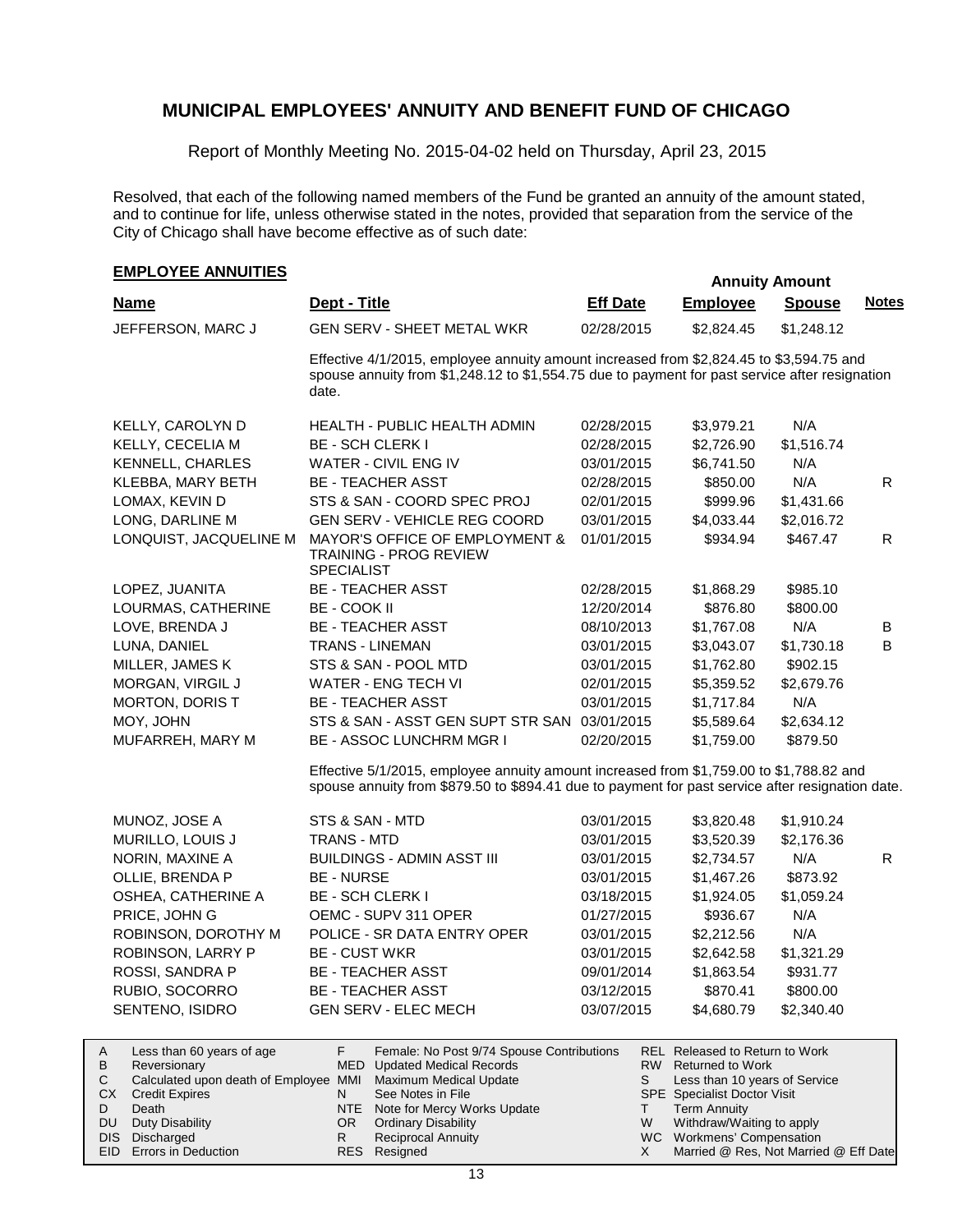Report of Monthly Meeting No. 2015-04-02 held on Thursday, April 23, 2015

Resolved, that each of the following named members of the Fund be granted an annuity of the amount stated, and to continue for life, unless otherwise stated in the notes, provided that separation from the service of the City of Chicago shall have become effective as of such date:

# **EMPLOYEE ANNUITIES EMPLOYEE ANNUITIES**

| Name                            | Dept - Title                     | <b>Eff Date</b> | <b>Employee</b> | <b>Spouse</b> | <b>Notes</b> |
|---------------------------------|----------------------------------|-----------------|-----------------|---------------|--------------|
| STONE, CAROLYN                  | <b>BE - SCH BUS AIDE</b>         | 02/13/2015      | \$422.10        | N/A           |              |
| SWANSON, LEVELLA                | <b>BE - SCH SECURITY OFFICER</b> | 03/01/2015      | \$2,390.80      | \$1,069.88    |              |
| SZADO, JOHN R                   | WATER - MTD                      | 01/01/2015      | \$3,449.64      | \$1,758.86    |              |
| TABOR, DAVID S                  | CITY CLERK - DIR PROGRAM OPER    | 02/28/2015      | \$2,686,08      | \$1.269.17    |              |
| <b>TORRES, MIRIAM</b>           | <b>BE - SCH CLERK I</b>          | 09/01/2014      | \$2,618.25      | \$1,309.12    |              |
| VARGAS, MARTHA                  | <b>BE - TEACHER ASST</b>         | 03/18/2015      | \$871.85        | \$800.00      |              |
| WERNETTE, JANICE J              | CPL - LIBRARIAN I                | 04/01/2015      | \$240.35        | \$120.18      | RS.          |
| WHITE, MARIO A                  | POLICE - PRINC SYSTEMS PROGRAM   | 03/31/2015      | \$2,346.08      | \$1,173.04    |              |
| WILLIAMS, PAULETTE E            | <b>BE - TEACHER ASST</b>         | 09/01/2014      | \$588.69        | N/A           | RS.          |
| ZAYED, MARY Y                   | <b>BE - ASSOC LR MGR II</b>      | 03/03/2015      | \$1,053.22      | \$800.00      |              |
| <b>Total Employee Annuities</b> | 67 Case(s)                       |                 | \$148,739.73    |               |              |

| A    | Less than 60 years of age                                    |     | Female: No Post 9/74 Spouse Contributions |    | REL Released to Return to Work        |
|------|--------------------------------------------------------------|-----|-------------------------------------------|----|---------------------------------------|
| В    | Reversionary                                                 |     | MED Updated Medical Records               |    | RW Returned to Work                   |
|      | Calculated upon death of Employee MMI Maximum Medical Update |     |                                           | S. | Less than 10 years of Service         |
| CХ   | <b>Credit Expires</b>                                        | N   | See Notes in File                         |    | <b>SPE</b> Specialist Doctor Visit    |
|      | Death                                                        |     | NTE Note for Mercy Works Update           |    | <b>Term Annuity</b>                   |
| DU   | Duty Disability                                              | OR. | <b>Ordinary Disability</b>                | W  | Withdraw/Waiting to apply             |
| DIS. | Discharged                                                   |     | <b>Reciprocal Annuity</b>                 |    | WC Workmens' Compensation             |
|      | <b>EID</b> Errors in Deduction                               |     | RES Resigned                              |    | Married @ Res, Not Married @ Eff Date |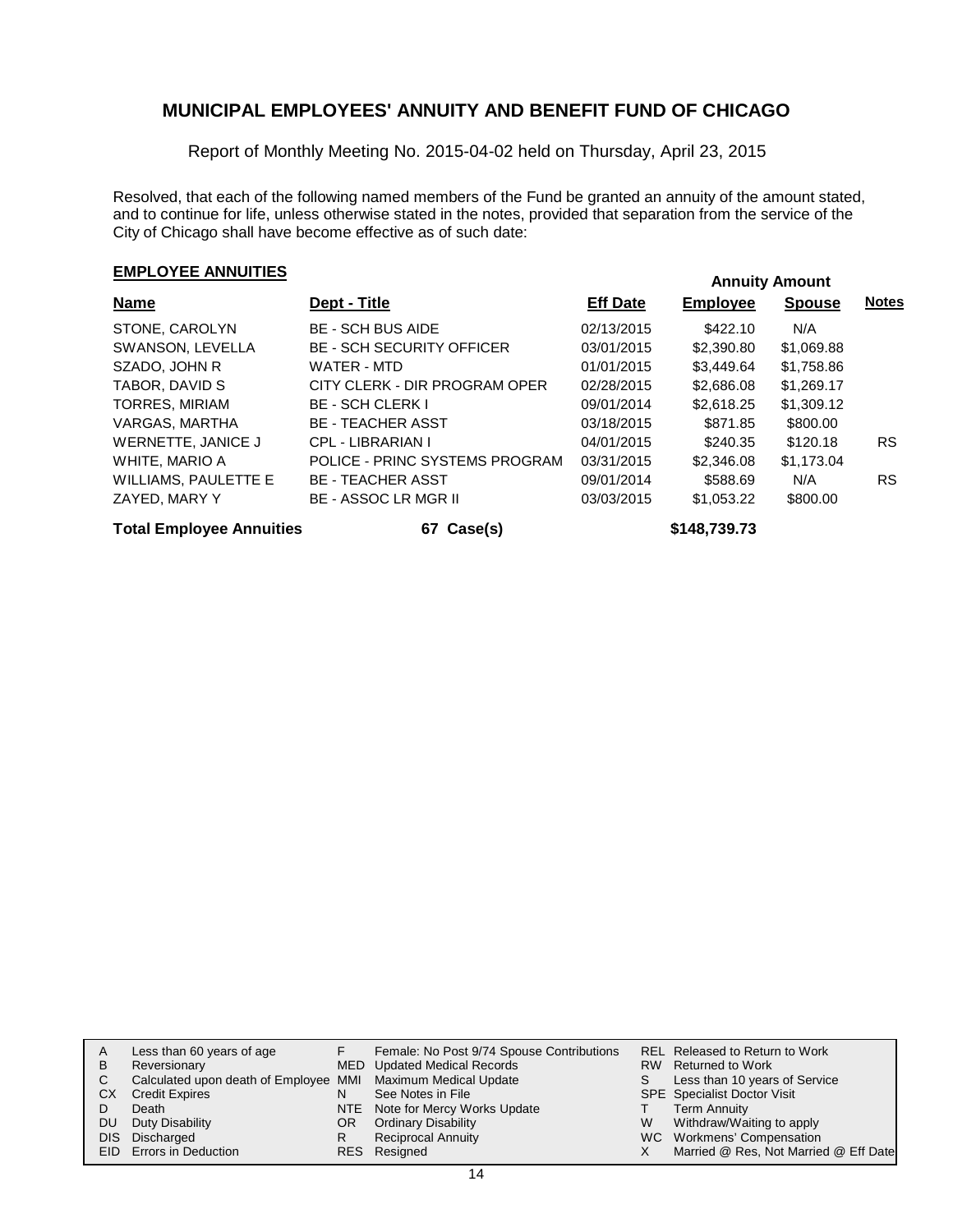Report of Monthly Meeting No. 2015-04-02 held on Thursday, April 23, 2015

Resolved, that each of the following widows, widowers, minor children, and certain other relatives of former members of the Fund be granted annuities of the amounts stated, and to continue until the expiration date indicated.

# **SPOUSE ANNUITIES**<br> **SPOUSE ANNUITIES**

| <b>Former Employee Name</b> | Dept - Title                                                                                                                                     | <b>Eff Date</b> | <b>Annuity</b> | <b>Expires</b> | <b>Notes</b> |
|-----------------------------|--------------------------------------------------------------------------------------------------------------------------------------------------|-----------------|----------------|----------------|--------------|
| <b>BOLAND, FREDERICK</b>    | <b>FIRE - MACHINIST</b>                                                                                                                          | 02/20/2015      | \$1,401.64     | Death          |              |
| CHRZASC, LOUIS              | <b>TRANS - COORD ENG II</b>                                                                                                                      | 01/16/2015      | \$3,459.26     | Death          |              |
| <b>COLEMAN, MINNIE</b>      | <b>BE - SCH BUS AIDE</b>                                                                                                                         | 01/11/2015      | \$434.34       | Death          | S            |
| <b>DUIGNAN, PETER</b>       | <b>BE - CUST WKR</b>                                                                                                                             | 02/17/2015      | \$969.44       | Death          |              |
| <b>ESAKI, ALICE</b>         | <b>BE - PROV GUID COUNSEL AIDE</b>                                                                                                               | 11/23/2014      | \$682.00       | Death          | S            |
| <b>EVANS, LORRAINE</b>      | CPL - CLERK IV                                                                                                                                   | 02/06/2015      | \$1,220.78     | Death          |              |
| <b>GALANTE, ROBERT</b>      | <b>BLDGS - ELEC INSPEC</b>                                                                                                                       | 02/17/2015      | \$1,526.50     | Death          |              |
| <b>GREENE, TOBIE</b>        | WATER - WATER RATE TAKER                                                                                                                         | 02/04/2015      | \$1.949.70     | Death          |              |
| JAUCH, ROBERT               | POLICE DEPARTMENT - DETENTION<br><b>AIDE</b>                                                                                                     | 01/20/2015      | \$2.315.42     | Death          |              |
| NIEDELSON, MARTIN           | HOUSING - COORD ARCHITECT II                                                                                                                     | 02/27/2015      | \$2,841.34     | Death          |              |
| PHILLIPS, LARRY             | <b>BE - CUST WKR</b>                                                                                                                             | 02/28/2015      | \$800.00       | Death          |              |
| QUINN, FRANK                | STS & SAN - C S FRMAN OF LABORER                                                                                                                 | 12/25/2014      | \$2,181.21     | Death          |              |
| ROSA, ISABEL                | POLICE - CLERK II                                                                                                                                | 01/31/2015      | \$800.00       | Death          |              |
| SIMPSON, HERMAN             | <b>BE - SECURITY OFFICER</b>                                                                                                                     | 11/22/2014      | \$800.00       | Death          |              |
| <b>THOMAS, RONALD</b>       | WATER - MTD                                                                                                                                      | 03/10/2015      | \$1,905.56     | Death          |              |
| THOMPSON, FRANCES           | <b>CPL - SENIOR CLERK</b>                                                                                                                        | 02/07/2015      | \$894.21       | Death          |              |
| TRAYNOR, ROBERT             | STS & SAN - DIR SUPPL & STOCK                                                                                                                    | 02/02/2015      | \$2,677.87     | Death          |              |
| UGHETTI, BERNARD            | <b>BE - SHEET METAL WKR</b>                                                                                                                      | 02/21/2015      | \$1.919.99     | Death          | R.           |
| WATSON, DONALD              | INSP SERV - COOLING PLANT INSP                                                                                                                   | 01/28/2015      | \$800.00       | Death          |              |
|                             | Effective 3/1/2015, spouse annuity amount increased from \$800.00 to \$2,720.63 due to<br>repayment of excess spouse refund after date of death. |                 |                |                |              |
| YADGIR, JAMES               | <b>AVIATION - UNION PAINTER</b>                                                                                                                  | 02/22/2015      | \$847.14       | Death          | R            |
|                             |                                                                                                                                                  |                 |                |                |              |

| <b>Total Spouse Annuities</b> | 20 Case(s) | \$30,426.40 |
|-------------------------------|------------|-------------|
|                               |            |             |

| Less than 60 years of age |                                                        | Female: No Post 9/74 Spouse Contributions |                                                                                                                                                                              | REL Released to Return to Work        |
|---------------------------|--------------------------------------------------------|-------------------------------------------|------------------------------------------------------------------------------------------------------------------------------------------------------------------------------|---------------------------------------|
| Reversionary              |                                                        |                                           |                                                                                                                                                                              | RW Returned to Work                   |
|                           |                                                        |                                           | S.                                                                                                                                                                           | Less than 10 years of Service         |
| <b>Credit Expires</b>     | N                                                      | See Notes in File                         |                                                                                                                                                                              | <b>SPE</b> Specialist Doctor Visit    |
| Death                     |                                                        |                                           |                                                                                                                                                                              | Term Annuity                          |
| Duty Disability           | OR.                                                    |                                           | W                                                                                                                                                                            | Withdraw/Waiting to apply             |
|                           | R                                                      | <b>Reciprocal Annuity</b>                 |                                                                                                                                                                              | WC Workmens' Compensation             |
|                           |                                                        |                                           |                                                                                                                                                                              | Married @ Res, Not Married @ Eff Date |
| CХ                        | DU<br>DIS Discharged<br><b>EID</b> Errors in Deduction |                                           | MED Updated Medical Records<br>Calculated upon death of Employee MMI Maximum Medical Update<br>NTE Note for Mercy Works Update<br><b>Ordinary Disability</b><br>RES Resigned |                                       |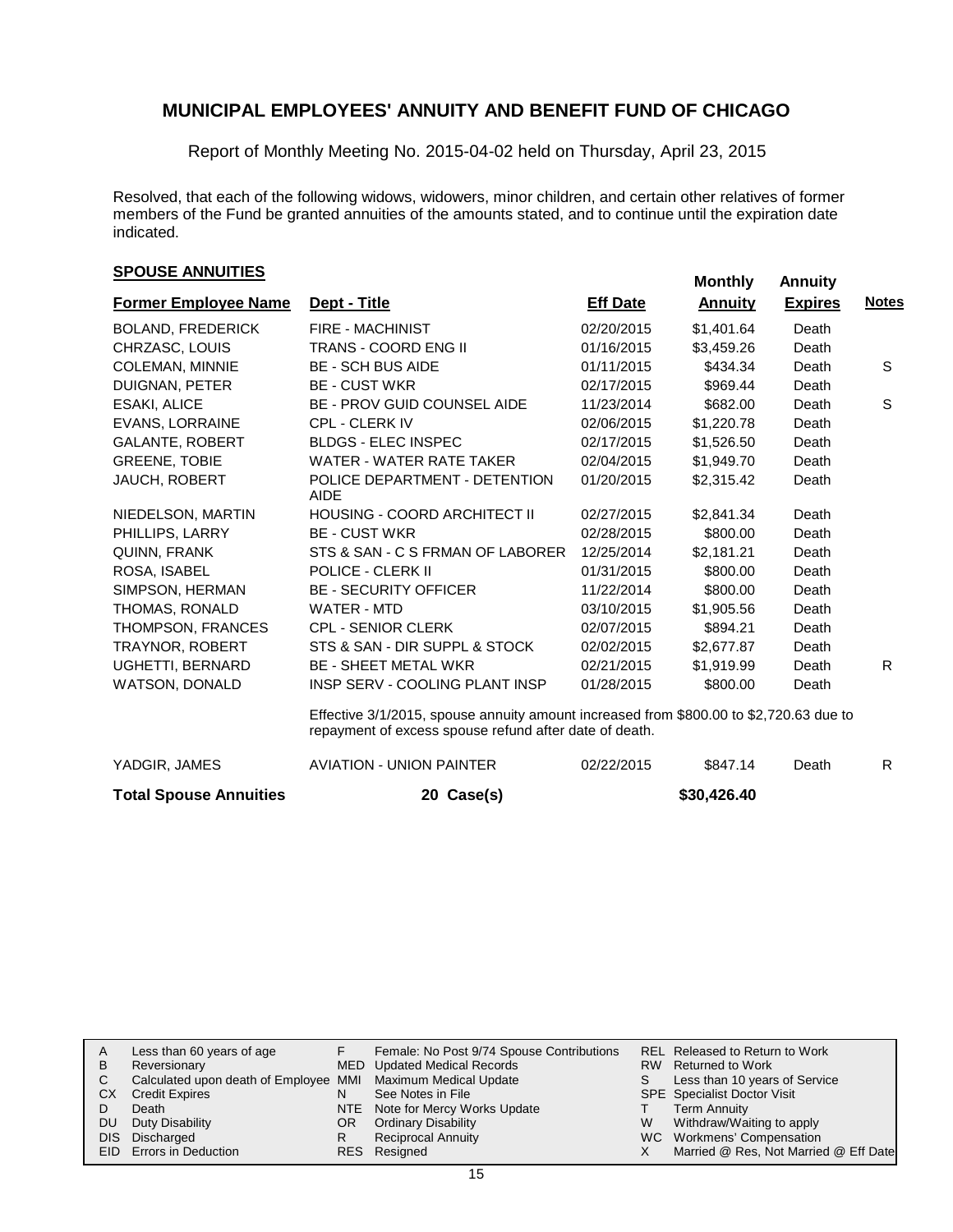Report of Monthly Meeting No. 2015-04-02 held on Thursday, April 23, 2015

Resolved, that each of the following widows, widowers, minor children, and certain other relatives of former members of the Fund be granted annuities of the amounts stated, and to continue until the expiration date indicated.

# **CHILD(REN) ANNUITIES Monthly** Annuity

| <b>Former Employee Name</b> | <b>Eff Date</b> | Annuity | <b>Expires</b> | Notes |
|-----------------------------|-----------------|---------|----------------|-------|
| $\cdots$                    |                 |         |                |       |

NONE

| в<br>С<br>CХ<br>DU<br>DIS. | Less than 60 years of age<br>Reversionary<br>Calculated upon death of Employee MMI Maximum Medical Update<br><b>Credit Expires</b><br>Death<br>Duty Disability<br>Discharged<br>EID Errors in Deduction | N<br>OR<br>R | Female: No Post 9/74 Spouse Contributions<br>MED Updated Medical Records<br>See Notes in File<br>NTE Note for Mercy Works Update<br><b>Ordinary Disability</b><br><b>Reciprocal Annuity</b><br>RES Resigned | S.<br>W | REL Released to Return to Work<br>RW Returned to Work<br>Less than 10 years of Service<br><b>SPE</b> Specialist Doctor Visit<br><b>Term Annuity</b><br>Withdraw/Waiting to apply<br>WC Workmens' Compensation<br>Married @ Res, Not Married @ Eff Date |
|----------------------------|---------------------------------------------------------------------------------------------------------------------------------------------------------------------------------------------------------|--------------|-------------------------------------------------------------------------------------------------------------------------------------------------------------------------------------------------------------|---------|--------------------------------------------------------------------------------------------------------------------------------------------------------------------------------------------------------------------------------------------------------|
|----------------------------|---------------------------------------------------------------------------------------------------------------------------------------------------------------------------------------------------------|--------------|-------------------------------------------------------------------------------------------------------------------------------------------------------------------------------------------------------------|---------|--------------------------------------------------------------------------------------------------------------------------------------------------------------------------------------------------------------------------------------------------------|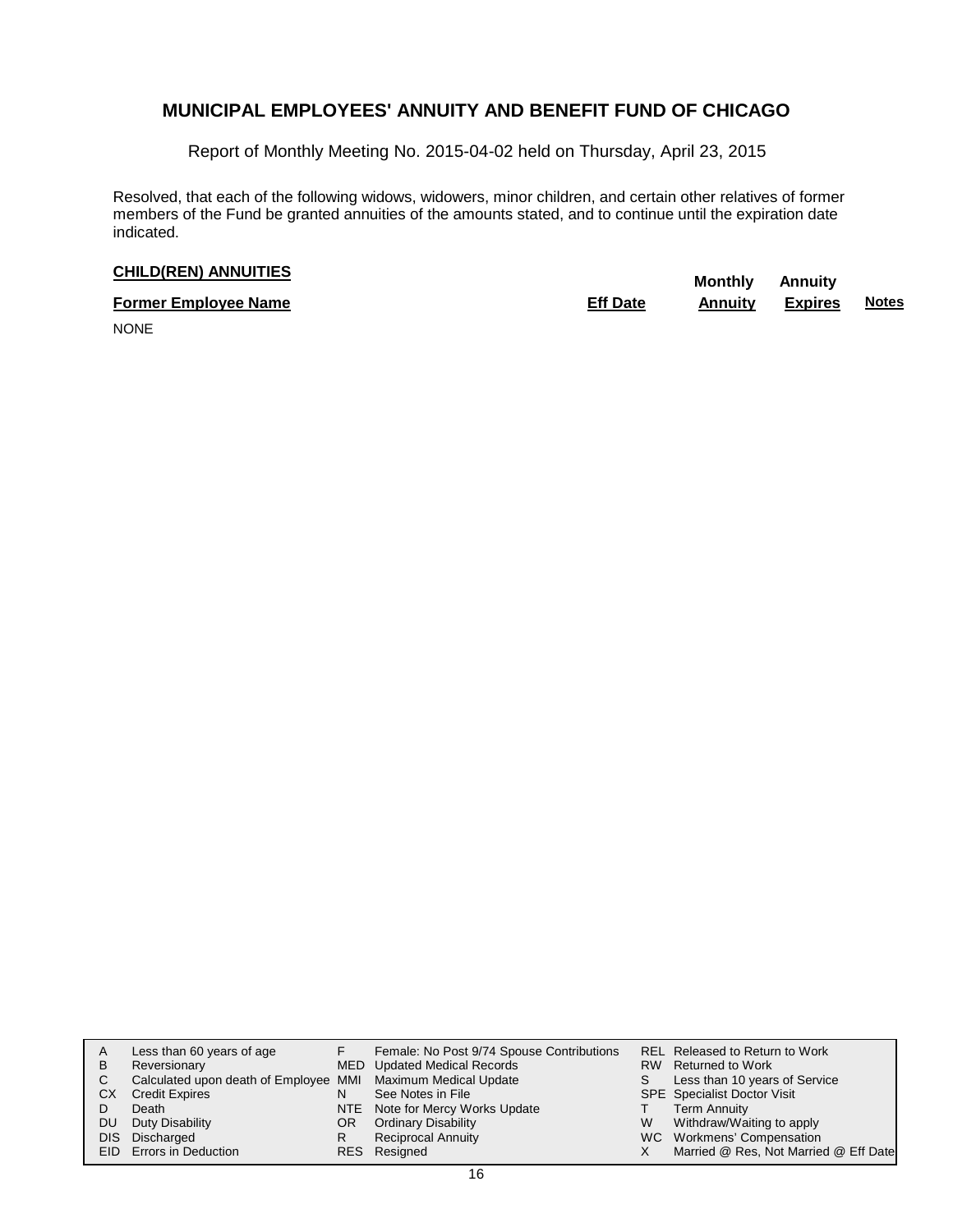Report of Monthly Meeting No. 2015-04-02 held on Thursday, April 23, 2015

Resolved, that each of the following widows, widowers, minor children, and certain other relatives of former members of the Fund be granted annuities of the amounts stated, and to continue until the expiration date indicated.

# **REVERSIONARY ANNUITIES**<br> **REVERSIONARY ANNUITIES**

**Former Employee Name Eff Date Annuity Expires Notes**

NONE

| A   | Less than 60 years of age                                    |     | Female: No Post 9/74 Spouse Contributions |   | <b>REL Released to Return to Work</b> |
|-----|--------------------------------------------------------------|-----|-------------------------------------------|---|---------------------------------------|
| в   | Reversionary                                                 |     | MED Updated Medical Records               |   | RW Returned to Work                   |
| С   | Calculated upon death of Employee MMI Maximum Medical Update |     |                                           | S | Less than 10 years of Service         |
| CХ  | <b>Credit Expires</b>                                        | N   | See Notes in File                         |   | <b>SPE</b> Specialist Doctor Visit    |
|     | Death                                                        |     | NTE Note for Mercy Works Update           |   | <b>Term Annuity</b>                   |
| DU  | Duty Disability                                              | OR. | <b>Ordinary Disability</b>                | W | Withdraw/Waiting to apply             |
| DIS | Discharged                                                   | R   | <b>Reciprocal Annuity</b>                 |   | WC Workmens' Compensation             |
|     | EID Errors in Deduction                                      |     | RES Resigned                              |   | Married @ Res, Not Married @ Eff Date |
|     |                                                              |     |                                           |   |                                       |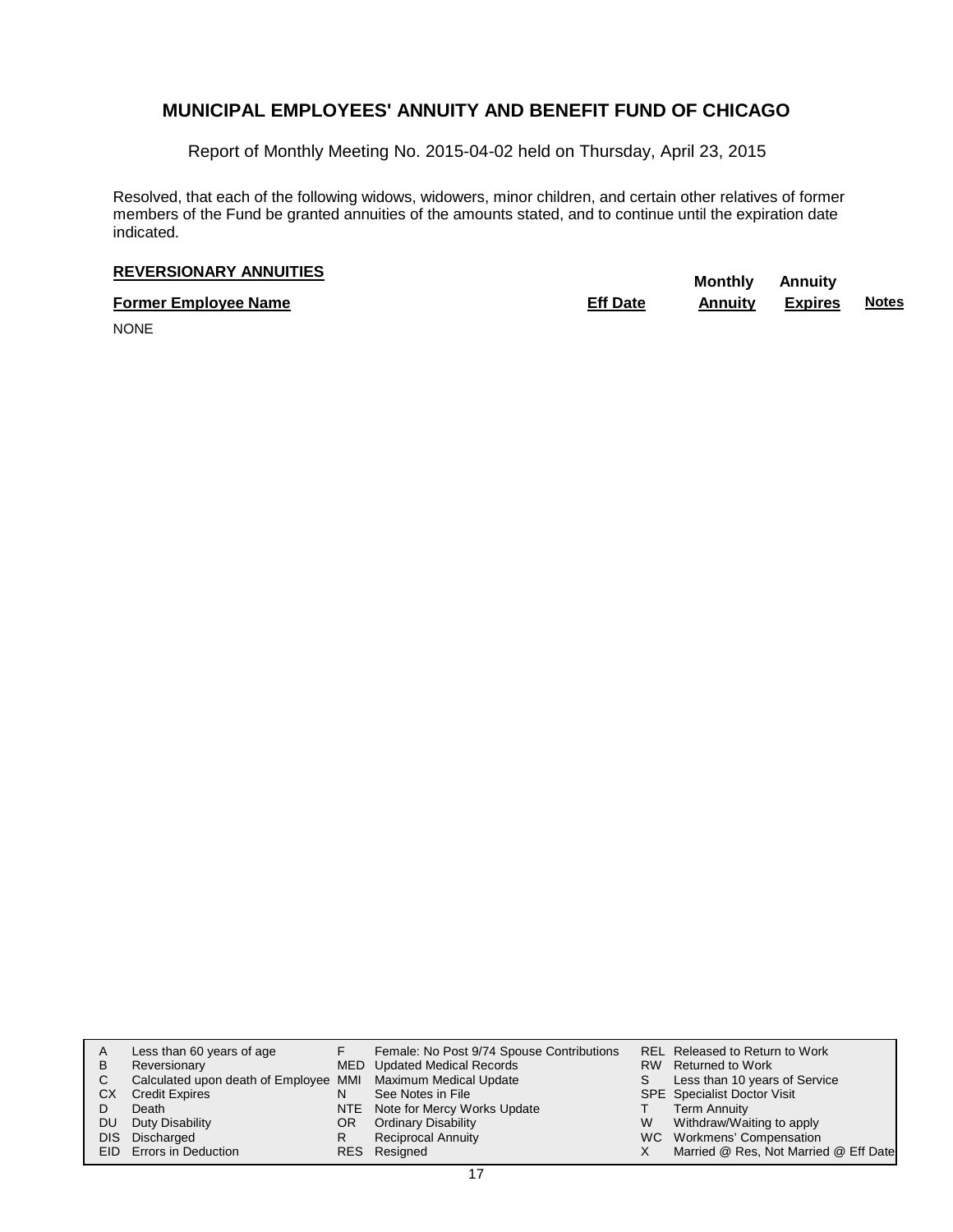Report of Monthly Meeting No. 2015-04-02 held on Thursday, April 23, 2015

Resolved, that each of the following named members of the Fund, or widows, widowers, or minor children of former members of the Fund be granted an adjusted annuity of the amount stated, and to continue for life, unless otherwise stated.

## **Annuity Amount ADJUSTED ANNUITIES**

|             |               |                 | 1.411.41.477.411.441.4       |            |             |  |  |  |
|-------------|---------------|-----------------|------------------------------|------------|-------------|--|--|--|
| <b>Name</b> | <b>Reason</b> | <b>Eff Date</b> | <b>Employee Spouse/Child</b> |            |             |  |  |  |
|             |               |                 | N/A<br>N/A                   | N/A<br>N/A | ORG.<br>ADJ |  |  |  |
|             |               |                 |                              |            |             |  |  |  |

Trustee McMahon moved that the resolutions be adopted and that the applicants be granted employee, widow(er), child, reversionary, or adjusted annuities for the period and at the rates stated opposite their respective names. Seconded Trustee Widawsky. Carried: Ayes- Trustee Guest, Trustee McMahon and Trustee Widawsky. Noes-None.

| A  | Less than 60 years of age                                    |    | Female: No Post 9/74 Spouse Contributions |    | REL Released to Return to Work        |
|----|--------------------------------------------------------------|----|-------------------------------------------|----|---------------------------------------|
| в  | Reversionary                                                 |    | MED Updated Medical Records               |    | RW Returned to Work                   |
| C. | Calculated upon death of Employee MMI Maximum Medical Update |    |                                           | S. | Less than 10 years of Service         |
| CХ | <b>Credit Expires</b>                                        | N  | See Notes in File                         |    | <b>SPE</b> Specialist Doctor Visit    |
|    | Death                                                        |    | NTE Note for Mercy Works Update           |    | <b>Term Annuity</b>                   |
| DU | Duty Disability                                              | OR | <b>Ordinary Disability</b>                | W  | Withdraw/Waiting to apply             |
|    | DIS Discharged                                               | R  | <b>Reciprocal Annuity</b>                 |    | WC Workmens' Compensation             |
|    | EID Errors in Deduction                                      |    | RES Resigned                              |    | Married @ Res, Not Married @ Eff Date |
|    |                                                              |    |                                           |    |                                       |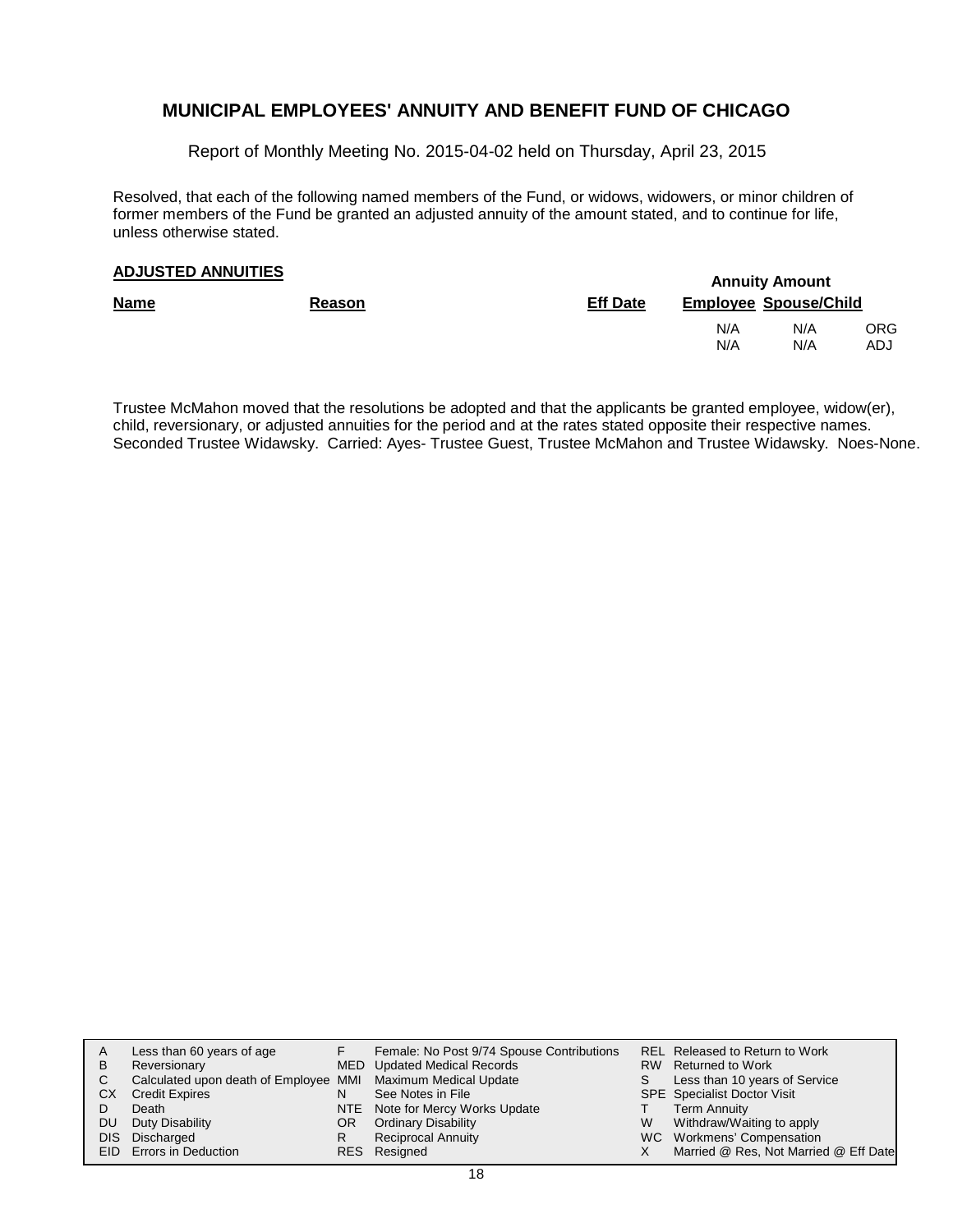Report of Monthly Meeting No. 2015-04-02 held on Thursday, April 23, 2015

The following employees have filed application for Duty Disability Benefits. The applications have been examined by the Medical Examiner for this Fund who recommended the following periods of disability.

#### **DUTY DISABILITY**

|                            |                          |               |                             |                  | Rate     | <u>*No. of</u>   |
|----------------------------|--------------------------|---------------|-----------------------------|------------------|----------|------------------|
| <b>Name</b>                | <u>Dept</u>              |               | <b>Eff Date Fol-Up Date</b> | <b>Term Date</b> |          | Per Day Children |
| ANDERSEN, WALTER J         | STS & SAN                | 01/13/15      | 07/01/15                    |                  | \$147.49 | $\overline{c}$   |
| ARELLANO, RAMON            | <b>WATER</b>             | 02/17/15      | 08/01/15                    |                  | \$162.41 | $\overline{2}$   |
| BADDOUR, JAD M             | <b>FINANCE</b>           | 06/26/14      |                             | 08/27/14         | \$130.36 |                  |
|                            |                          | (Less 4 days) |                             |                  |          |                  |
| <b>BONAMICI, JEFFREY J</b> | <b>WATER</b>             | 12/23/14      | 07/01/15                    |                  | \$147.49 |                  |
| <b>BROWN, LEON</b>         | <b>FINANCE</b>           | 12/19/14      | 09/01/15                    |                  | \$133.18 |                  |
| CONNOR, CARMELITA          | <b>HEALTH</b>            | 02/07/15      |                             | 04/06/15         | \$204.88 |                  |
| DAVENPORT, MELVIN          | <b>GEN SERV</b>          | 01/15/15      | 07/01/15                    |                  | \$199.38 |                  |
| ELUSTA, RAED M             | <b>AVIATION</b>          | 02/06/15      | 09/01/15                    |                  | \$147.49 |                  |
| FARMER, DIONNE L           | <b>FINANCE</b>           | 02/06/15      | 10/01/15                    |                  | \$114.66 |                  |
| FERN, WILLIAM T            | <b>AVIATION</b>          | 02/26/15      | 09/01/15                    |                  | \$223.02 | 2                |
| GARZA, JOSEPH I            | <b>WATER</b>             | 12/17/14      | 11/01/15                    |                  | \$162.41 |                  |
| GATLA, LAXMAN              | <b>FAMILY &amp; SUPP</b> | 03/04/14      |                             | 06/22/14         | \$116.04 |                  |
| GATLA, LAXMAN              | <b>FAMILY &amp; SUPP</b> | 08/07/14      |                             | 03/29/15         | \$116.04 |                  |
| GODINA, RAFAEL             | STS & SAN                | 02/04/15      | 08/01/15                    |                  | \$147.49 |                  |
| JIMENEZ, JOSE I            | BE                       | 01/28/15      |                             | 03/08/15         | \$79.91  |                  |
| LADING, RUDOLPH            | <b>GEN SERV</b>          | 03/10/15      |                             | 03/23/15         | \$178.44 |                  |
| LISAK, CELESTE B           | <b>GEN SERV</b>          | 03/07/15      | 08/01/15                    |                  | \$90.31  |                  |
| LOPEZ, ROSA E              | <b>AVIATION</b>          | 03/04/15      | 08/01/15                    |                  | \$147.49 | 1                |
| LYNCH, JOSEPH E            | <b>WATER</b>             | 02/10/15      | 09/01/15                    |                  | \$243.32 | 4                |
| MC DONNELL, JOHN J         | <b>GEN SERV</b>          | 10/23/14      | 11/01/15                    |                  | \$188.05 | 3                |
| MC HUGH, RUTH A            | STS & SAN                | 06/06/11      |                             | 10/03/13         | \$144.67 |                  |
| MERKEL, JOSEPH G           | <b>WATER</b>             | 01/06/15      | 09/01/15                    |                  | \$203.94 |                  |
| MUELLER, KEVIN A           | <b>WATER</b>             | 02/27/15      |                             | 03/13/15         | \$196.60 |                  |
| MUELLER, KEVIN A           | <b>WATER</b>             | 03/19/15      | 08/01/15                    |                  | \$196.60 |                  |
| NAUGHTON, PATRICK M        | <b>AVIATION</b>          | 03/06/15      | 08/01/15                    |                  | \$202.76 |                  |
| PERMINAS, DAVID M          | BE                       | 01/02/15      | 08/01/15                    |                  | \$174.13 |                  |
|                            |                          | (Less 1 days) |                             |                  |          |                  |
| PHILLIPS, VICTOR D         | STS & SAN                | 01/16/15      | 08/01/15                    |                  | \$147.49 | 1                |
| ROBLES, ANDREW             | <b>TRANS</b>             | 02/11/15      | 07/01/15                    |                  | \$197.03 |                  |
| SMITH, STEVE E             | <b>BE</b>                | 01/17/15      | 07/01/15                    |                  | \$136.88 |                  |
| TOMPKINS, SCOTT L          | <b>AVIATION</b>          | 02/27/15      | 09/01/15                    |                  | \$178.44 | 1                |
| <b>WALTON, VIRGINIA</b>    | STS & SAN                | 03/04/15      | 10/01/15                    |                  | \$149.72 |                  |
| WASHINGTON, VANESSA E      | <b>POLICE</b>            | 03/01/15      | 08/01/15                    |                  | \$151.57 |                  |
| WRODA, ADAM R              | <b>POLICE</b>            | 02/01/15      | 08/01/15                    |                  | \$100.53 | 1                |

\* Based on 40 ILCS 5/8-160, the Employee shall also have a right to receive child's disability benefit of \$10.00 a month on account of each child less than 18 years of age. Rates will be prorated based on days of eligibility.

| A    | Less than 60 years of age                                    |     | Female: No Post 9/74 Spouse Contributions |    | REL Released to Return to Work        |
|------|--------------------------------------------------------------|-----|-------------------------------------------|----|---------------------------------------|
| в    | Reversionary                                                 |     | MED Updated Medical Records               |    | RW Returned to Work                   |
|      | Calculated upon death of Employee MMI Maximum Medical Update |     |                                           | S. | Less than 10 years of Service         |
| СX   | <b>Credit Expires</b>                                        | N   | See Notes in File                         |    | <b>SPE</b> Specialist Doctor Visit    |
|      | Death                                                        |     | NTE Note for Mercy Works Update           |    | <b>Term Annuity</b>                   |
| DU   | Duty Disability                                              | OR. | <b>Ordinary Disability</b>                | W  | Withdraw/Waiting to apply             |
| DIS. | Discharged                                                   |     | <b>Reciprocal Annuity</b>                 |    | WC Workmens' Compensation             |
|      | EID Errors in Deduction                                      |     | RES Resigned                              |    | Married @ Res, Not Married @ Eff Date |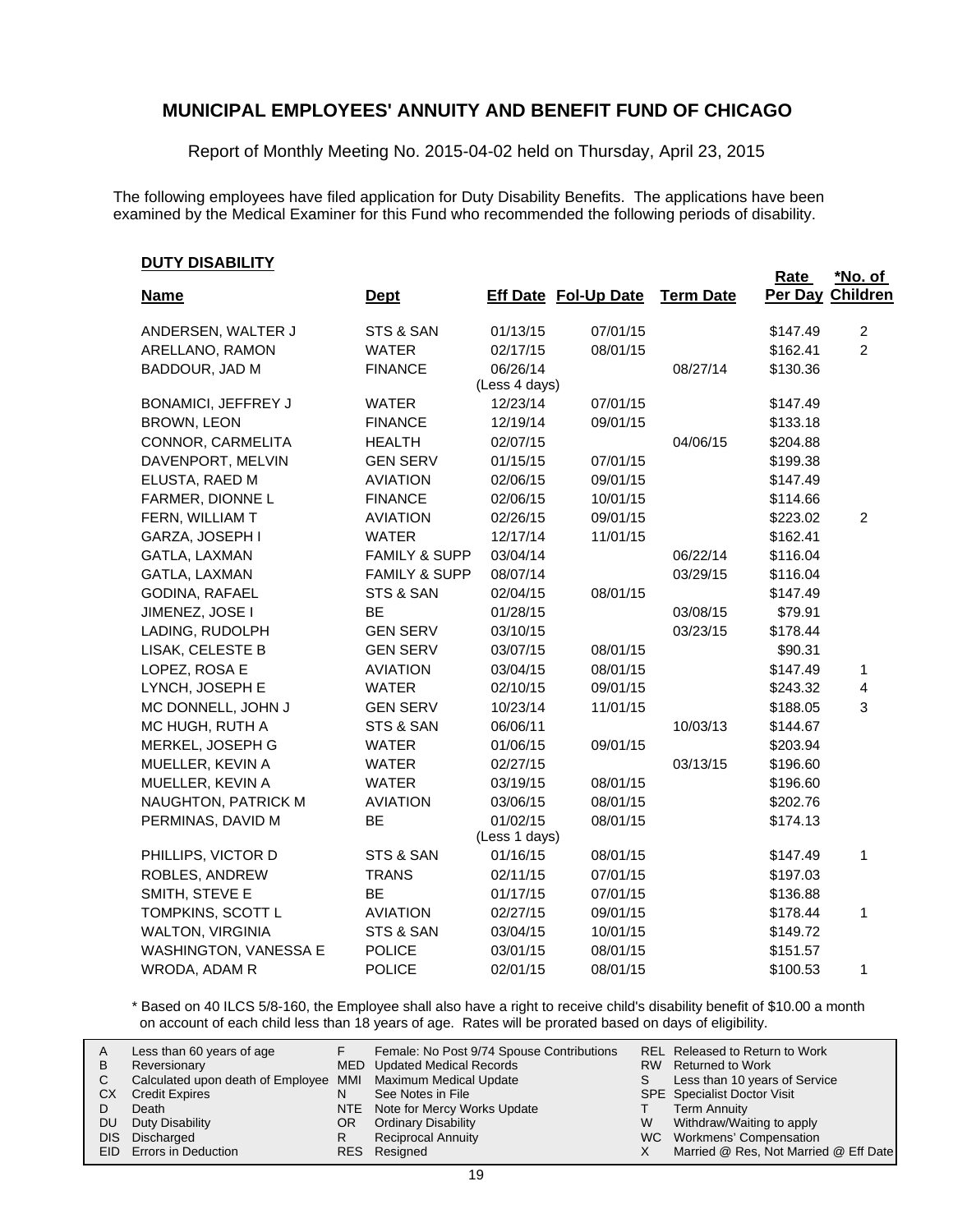Report of Monthly Meeting No. 2015-04-02 held on Thursday, April 23, 2015

The following employees have filed application for Duty Disability Benefits. The applications have been examined by the Medical Examiner for this Fund who recommended the following periods of disability.

| <b>DUTY DISABILITY</b>       |             |                                       | *No. of<br>Rate         |
|------------------------------|-------------|---------------------------------------|-------------------------|
| <b>Name</b>                  | <u>Dept</u> | <b>Eff Date Fol-Up Date Term Date</b> | <b>Per Day Children</b> |
|                              |             |                                       |                         |
| <b>Total DUTY DISABILITY</b> |             | 33 Case(s)                            | \$5,260.22              |

\* Based on 40 ILCS 5/8-160, the Employee shall also have a right to receive child's disability benefit of \$10.00 a month on account of each child less than 18 years of age. Rates will be prorated based on days of eligibility.

| A    | Less than 60 years of age                                    |     | Female: No Post 9/74 Spouse Contributions |    | REL Released to Return to Work        |
|------|--------------------------------------------------------------|-----|-------------------------------------------|----|---------------------------------------|
| в    | Reversionary                                                 |     | MED Updated Medical Records               |    | RW Returned to Work                   |
|      | Calculated upon death of Employee MMI Maximum Medical Update |     |                                           | S. | Less than 10 years of Service         |
| СX   | <b>Credit Expires</b>                                        | N   | See Notes in File                         |    | <b>SPE</b> Specialist Doctor Visit    |
|      | Death                                                        |     | NTE Note for Mercy Works Update           |    | <b>Term Annuity</b>                   |
| DU   | Duty Disability                                              | OR. | <b>Ordinary Disability</b>                | W  | Withdraw/Waiting to apply             |
| DIS. | Discharged                                                   |     | <b>Reciprocal Annuity</b>                 |    | WC Workmens' Compensation             |
|      | EID Errors in Deduction                                      |     | RES Resigned                              |    | Married @ Res, Not Married @ Eff Date |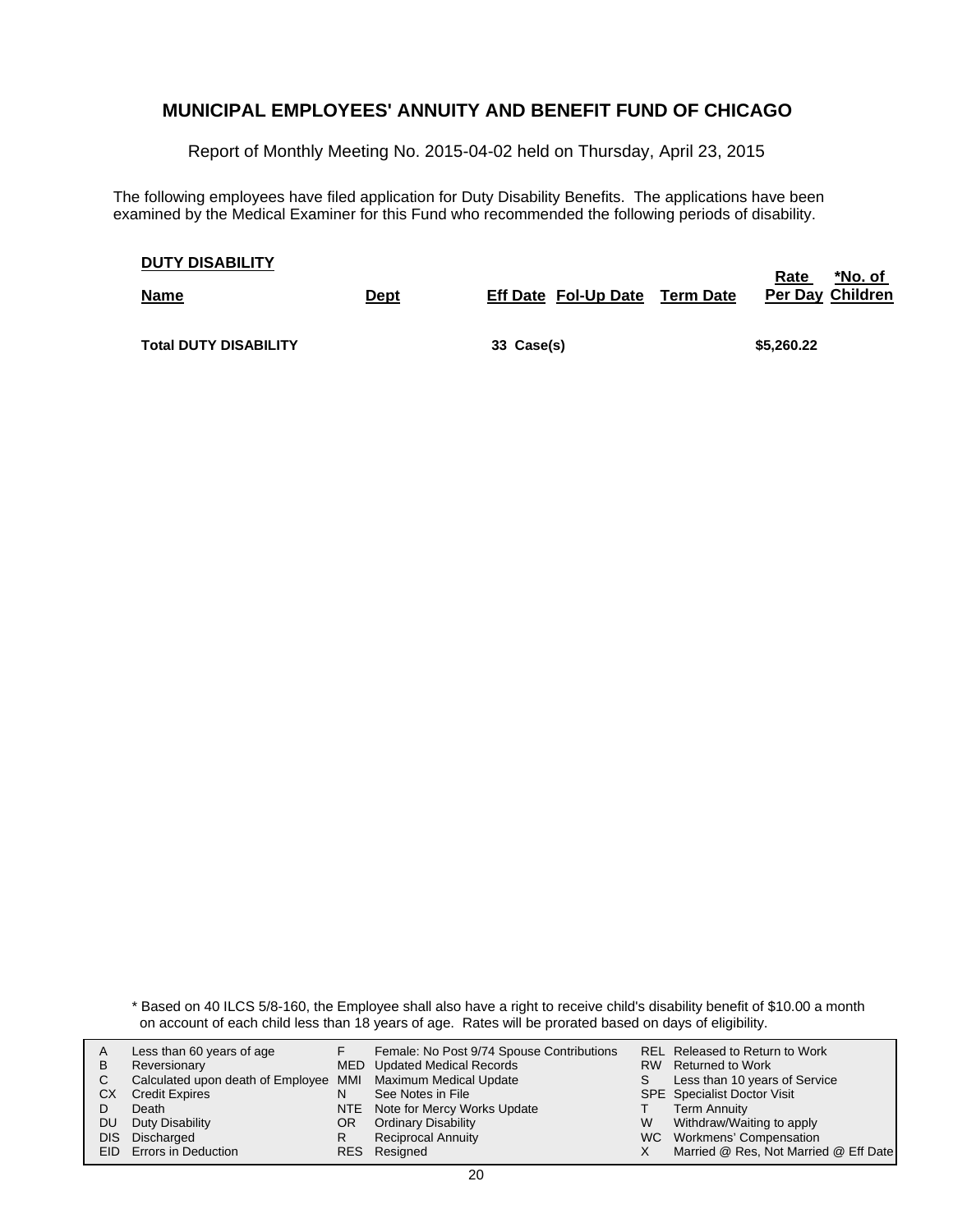Report of Monthly Meeting No. 2015-04-02 held on Thursday, April 23, 2015

The following employees have filed application for Ordinary Disability Benefits. The applications have been examined by the Medical Examiner for this Fund who recommended the following periods of disability.

#### **ORDINARY DISABILITY**

|                                  |                          |               |                             |                  | Rate       |
|----------------------------------|--------------------------|---------------|-----------------------------|------------------|------------|
| <u>Name</u>                      | <u>Dept</u>              |               | <b>Eff Date Fol-Up Date</b> | <b>Term Date</b> | Per Day    |
| ACEVEDO, DAILHA                  | <b>HEALTH</b>            | 03/19/15      | 12/01/15                    |                  | \$91.35    |
| ADAMS, REGINALD K                | <b>BLDGS</b>             | 03/09/15      | 09/01/15                    |                  | \$135.96   |
| BONNER, MELISSA D                | <b>OEMC</b>              | 03/25/15      | 08/01/15                    |                  | \$26.93    |
| BYRNES JR, ROBERT E              | <b>AVIATION</b>          | 12/05/14      | 03/01/16                    |                  | \$92.09    |
| CACHUR, PATRICIA A               | <b>FAMILY &amp; SUPP</b> | 02/26/15      | 02/01/16                    |                  | \$105.01   |
| CASTRO, DIGNA E                  | <b>BE</b>                | 04/03/14      | 07/01/15                    |                  | \$22.63    |
|                                  |                          | (Less 4 days) |                             |                  |            |
| FOX, MARYBETH                    | <b>OEMC</b>              | 02/23/15      | 07/01/15                    |                  | \$95.49    |
| FRANCO, FREDDY F                 | <b>WATER</b>             | 02/26/15      | 06/01/15                    |                  | \$98.33    |
| GILLIGAN, MARY J                 | <b>GEN SERV</b>          | 02/20/15      | 10/01/15                    |                  | \$91.35    |
| <b>HEDRICK, SHALANDA M</b>       | <b>FINANCE</b>           | 04/09/15      | 07/01/15                    |                  | \$121.66   |
| LANGSTON, HELEN Y                | <b>TRANS</b>             | 03/24/15      | 07/01/15                    |                  | \$95.74    |
| MC GEE, JOHN L                   | <b>WATER</b>             | 04/05/15      | 04/01/16                    |                  | \$98.33    |
| MERLAN, EDA E                    | <b>POLICE</b>            | 03/06/15      | 08/01/15                    |                  | \$18.64    |
| MORRIS, MYRA L                   | <b>TRANS</b>             | 03/14/15      | 07/01/15                    |                  | \$98.33    |
| <b>OWENS, RUTHIE B</b>           | <b>BE</b>                | 02/03/14      | 12/01/15                    |                  | \$45.61    |
| PANOSH, PATRICIA                 | <b>POLICE</b>            | 02/20/15      |                             | 03/30/15         | \$21.43    |
| PAYNE, JIMMY L                   | <b>GEN SERV</b>          | 01/02/15      | 09/01/15                    |                  | \$98.33    |
| RAMOS, ARTHUR J                  | <b>GEN SERV</b>          | 02/06/15      | 07/01/15                    |                  | \$135.17   |
| RANDLE, JANICE M                 | STS & SAN                | 12/24/14      |                             | 03/10/15         | \$90.44    |
| ROSS, ANGELA D                   | <b>FAMILY &amp; SUPP</b> | 02/14/15      |                             | 03/31/15         | \$91.35    |
| ROY, RICHARD M                   | <b>TRANS</b>             | 03/09/15      | 08/01/15                    |                  | \$128.50   |
| SHIPP, NORMAN                    | <b>WATER</b>             | 03/14/15      | 03/01/16                    |                  | \$98.33    |
| YOUNG, ALICE                     | <b>TRANS</b>             | 03/16/15      | 03/01/16                    |                  | \$79.48    |
| <b>Total ORDINARY DISABILITY</b> |                          | 23 Case(s)    |                             |                  | \$1,980.48 |

Trustee McMahon moved that the applicants for Ordinary and Duty disability benefits be granted such benefits for the period and at the rate shown opposite their respective names. Seconded Trustee Widawsky. Carried: Ayes- Trustee Guest, Trustee McMahon and Trustee Widawsky. Nays-None.

| A   | Less than 60 years of age                                    |     | Female: No Post 9/74 Spouse Contributions |    | REL Released to Return to Work        |
|-----|--------------------------------------------------------------|-----|-------------------------------------------|----|---------------------------------------|
| в   | Reversionary                                                 |     | MED Updated Medical Records               |    | RW Returned to Work                   |
| C.  | Calculated upon death of Employee MMI Maximum Medical Update |     |                                           | S. | Less than 10 years of Service         |
| CХ  | <b>Credit Expires</b>                                        | N   | See Notes in File                         |    | <b>SPE</b> Specialist Doctor Visit    |
|     | Death                                                        |     | NTE Note for Mercy Works Update           |    | <b>Term Annuity</b>                   |
| DU. | Duty Disability                                              | OR. | <b>Ordinary Disability</b>                | W  | Withdraw/Waiting to apply             |
|     | DIS Discharged                                               |     | <b>Reciprocal Annuity</b>                 |    | WC Workmens' Compensation             |
|     | EID Errors in Deduction                                      |     | RES Resigned                              |    | Married @ Res, Not Married @ Eff Date |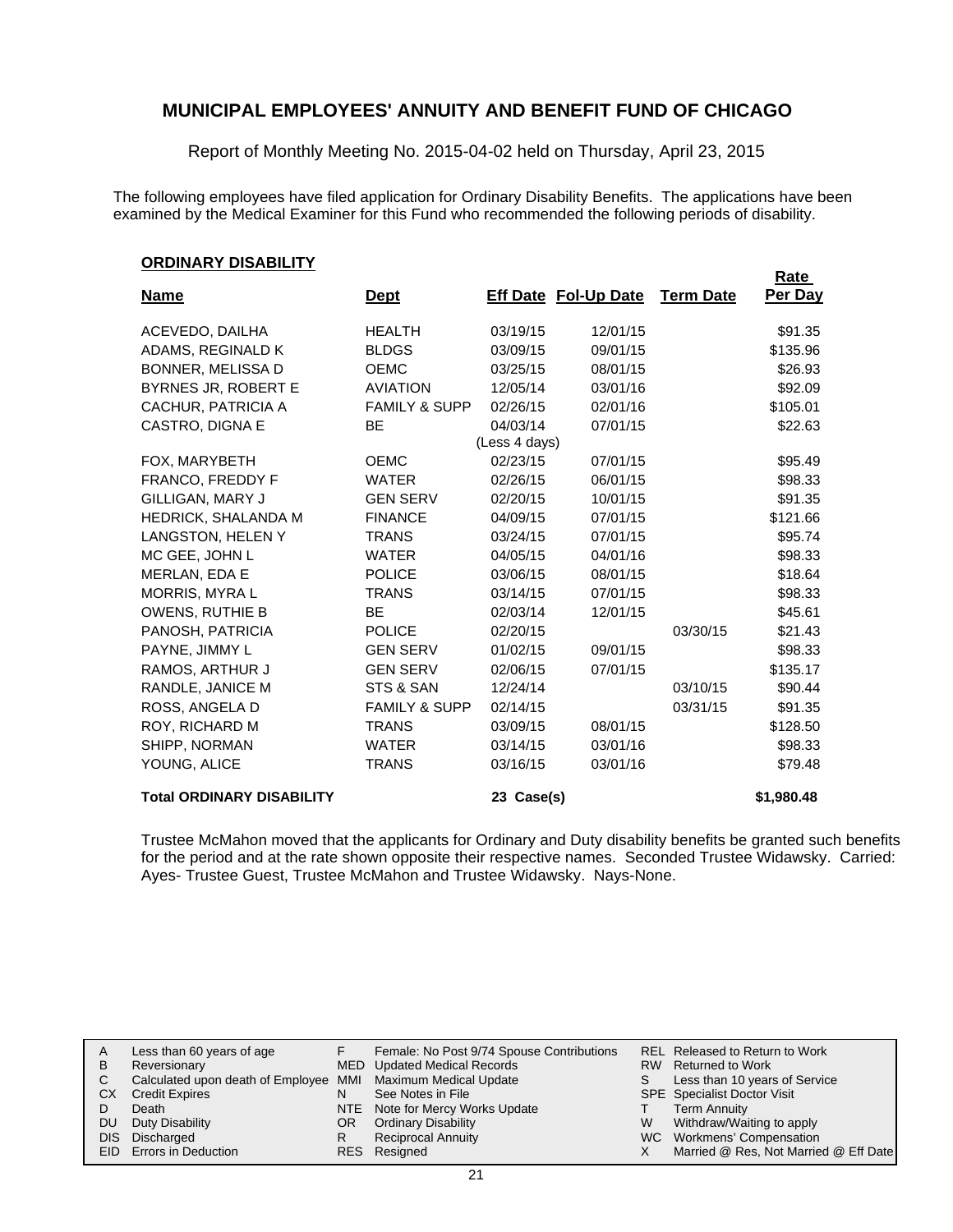Report of Monthly Meeting No. 2015-04-02 held on Thursday, April 23, 2015

The following employees receiving Duty Disability Benefits have applied for extension of such benefits. The applications have been examined by the Medical Examiner for this Fund who recommended the following extensions.

**Rate** 

#### **DUTY-EXTENSION OF**

|                            |                         |                   |               |                | <b>Rate</b> | *No. of          |
|----------------------------|-------------------------|-------------------|---------------|----------------|-------------|------------------|
| <b>Name</b>                | <b>Dept</b>             | <b>Start Date</b> | <b>Period</b> | <b>Ext Reg</b> |             | Per Day Children |
| APPELHANS, SCOTT J         | <b>AVIATION</b>         | 05/19/09          | 03/01/16      | <b>MED</b>     | \$110.51    |                  |
| <b>BABUSKOW, PATRICK M</b> | <b>GEN SERV</b>         | 04/22/14          | 03/01/16      | <b>MED</b>     | \$183.78    |                  |
| BAGGETT, MARY A            | STS & SAN               | 07/17/14          | 07/01/15      | <b>MED</b>     | \$145.83    | 1                |
| <b>BAKER, SCOTT D</b>      | <b>FLEET</b>            | 05/20/92          | 08/01/15      | <b>MED</b>     | \$98.94     |                  |
| BLANCHARD, ASHANTI C       | <b>GEN SERV</b>         | 05/10/06          | 04/01/16      | <b>MED</b>     | \$151.60    |                  |
| <b>BLANKUS, RONALD E</b>   | <b>WATER</b>            | 07/23/12          | 03/01/16      | <b>SPE</b>     | \$164.37    |                  |
| CALDERON, ARMANDO          | STS & SAN               | 01/16/15          | 09/01/15      | <b>MED</b>     | \$147.49    |                  |
| <b>COLBY, THOMAS A</b>     | <b>WATER</b>            | 11/07/14          | 07/01/15      | <b>MED</b>     | \$181.99    |                  |
| CURRY, DAVID               | <b>TRANS</b>            | 09/16/14          | 07/01/15      | <b>SPE</b>     | \$189.55    | $\overline{c}$   |
| DORSEY, STANFORD           | <b>TRANS</b>            | 01/09/13          | 10/01/15      | <b>MED</b>     | \$144.50    |                  |
| DOWNS, JOHN M              | <b>WATER</b>            | 11/18/13          | 03/01/16      | MED            | \$196.82    |                  |
| DRAPER, DEBRA A            | <b>BE</b>               | 09/10/14          | 09/01/15      | <b>MED</b>     | \$81.69     |                  |
| DROSOS, THOMAS C           | STS & SAN               | 08/25/14          | 08/01/15      | <b>SPE</b>     | \$144.67    |                  |
| DUARTE, JOSE M             | <b>GEN SERV</b>         | 01/21/06          | 03/01/16      | <b>NTE</b>     | \$150.96    |                  |
| DZIALOWY, STEVE N          | <b>BE</b>               | 08/01/10          | 12/01/15      | <b>MED</b>     | \$158.45    |                  |
| <b>ESKRIDGE, HERBERT E</b> | <b>WATER</b>            | 11/01/14          | 08/01/15      | <b>MED</b>     | \$144.67    |                  |
| FLORES, SERGIO             | STS & SAN               | 08/18/14          | 08/01/15      | <b>MED</b>     | \$146.85    |                  |
| GARDNER, NANETTE           | <b>WATER</b>            | 10/24/14          | 07/01/15      | <b>MED</b>     | \$147.49    |                  |
| <b>GROARK, ROBERT H</b>    | <b>GEN SERV</b>         | 08/25/14          | 06/01/15      | <b>MED</b>     | \$189.55    |                  |
| <b>HERMLE, THOMAS G</b>    | <b>GEN SERV</b>         | 09/23/14          | 09/01/15      | <b>NTE</b>     | \$185.28    | 3                |
| HUGHES, REGINALD C         | <b>TRANS</b>            | 09/17/13          | 04/01/16      | <b>MED</b>     | \$144.67    |                  |
| KLOSS, MICHAEL A           | <b>TRANS</b>            | 10/01/12          | 03/01/16      | <b>NTE</b>     | \$144.67    |                  |
| KREFFT, RANDY L            | <b>GEN SERV</b>         | 09/02/14          | 08/01/15      | MED            | \$214.13    |                  |
| MAZIQUE, VERNEATA L        | OEMC                    | 08/01/14          | 04/02/15      | <b>RW</b>      | \$111.85    |                  |
| MC LAURIN, ZARAK J         | <b>WATER</b>            | 08/22/14          | 06/01/15      | <b>MED</b>     | \$162.41    | $\overline{c}$   |
| MCFERREN, FREDDIE L        | STS & SAN               | 08/31/10          | 08/30/15      | <b>CX</b>      | \$134.93    |                  |
| OWENS, KEENAN L            | <b>FINANCE</b>          | 11/13/14          | 10/01/15      | <b>MED</b>     | \$133.18    | 1                |
| PAYNE, DEBRA R             | Administrating<br>Heari | 04/01/97          | 03/01/16      | <b>MED</b>     | \$47.76     |                  |
| PRATT, WILLIAM F           | <b>WATER</b>            | 11/17/10          | 07/01/15      | <b>MED</b>     | \$168.40    | 1                |
| RECCHIA, JOHN              | <b>AVIATION</b>         | 10/16/14          | 08/01/15      | <b>MED</b>     | \$137.79    |                  |
| RODRIGUEZ, RUBEN           | <b>AVIATION</b>         | 01/03/15          | 10/01/15      | MED            | \$147.49    |                  |
| SANCHEZ, ROBERT R          | <b>FLEET</b>            | 10/01/04          | 03/01/16      | <b>MED</b>     | \$57.49     |                  |
| SOCHA, MICHAEL F           | <b>POLICE</b>           | 10/28/10          | 10/27/15      | <b>CX</b>      | \$86.33     |                  |
| SPAIN, JOSEPH              | <b>TRANS</b>            | 03/10/14          | 04/01/15      | <b>RW</b>      | \$144.67    |                  |

\* Based on 40 ILCS 5/8-160, the Employee shall also have a right to receive child's disability benefit of \$10.00 a month on account of each child less than 18 years of age. Rates will be prorated based on days of eligibility.

|    | Less than 60 years of age                                    |    | Female: No Post 9/74 Spouse Contributions |   | REL Released to Return to Work        |
|----|--------------------------------------------------------------|----|-------------------------------------------|---|---------------------------------------|
|    |                                                              |    |                                           |   |                                       |
| В  | Reversionary                                                 |    | MED Updated Medical Records               |   | RW Returned to Work                   |
|    | Calculated upon death of Employee MMI Maximum Medical Update |    |                                           | S | Less than 10 years of Service         |
| СX | <b>Credit Expires</b>                                        | N  | See Notes in File                         |   | <b>SPE</b> Specialist Doctor Visit    |
|    | Death                                                        |    | NTE Note for Mercy Works Update           |   | <b>Term Annuity</b>                   |
| DU | Duty Disability                                              | OR | <b>Ordinary Disability</b>                | W | Withdraw/Waiting to apply             |
|    | DIS Discharged                                               | R  | <b>Reciprocal Annuity</b>                 |   | WC Workmens' Compensation             |
|    | EID Errors in Deduction                                      |    | RES Resigned                              |   | Married @ Res, Not Married @ Eff Date |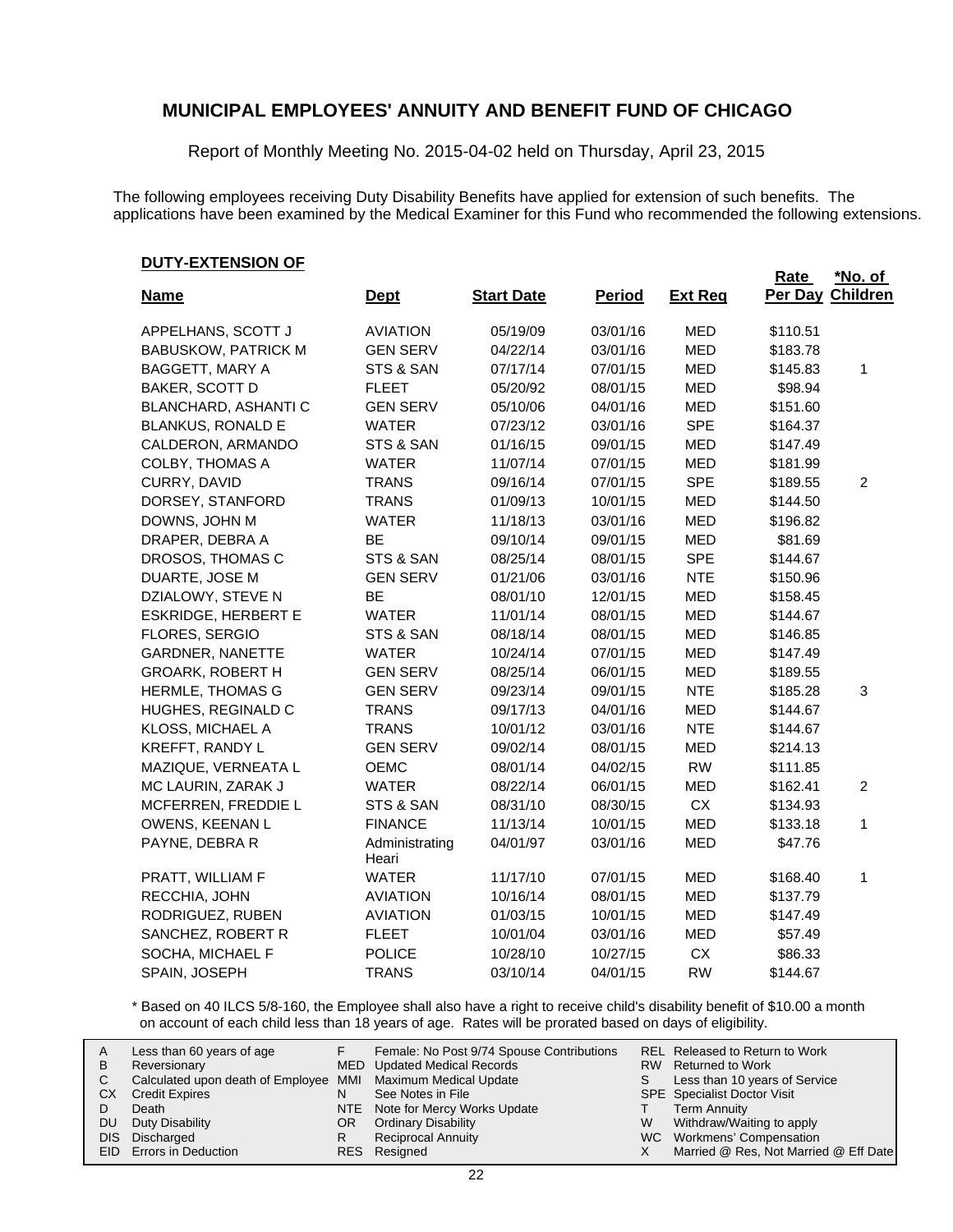Report of Monthly Meeting No. 2015-04-02 held on Thursday, April 23, 2015

The following employees receiving Duty Disability Benefits have applied for extension of such benefits. The applications have been examined by the Medical Examiner for this Fund who recommended the following extensions.

#### **DUTY-EXTENSION OF**

| - - - - - - - - - - - - - - - - |                 |                   |               |                | <b>Rate</b> | *No. of                 |
|---------------------------------|-----------------|-------------------|---------------|----------------|-------------|-------------------------|
| <u>Name</u>                     | <u>Dept</u>     | <b>Start Date</b> | <b>Period</b> | <b>Ext Req</b> |             | <b>Per Day Children</b> |
| TASKER, ELRAY C                 | <b>BE</b>       | 02/21/12          | 03/01/16      | MED            | \$68.64     |                         |
| TRENTZ. CHARLES D               | STS & SAN       | 10/29/14          | 02/16/15      | <b>RW</b>      | \$128.01    |                         |
| <b>TURNER, VIRGIL</b>           | TRANS           | 09/08/14          | 03/10/15      | <b>REL</b>     | \$179.51    |                         |
| TURNEY, JOHN J                  | <b>WATER</b>    | 05/15/14          | 07/01/15      | <b>SPE</b>     | \$196.60    |                         |
| USHER, ROGER J                  | WATER           | 09/25/14          | 08/01/15      | <b>SPE</b>     | \$196.60    |                         |
| VALDEZ, ROSA E                  | <b>BE</b>       | 10/27/08          | 07/20/15      | CX.            | \$25.80     |                         |
| VEGA. JOSE                      | <b>GEN SERV</b> | 03/04/14          | 10/01/15      | MED            | \$200.88    |                         |
| <b>WASHINGTON, NANCY</b>        | <b>OEMC</b>     | 12/01/05          | 03/01/16      | MED            | \$85.40     |                         |
| WEATHERSPOON, JUANITA           | WATER           | 07/08/10          | 07/07/15      | СX             | \$140.83    |                         |
| WILLIAMS, ADRIANN               | <b>FINANCE</b>  | 11/14/14          | 03/09/15      | <b>RW</b>      | \$113.52    |                         |
| WILSON, DELLMUS L               | STS & SAN       | 09/09/14          | 11/01/15      | MED            | \$147.49    |                         |
| ZAMORA, MARTIN                  | STS & SAN       | 03/08/13          | 03/03/15      | <b>RW</b>      | \$144.67    |                         |
| <b>Total DUTY-EXTENSION OF</b>  |                 | 46 Case(s)        |               |                | \$6,528.71  |                         |

\* Based on 40 ILCS 5/8-160, the Employee shall also have a right to receive child's disability benefit of \$10.00 a month on account of each child less than 18 years of age. Rates will be prorated based on days of eligibility.

|      | Less than 60 years of age                                    |     | Female: No Post 9/74 Spouse Contributions |    | REL Released to Return to Work        |
|------|--------------------------------------------------------------|-----|-------------------------------------------|----|---------------------------------------|
| В    | Reversionary                                                 |     | MED Updated Medical Records               |    | RW Returned to Work                   |
|      |                                                              |     |                                           |    |                                       |
|      | Calculated upon death of Employee MMI Maximum Medical Update |     |                                           | S. | Less than 10 years of Service         |
| СX   | <b>Credit Expires</b>                                        | N   | See Notes in File                         |    | <b>SPE</b> Specialist Doctor Visit    |
|      | Death                                                        |     | NTE Note for Mercy Works Update           |    | <b>Term Annuity</b>                   |
| DU   | Duty Disability                                              | OR. | <b>Ordinary Disability</b>                | W  | Withdraw/Waiting to apply             |
| DIS. | Discharged                                                   |     | <b>Reciprocal Annuity</b>                 |    | WC Workmens' Compensation             |
|      | <b>EID</b> Errors in Deduction                               |     | RES Resigned                              |    | Married @ Res, Not Married @ Eff Date |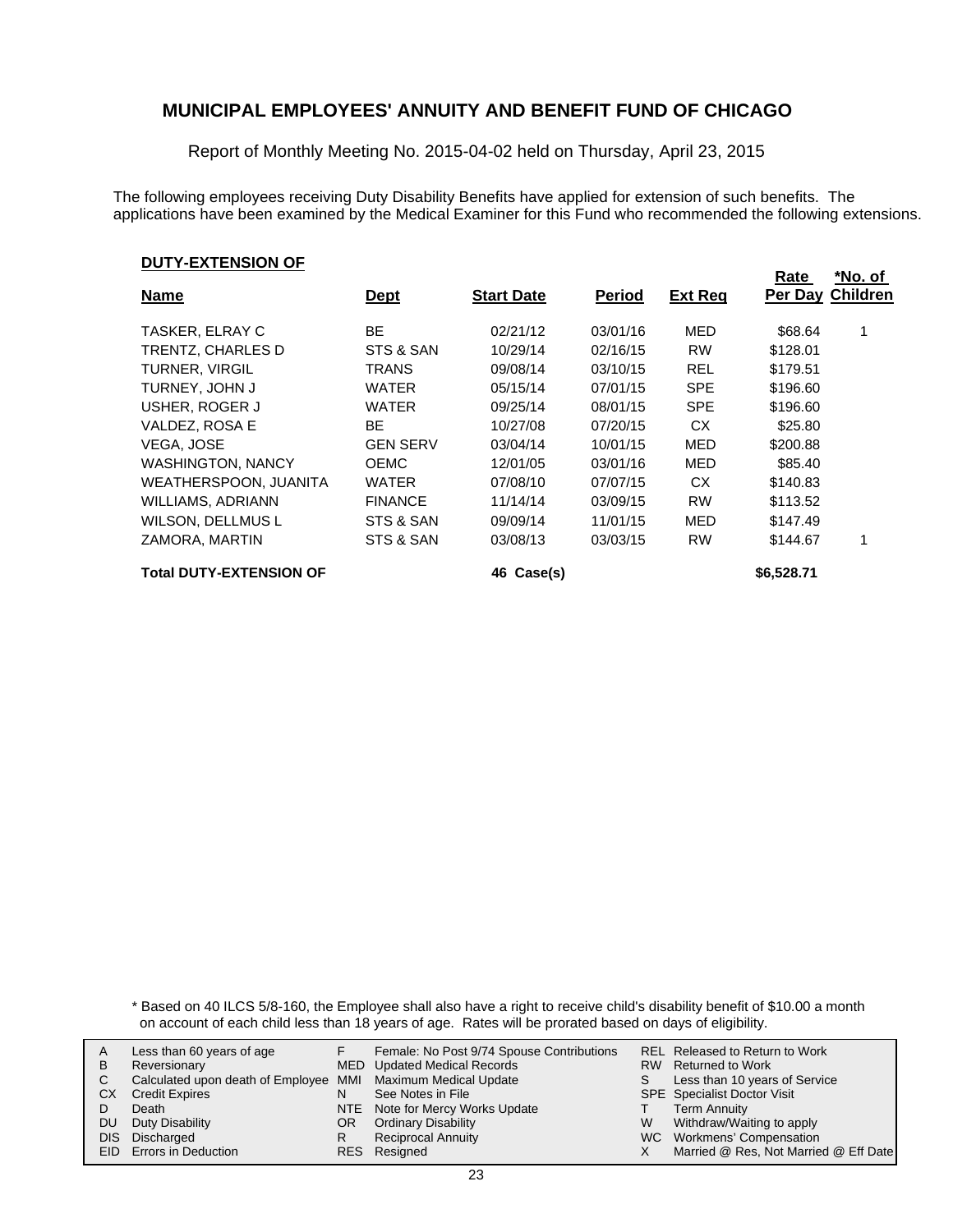Report of Monthly Meeting No. 2015-04-02 held on Thursday, April 23, 2015

The following employees receiving Ordinary Disability Benefits have applied for extension of such benefits. The applications have been examined by the Medical Examiner for this Fund who recommended the following extensions.

#### **ORDINARY-EXTENSION OF**

|                            |                          |                   |               |                | Rate     |
|----------------------------|--------------------------|-------------------|---------------|----------------|----------|
| <u>Name</u>                | <u>Dept</u>              | <b>Start Date</b> | <b>Period</b> | <b>Ext Req</b> | Per Day  |
| AGREDO, ANTONIO            | BE                       | 10/18/14          | 11/14/15      | <b>CX</b>      | \$43.54  |
| <b>BLAKE, ANNETTE</b>      | <b>AVIATION</b>          | 07/21/11          | 10/01/15      | <b>MED</b>     | \$52.85  |
| DAVIS, DAVID E             | <b>GEN SERV</b>          | 08/15/14          | 06/22/15      | СX             | \$131.87 |
| DEGEN, GERALD C            | <b>TRANS</b>             | 12/16/11          | 12/20/15      | CX             | \$115.57 |
| DONELSON, ROMONA           | <b>AVIATION</b>          | 01/22/15          | 08/01/15      | <b>MED</b>     | \$98.33  |
| EPKINS, SYLVIA L           | <b>FAMILY &amp; SUPP</b> | 12/21/14          | 08/01/15      | <b>MED</b>     | \$80.50  |
| FITZGERALD, JOHN H         | <b>CPL</b>               | 12/25/14          | 04/01/16      | <b>MED</b>     | \$109.08 |
| GUTIERREZ, HUMBERTO        | STS & SAN                | 06/23/14          | 04/15/15      | <b>REL</b>     | \$96.45  |
| HALL DUPART, SHERRI M      | <b>HEALTH</b>            | 05/02/13          | 04/01/16      | <b>MED</b>     | \$72.25  |
| HILL, MELVILLE L           | <b>TRANS</b>             | 04/16/14          | 03/01/16      | <b>MED</b>     | \$92.91  |
| HILL, SHARON               | <b>HEALTH</b>            | 05/19/11          | 06/25/15      | CX             | \$76.54  |
| KENNEDY, JANET M           | <b>POLICE</b>            | 03/21/13          | 03/01/16      | <b>MED</b>     | \$20.91  |
| <b>KERYCZYNSKYJ, YARKO</b> | <b>GEN SERV</b>          | 09/09/14          | 12/01/15      | <b>MED</b>     | \$59.04  |
| <b>MANSURI, NAGHAT S</b>   | <b>DOIT</b>              | 09/20/14          | 05/10/15      | <b>FINAL</b>   | \$121.66 |
| MERCADO, MIGDALIA          | STS & SAN                | 11/10/14          | 07/01/15      | <b>MED</b>     | \$98.33  |
| NASH, MAGGIEAL             | <b>WATER</b>             | 02/22/15          | 05/21/15      | <b>CX</b>      | \$98.33  |
| O BRIEN, JOSEPH            | <b>WATER</b>             | 10/31/14          | 09/01/15      | <b>MED</b>     | \$145.60 |
| O KEEFFE, THOMAS M         | <b>TRANS</b>             | 03/02/15          | 07/01/15      | <b>MED</b>     | \$125.37 |
| O NEILL, JOSEPH A          | <b>GEN SERV</b>          | 09/11/14          | 08/01/15      | <b>MED</b>     | \$118.96 |
| OKOE, RASHIDAH A           | <b>BE</b>                | 06/26/13          | 10/01/15      | <b>MED</b>     | \$28.19  |
| PEREZ, MARIA D             | <b>BE</b>                | 09/20/14          | 09/01/15      | <b>MED</b>     | \$55.45  |
| PEREZ, STEVEN              | <b>BE</b>                | 03/02/12          | 11/09/15      | CX             | \$51.04  |
| PREWITT, DUDLITA           | <b>FAMILY &amp; SUPP</b> | 01/19/15          | 04/06/15      | <b>REL</b>     | \$77.93  |
| RAGGIO, RONALD W           | <b>GEN SERV</b>          | 11/24/14          | 08/01/15      | MED            | \$125.37 |
| ROBERTS, KAROLYN D         | <b>HEALTH</b>            | 01/13/14          | 05/01/15      | <b>MED</b>     | \$86.93  |
| RODRIGUEZ, FELIX           | <b>WATER</b>             | 09/29/14          | 09/01/15      | <b>MED</b>     | \$108.27 |
| ROGERS, PATRICE M          | BE                       | 08/11/14          | 08/01/15      | <b>MED</b>     | \$48.48  |
| ROSCOP, DANA M             | <b>POLICE</b>            | 11/21/14          | 07/01/15      | <b>MED</b>     | \$19.34  |
| SCOTT, CYNTHIA D           | <b>HEALTH</b>            | 12/15/14          | 04/01/15      | <b>REL</b>     | \$86.40  |
| SMITH, GENEVIEVE           | <b>CPL</b>               | 03/01/13          | 03/01/16      | MED            | \$86.93  |
| SOSTARICH, SUSAN M         | <b>BE</b>                | 06/17/14          | 05/01/15      | MED            | \$51.80  |
| STACKHOUSE, SHARON L       | <b>POLICE</b>            | 09/30/13          | 09/01/15      | MED            | \$19.05  |
| STRUBBE, BRIDGET J         | LAW                      | 04/15/14          | 03/01/16      | MED            | \$105.86 |
| TAYLOR, DIANE              | <b>BE</b>                | 06/04/11          | 07/23/15      | <b>CX</b>      | \$46.64  |

| A    | Less than 60 years of age                                    |    | Female: No Post 9/74 Spouse Contributions |    | REL Released to Return to Work        |
|------|--------------------------------------------------------------|----|-------------------------------------------|----|---------------------------------------|
| В    | Reversionary                                                 |    | MED Updated Medical Records               |    | RW Returned to Work                   |
|      | Calculated upon death of Employee MMI Maximum Medical Update |    |                                           | S. | Less than 10 years of Service         |
| CХ   | <b>Credit Expires</b>                                        | N  | See Notes in File                         |    | <b>SPE</b> Specialist Doctor Visit    |
|      | Death                                                        |    | NTE Note for Mercy Works Update           |    | <b>Term Annuity</b>                   |
| DU   | Duty Disability                                              | OR | <b>Ordinary Disability</b>                | W  | Withdraw/Waiting to apply             |
| DIS. | Discharged                                                   | R  | <b>Reciprocal Annuity</b>                 |    | WC Workmens' Compensation             |
|      | EID Errors in Deduction                                      |    | RES Resigned                              |    | Married @ Res, Not Married @ Eff Date |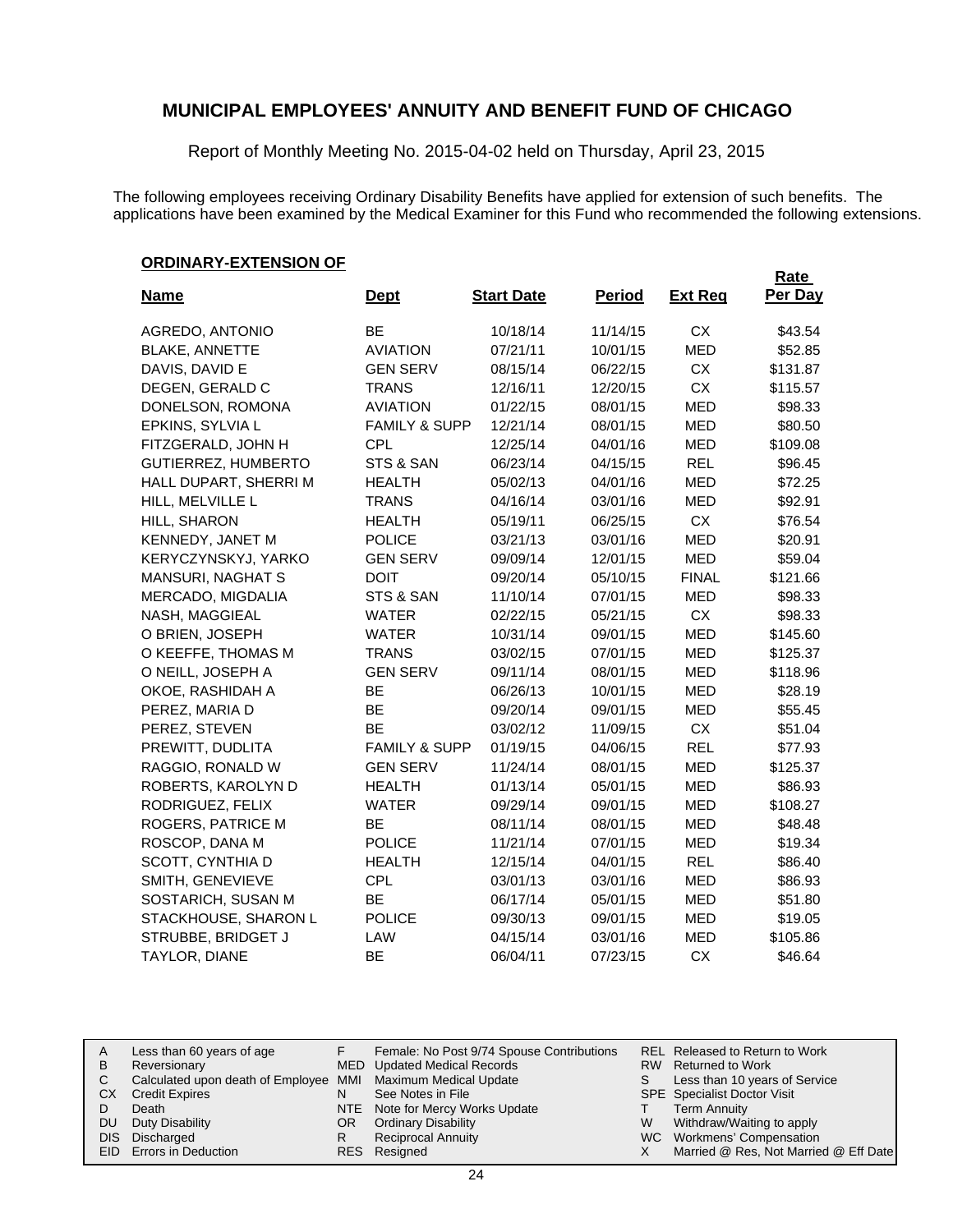Report of Monthly Meeting No. 2015-04-02 held on Thursday, April 23, 2015

The following employees receiving Ordinary Disability Benefits have applied for extension of such benefits. The applications have been examined by the Medical Examiner for this Fund who recommended the following extensions.

**Rate** 

#### **ORDINARY-EXTENSION OF**

| <b>Name</b>                        | <b>Dept</b>     | <b>Start Date</b> | <b>Period</b> | <b>Ext Reg</b> | <b>Rate</b><br>Per Day |
|------------------------------------|-----------------|-------------------|---------------|----------------|------------------------|
| THOMPSON, CHARLES L                | <b>WATER</b>    | 12/14/14          | 08/01/15      | MED            | \$58.27                |
| THOMPSON, LORETTA                  | STS & SAN       | 10/17/14          | 10/01/15      | MED            | \$98.33                |
| TOWNSEND, CYNICA M                 | <b>OEMC</b>     | 06/27/14          | 03/15/15      | <b>REL</b>     | \$70.16                |
| VARGAS, MIGUEL A                   | <b>TRANS</b>    | 03/09/14          | 12/01/15      | MED            | \$143.87               |
| <b>WAITEKUS, STEPHEN T</b>         | <b>AVIATION</b> | 02/11/15          | 08/01/15      | MED            | \$109.78               |
| WALZ, LOU ANNE                     | <b>OEMC</b>     | 12/22/14          | 12/01/15      | MED            | \$104.73               |
| <b>WHITTAKER, PATRICIA</b>         | <b>OEMC</b>     | 01/17/15          | 10/01/15      | MED            | \$73.46                |
| WILLIAMS, DEBRA L                  | <b>FINANCE</b>  | 02/12/15          | 10/01/15      | MED            | \$75.17                |
| <b>Total ORDINARY-EXTENSION OF</b> |                 | Case(s)<br>42     |               |                | \$3,489.54             |

Trustee McMahon moved that the applicants for extension of Ordinary and Duty disability benefits shown hereinbefore be granted such extension for the period and at the rate shown opposite their respective names. Seconded Trustee Widawsky. Carried: Ayes- Trustee Guest, Trustee McMahon and Trustee Widawsky. Nays-None.

| А  | Less than 60 years of age                                    |     | Female: No Post 9/74 Spouse Contributions |   | REL Released to Return to Work        |
|----|--------------------------------------------------------------|-----|-------------------------------------------|---|---------------------------------------|
| В  | Reversionary                                                 |     | MED Updated Medical Records               |   | RW Returned to Work                   |
|    | Calculated upon death of Employee MMI Maximum Medical Update |     |                                           | S | Less than 10 years of Service         |
| CХ | <b>Credit Expires</b>                                        | N   | See Notes in File                         |   | <b>SPE</b> Specialist Doctor Visit    |
|    | Death                                                        |     | NTE Note for Mercy Works Update           |   | <b>Term Annuity</b>                   |
| DU | Duty Disability                                              | OR. | <b>Ordinary Disability</b>                | W | Withdraw/Waiting to apply             |
|    | DIS Discharged                                               |     | <b>Reciprocal Annuity</b>                 |   | WC Workmens' Compensation             |
|    | <b>EID</b> Errors in Deduction                               |     | RES Resigned                              |   | Married @ Res, Not Married @ Eff Date |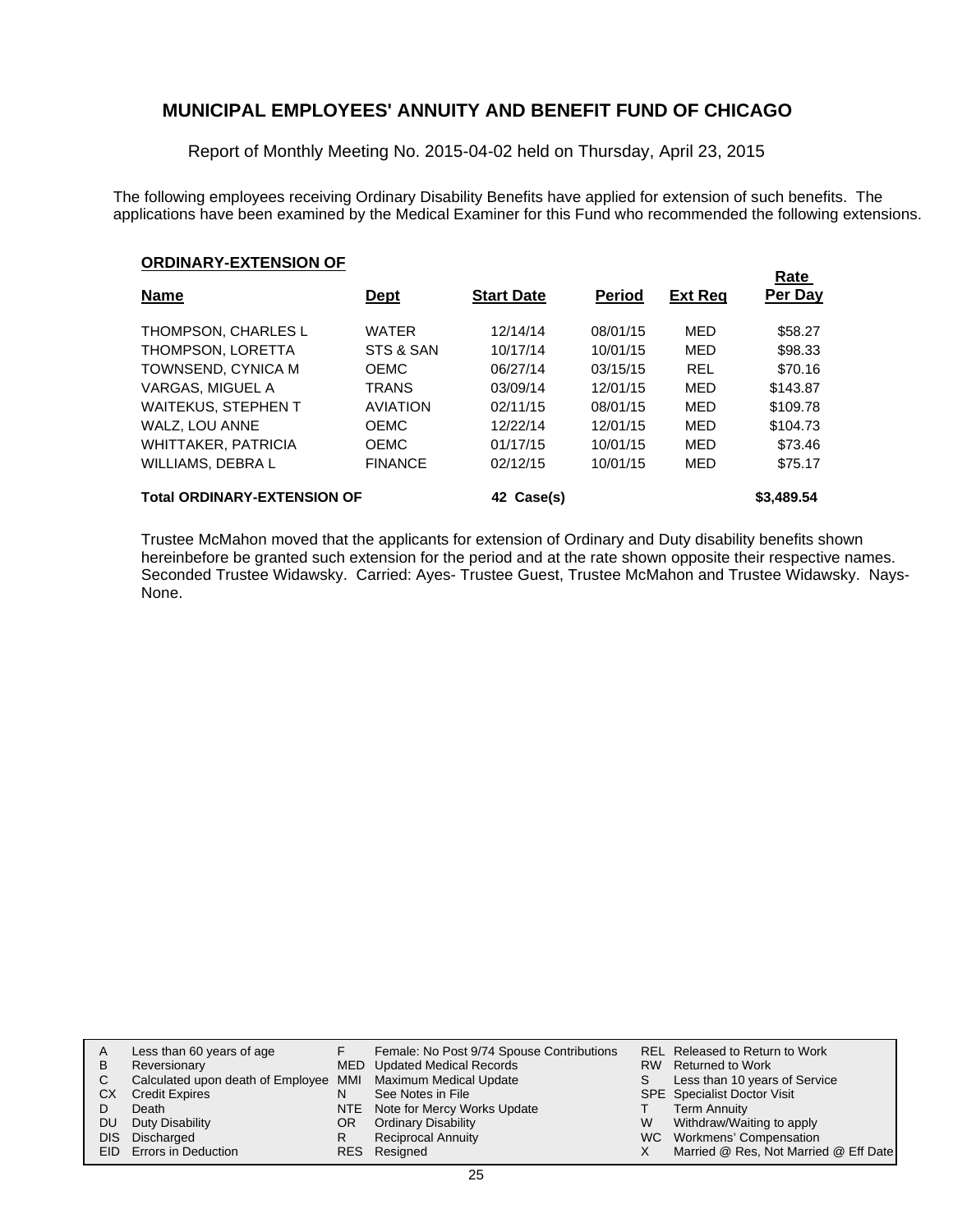Report of Monthly Meeting No. 2015-04-02 held on Thursday, April 23, 2015

| <b>ADJUSTED DUTY DISABILITY</b> | <b>Rate</b> |                   |                |                   |
|---------------------------------|-------------|-------------------|----------------|-------------------|
| <b>Name</b>                     | Reason      | <b>Start Date</b> | <b>To Date</b> | Per Day           |
| <b>NONE</b>                     |             |                   |                | <b>ORG</b><br>ADJ |

|     | Less than 60 years of age                                    |     | Female: No Post 9/74 Spouse Contributions |   | REL Released to Return to Work        |
|-----|--------------------------------------------------------------|-----|-------------------------------------------|---|---------------------------------------|
| B   | Reversionary                                                 |     | MED Updated Medical Records               |   | RW Returned to Work                   |
|     | Calculated upon death of Employee MMI Maximum Medical Update |     |                                           | S | Less than 10 years of Service         |
| СX  | <b>Credit Expires</b>                                        | N   | See Notes in File                         |   | SPE Specialist Doctor Visit           |
|     | Death                                                        |     | NTE Note for Mercy Works Update           |   | <b>Term Annuity</b>                   |
| DU. | Duty Disability                                              | OR. | <b>Ordinary Disability</b>                | W | Withdraw/Waiting to apply             |
|     | DIS Discharged                                               | R   | <b>Reciprocal Annuity</b>                 |   | WC Workmens' Compensation             |
|     | EID Errors in Deduction                                      |     | RES Resigned                              |   | Married @ Res, Not Married @ Eff Date |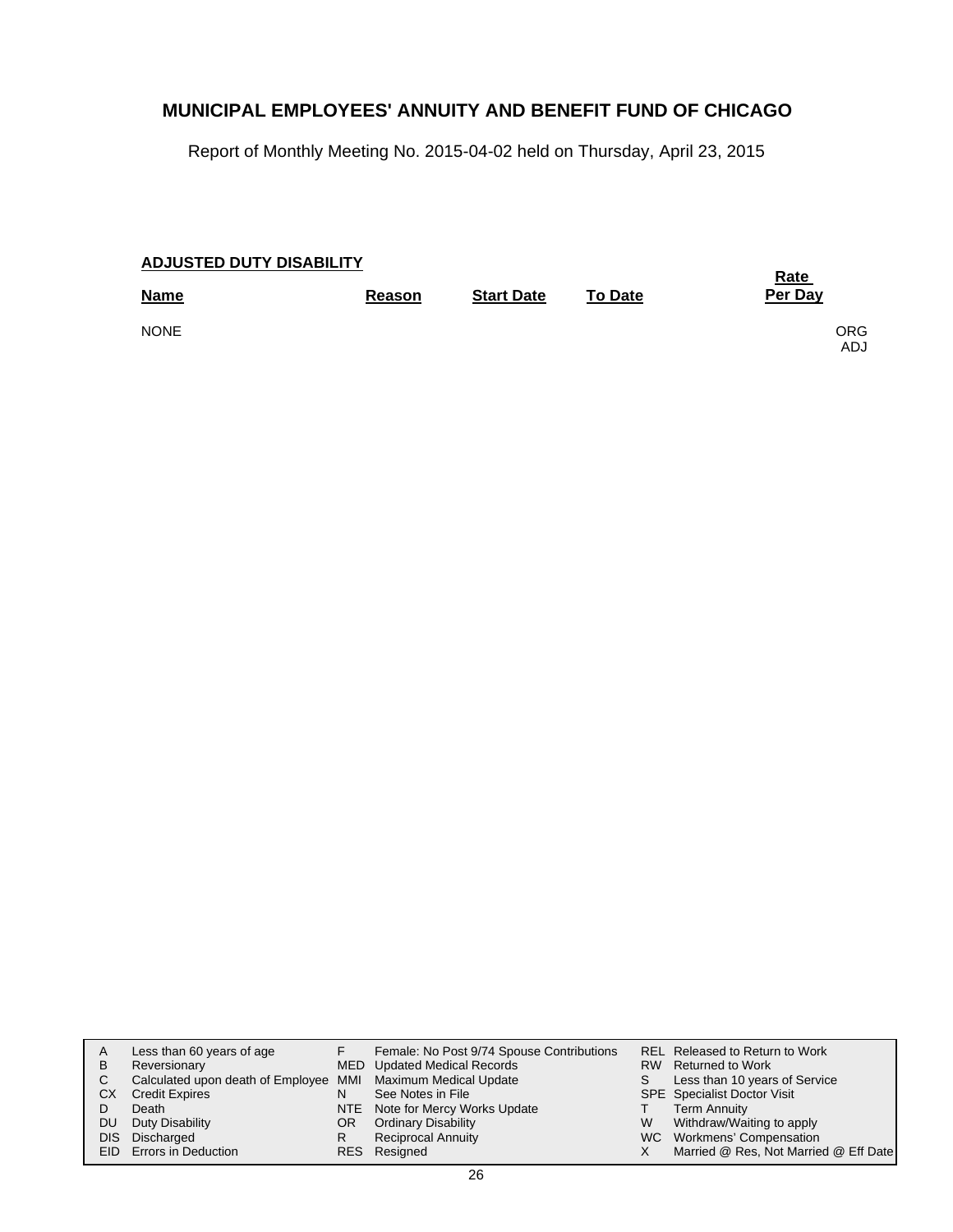Report of Monthly Meeting No. 2015-04-02 held on Thursday, April 23, 2015

| <b>ADJUSTED ORDINARY DISABILITY</b> | <u>Rate</u> |                   |                |                   |
|-------------------------------------|-------------|-------------------|----------------|-------------------|
| <b>Name</b>                         | Reason      | <b>Start Date</b> | <b>To Date</b> | Per Day           |
| <b>NONE</b>                         |             |                   |                | <b>ORG</b><br>ADJ |

| A<br>B<br>C.<br>СX<br>DU. | Less than 60 years of age<br>Reversionary<br>Calculated upon death of Employee MMI Maximum Medical Update<br><b>Credit Expires</b><br>Death<br>Duty Disability<br>DIS Discharged<br>EID Errors in Deduction | N<br>OR<br>R | Female: No Post 9/74 Spouse Contributions<br>MED Updated Medical Records<br>See Notes in File<br>NTE Note for Mercy Works Update<br><b>Ordinary Disability</b><br><b>Reciprocal Annuity</b><br>RES Resigned | W | REL Released to Return to Work<br>RW Returned to Work<br>Less than 10 years of Service<br><b>SPE</b> Specialist Doctor Visit<br><b>Term Annuity</b><br>Withdraw/Waiting to apply<br>WC Workmens' Compensation<br>Married @ Res, Not Married @ Eff Date |
|---------------------------|-------------------------------------------------------------------------------------------------------------------------------------------------------------------------------------------------------------|--------------|-------------------------------------------------------------------------------------------------------------------------------------------------------------------------------------------------------------|---|--------------------------------------------------------------------------------------------------------------------------------------------------------------------------------------------------------------------------------------------------------|
|---------------------------|-------------------------------------------------------------------------------------------------------------------------------------------------------------------------------------------------------------|--------------|-------------------------------------------------------------------------------------------------------------------------------------------------------------------------------------------------------------|---|--------------------------------------------------------------------------------------------------------------------------------------------------------------------------------------------------------------------------------------------------------|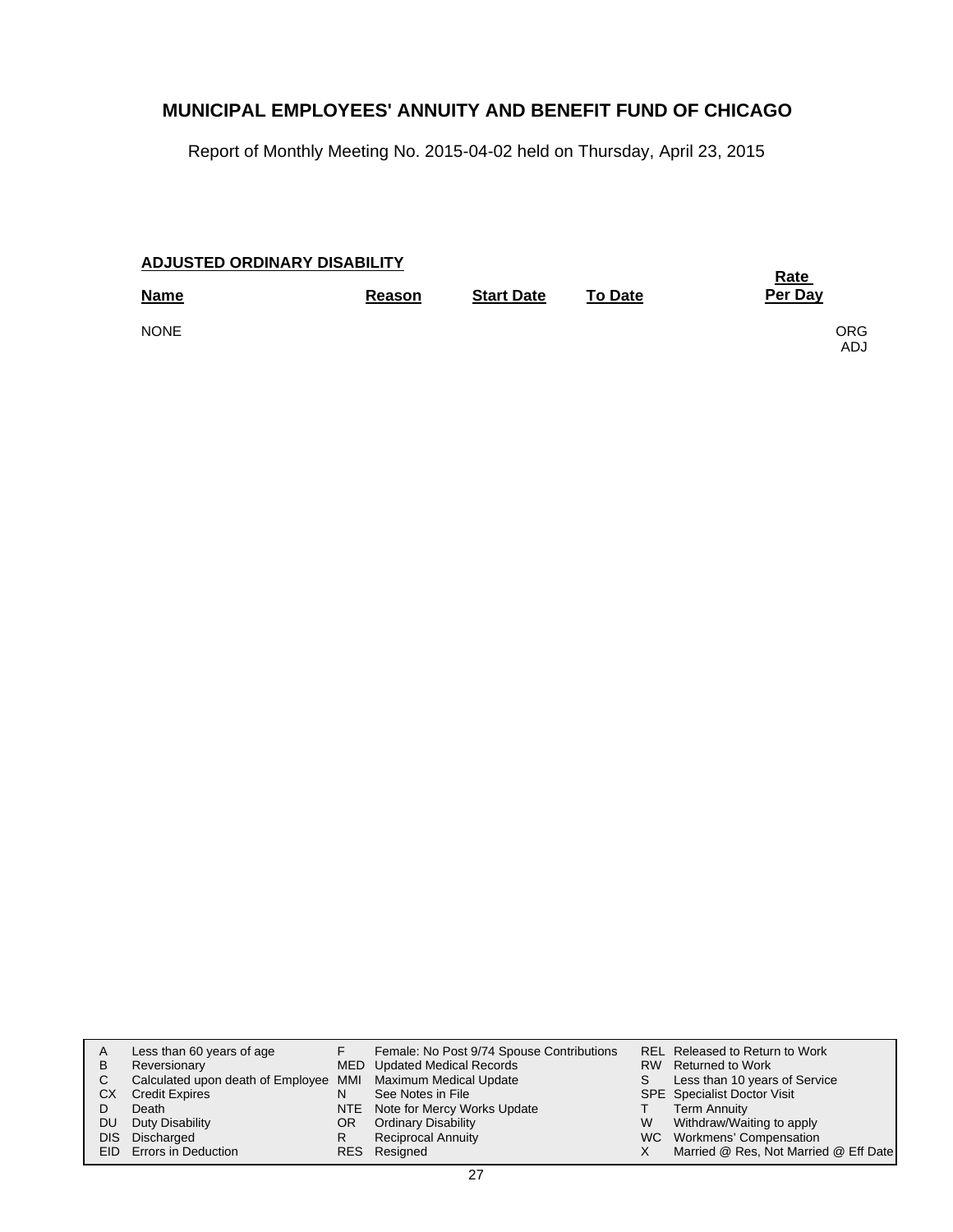Report of Monthly Meeting No. 2015-04-02 held on Thursday, April 23, 2015

#### **APPLICATION FOR MEMBERSHIP**

The following named employees, officers, or officials, required to file written application for membership in the Fund, have filed such application, and the records indicate they qualify for membership by reason of having the necessary service or other requirements.

**Title Department**

NONE

**Name**

#### **CHANGE OF BIRTHS**

The following named employees have submitted documentation showing a date of birth different from the Fund's records and have requested that the Fund correct its records in accordance with the supporting documentation provided.

| <u>Name</u>         | Date of Birth | <b>Supporting Document</b> |
|---------------------|---------------|----------------------------|
| ROBINSON, DOROTHY M | From<br>To To | <b>Birth Certificate</b>   |

Trustee McMahon moved that the records of the Fund shown hereinbefore be corrected to show that each individual was born on the date indicated on the document submitted by the member as proof to this Board. Seconded Trustee Widawsky. Carried: Ayes- Trustee Guest, Trustee McMahon and Trustee Widawsky. Nays-None.

#### **ADMINISTRATIVE REVIEW 40 ILCS 5/8-252**

The following named members are recommended for a hearing before the Board in accordance with 40 ILCS 5/8-252.

**Name**

**Status Relevant Statute**

NONE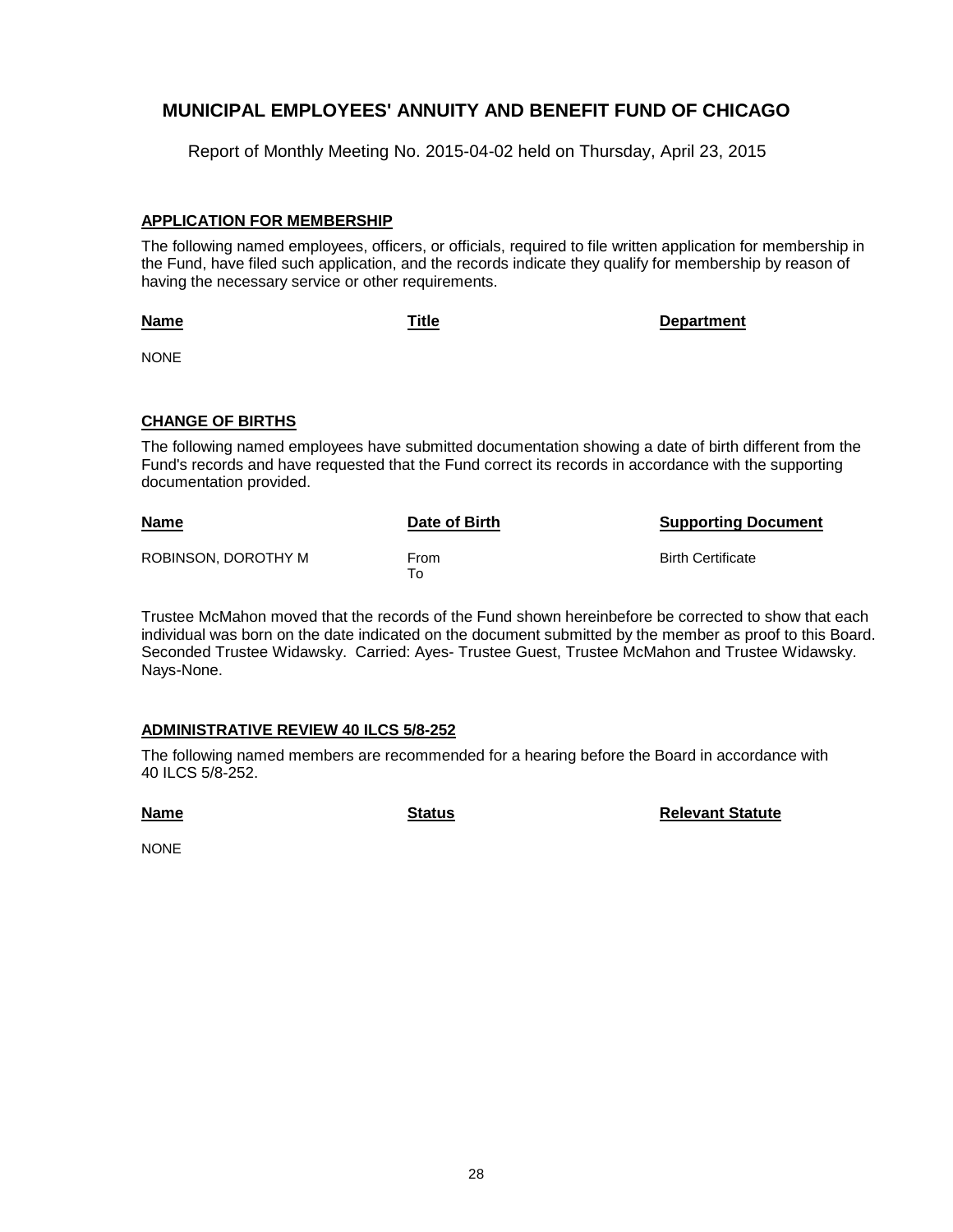Report of Monthly Meeting No. 2015-04-02 held on Thursday, April 23, 2015

**City Treasurer's Statement of Account as of 03/31/2015**

#### **Investments at Market:**

| City Treasurer's Office, 03/31/2015    | \$488,792.87       |                    |
|----------------------------------------|--------------------|--------------------|
| Northern Trust, 03/31/2015 - Unaudited | \$5,069,563,133.00 |                    |
| <b>Total Investments</b>               |                    | \$5,070,051,925.87 |
| <b>Petty Cash Fund:</b>                |                    | \$400.00           |
| <b>Total Cash and Investments</b>      |                    | \$5,070,052,325.87 |

Trustee McMahon moved that the Treasurer's Report be received and placed on file. Seconded Trustee Widawsky. Carried: Ayes- Trustee Guest,Trustee McMahon and Trustee Widawsky. Nays-None.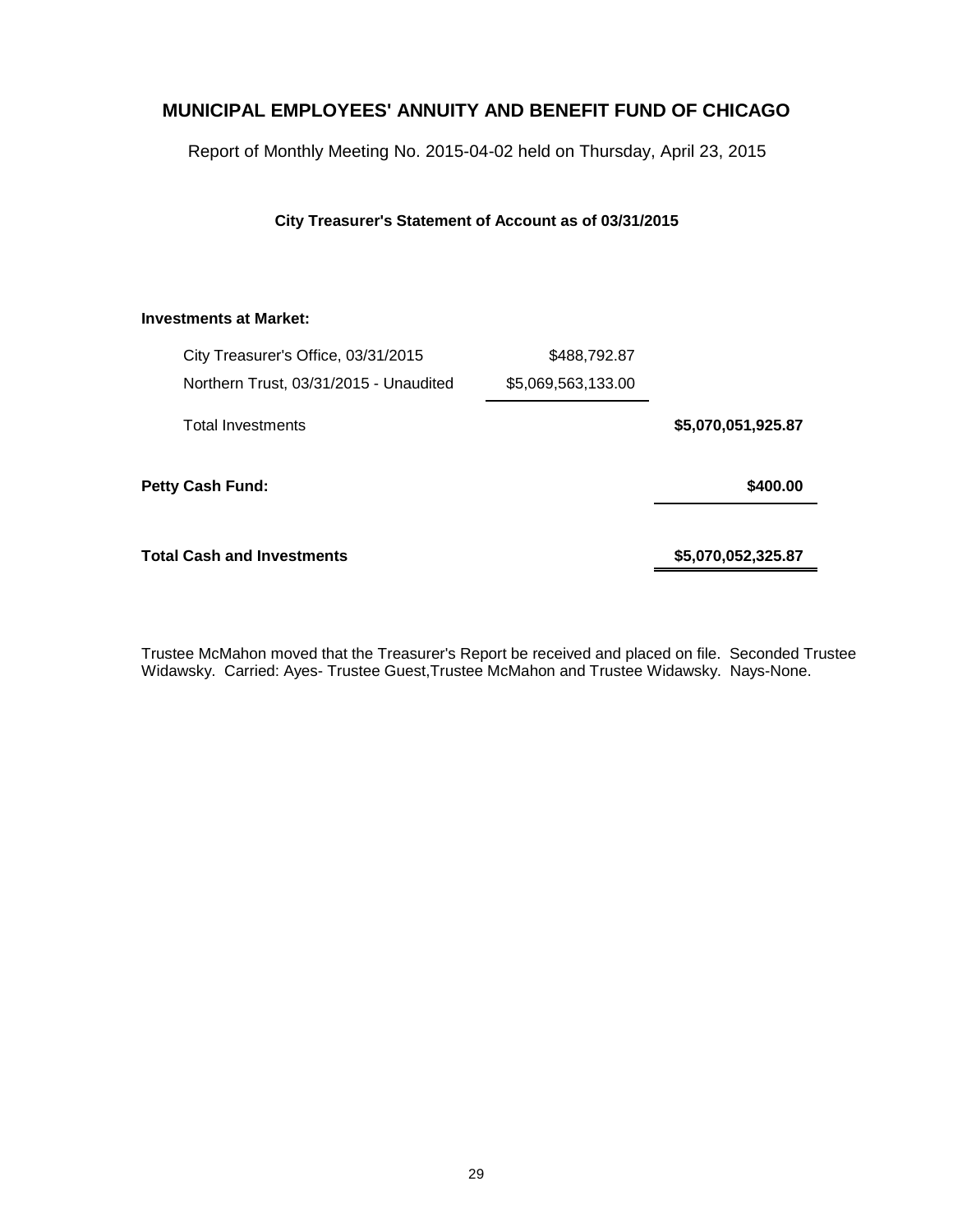Report of Monthly Meeting No. 2015-04-02 held on Thursday, April 23, 2015

**.**

The Meeting was called to order at 8:33 a.m.

Roll Call:

| <b>Trustee Clancy</b>   | Absent  |
|-------------------------|---------|
| <b>Trustee Guest</b>    | Present |
| <b>Trustee McMahon</b>  | Present |
| <b>Trustee Summers</b>  | Absent  |
| <b>Trustee Widawsky</b> | Present |

A quorum was present.

These items were taken out of order.

#### **PUBLIC COMMENT**

There were no requests to address the Board.

#### **LEGISLATION**

Legislative Update

Mr. Mohler reviewed legislation which may affect the Fund. No actions taken.

#### **INVESTMENTS**

First Quarter M/W/DBE Utilization Report

Mr. Mohler reviewed the M/W/DBE Report. No actions taken.

#### Monthly Portfolio Review

Mr. Wrubel reviewed the Fund's monthly performance. No actions taken.

#### Watchlist

Mr. Mohler and Mr. Wrubel reviewed the Watchlist. No actions taken.

#### Liquidity Needs

Mr. Mohler reviewed the Fund's liquidity needs. Based on this review and the recommendation of staff, Trustee Summers made a motion to liquidate up to \$65 million for June benefit payments. Second Mr. Widawsky.

Carried: Ayes – Trustee Guest, Trustee McMahon, Trustee Summers and Trustee Widawsky. Nays – None.

#### First Analysis Fund Extension

Trustee McMahon made a motion to ratify the phone poll with respect to this extension. Second by Trustee Widawsky.

Carried: Ayes – Trustee Guest, Trustee McMahon, Trustee Summers and Trustee Widawsky. Nays – None.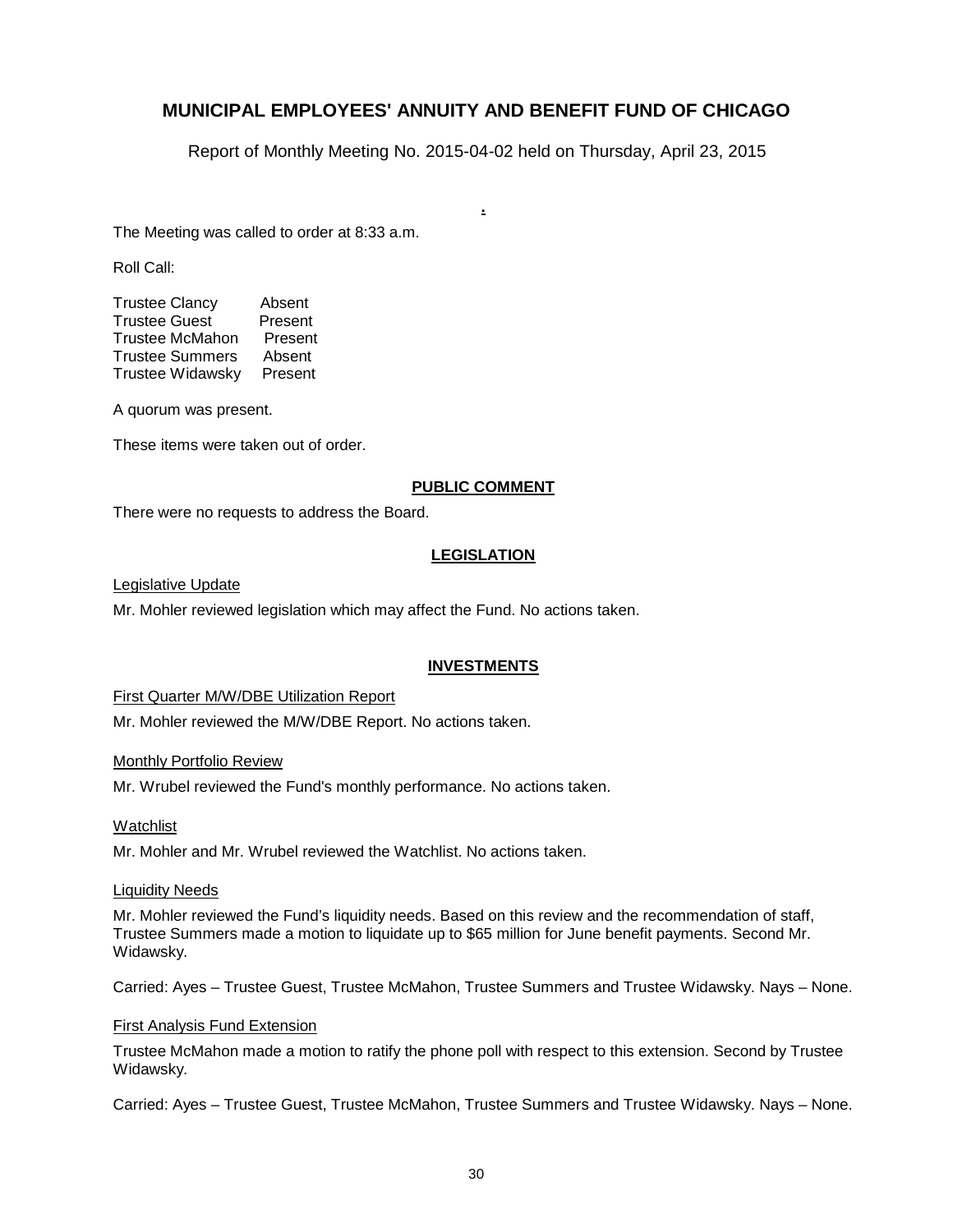Report of Monthly Meeting No. 2015-04-02 held on Thursday, April 23, 2015

#### Hernden Presentation

Mr. Randy Kane and Mr. Mark Sydnor of Herndon Capital Management presented their Fund's current status to the Board. After the presentation, discussion ensued. Trustee Guest thanked them for their presentation. No actions taken.

#### **OTHER**

#### Request approval of Signature Resolution

Mr. McMahon made a motion to approve the Fund's current Signature Resolution. Second by Mr. Widawsky.

Carried: Ayes – Trustee Guest, Trustee McMahon, Trustee Summers and Trustee Widawsky. Nays – None.

A copy of the Resolution is on file at the Fund offices.

Request Consideration of Proposed Language Relating to the IRS Determination Letter

This matter was deferred until the Fund's application is on file with the IRS.

#### Staff Travel Approval - GFOA Annual Conference

The Board was informed of staff travel to the annual GFOA Conference, which was approved in December 2014 meeting.

#### FOIA Update

Ms. Ruffolo updated the Board on the most recent requests under the Illinois Freedom of Information Act. No actions taken.

#### Old Business

No topics were discussed.

#### Legal Update

The Board moved into closed session at 9:05 a.m. in accordance with ILCS 120/2(c)(1) and (11) to discuss issue of personnel and litigation which currently or may affect the Fund. Motion by Trustee McMahon. Second by Trustee Widawsky.

Roll call:

| <b>Trustee Clancy</b>  | Absent |
|------------------------|--------|
| <b>Trustee Guest</b>   | Aye    |
| <b>Trustee McMahon</b> | Aye    |
| <b>Trustee Summers</b> | Absent |
| Trustee Widawsky       | Aye    |

#### Motion carried.

The Board moved into open session at 9:55 a.m. Motion by Trustee McMahon. Second by Trustee Widawsky.

Carried: Ayes – Trustee Guest, Trustee McMahon, Trustee Summers and Trustee Widawsky. Nays – None.